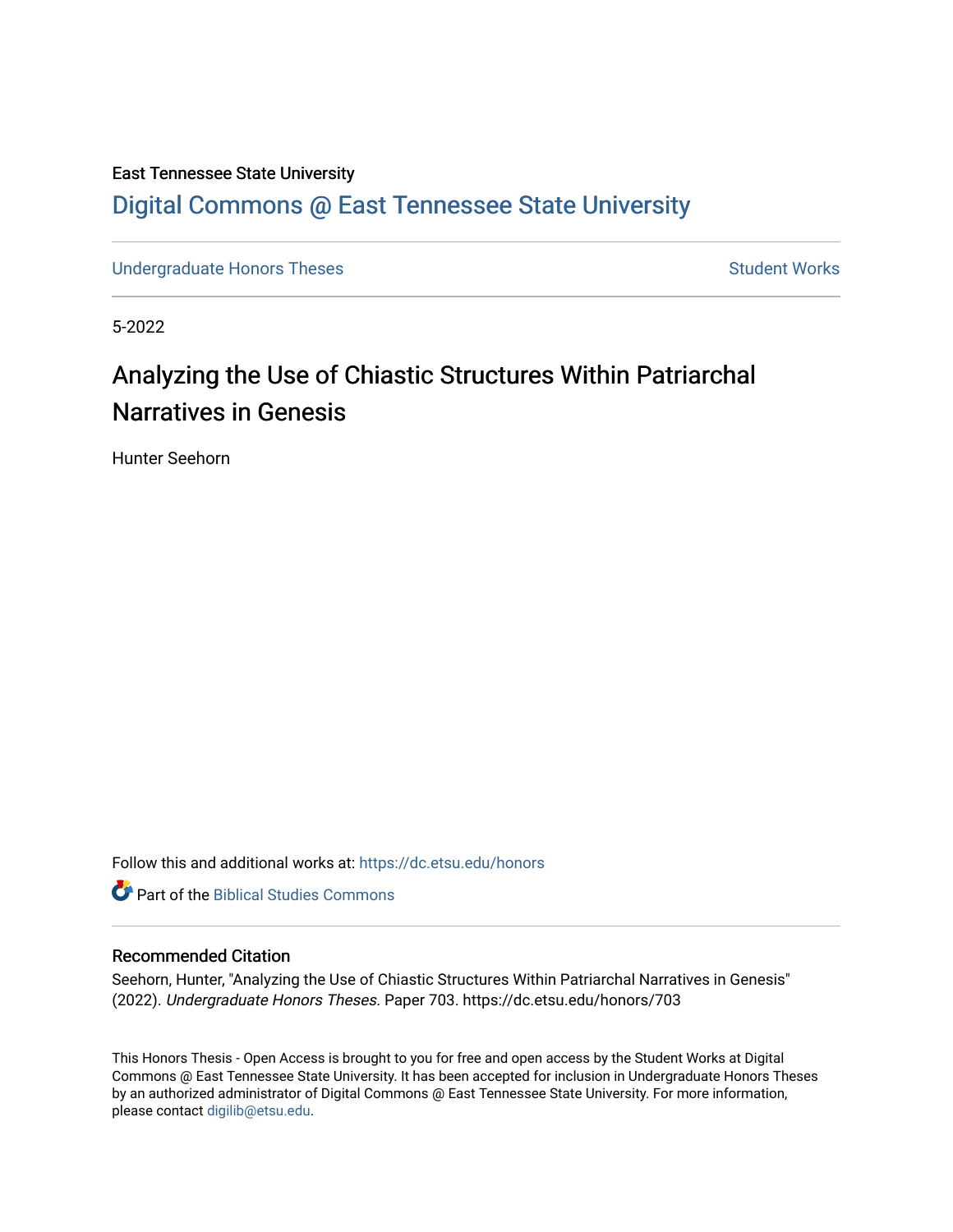# Analyzing the Use of Chiastic Structures Within Patriarchal Narratives in Genesis

By

Hunter Seehorn

An Undergraduate Thesis Submitted in Partial Fulfillment of the Requirements for the University Honors Scholars Program Honors College and the Honors English Program Department of Literature and Language East Tennessee State University

Hunter Seehorn Date

Dr. Joshua S. Reid, Thesis Mentor Date

\_\_\_\_\_\_\_\_\_\_\_\_\_\_\_\_\_\_\_\_\_\_\_\_\_\_\_\_\_\_\_\_\_\_\_\_\_\_\_\_\_\_\_

\_\_\_\_\_\_\_\_\_\_\_\_\_\_\_\_\_\_\_\_\_\_\_\_\_\_\_\_\_\_\_\_\_\_\_\_\_\_\_\_\_\_\_

\_\_\_\_\_\_\_\_\_\_\_\_\_\_\_\_\_\_\_\_\_\_\_\_\_\_\_\_\_\_\_\_\_\_\_\_\_\_\_\_\_\_\_

Dr. Jennifer A. Adler, Reader Date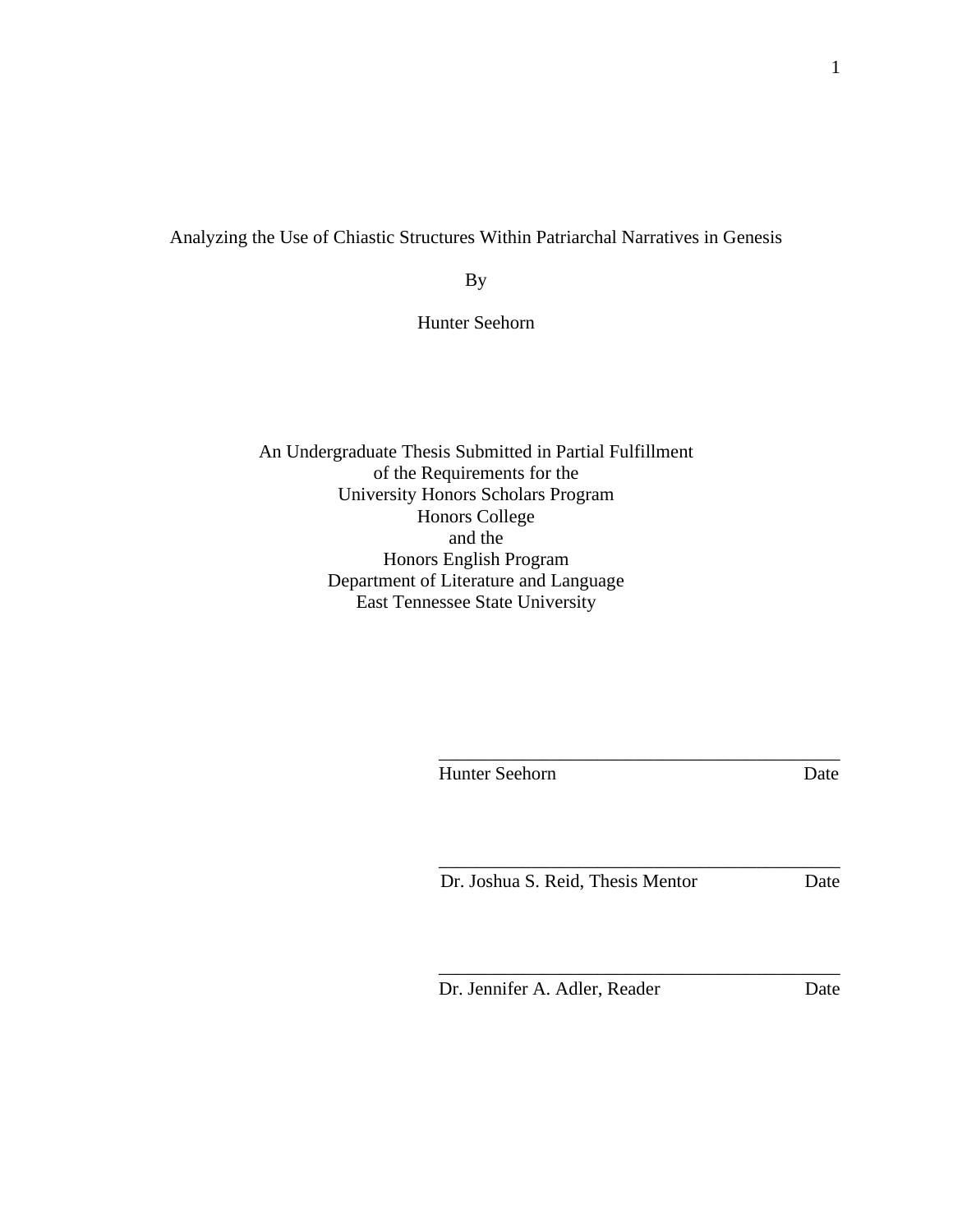#### ABSTRACT

#### Analyzing the Use of Chiastic Structures Within Patriarchal Narratives in Genesis

By

# Hunter Seehorn

Chiastic structures are utilized throughout the entirety of the Bible but are prominently found in the book of Genesis. This paper aims to research the stories of four different patriarchal characters of the Bible to see how chiastic structures are used in these stories. By looking at the stories of Noah, Abraham, Jacob, and Joseph in Genesis, I will demonstrate the effectiveness of chiastic structures covering the entirety of the stories, as well as how smaller chiasmi work within each. An appreciation of these chiastic structures deepens our appreciation of the formal structuring of Biblical narratives and the transformational character development arcs of the patriarchs and helps to give insight into the God of the Old Testament.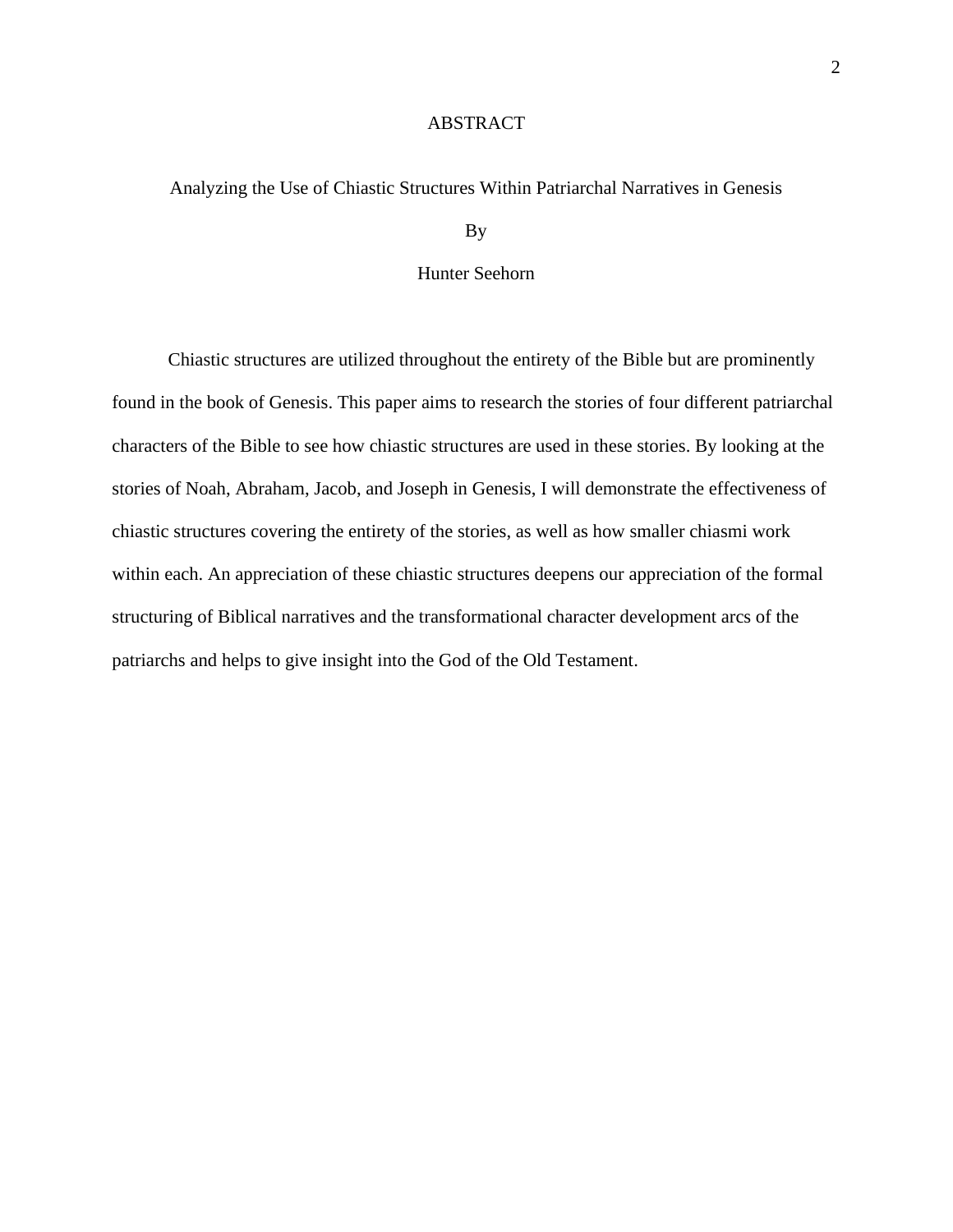Copyright 2022 by Hunter Seehorn

All Rights Reserved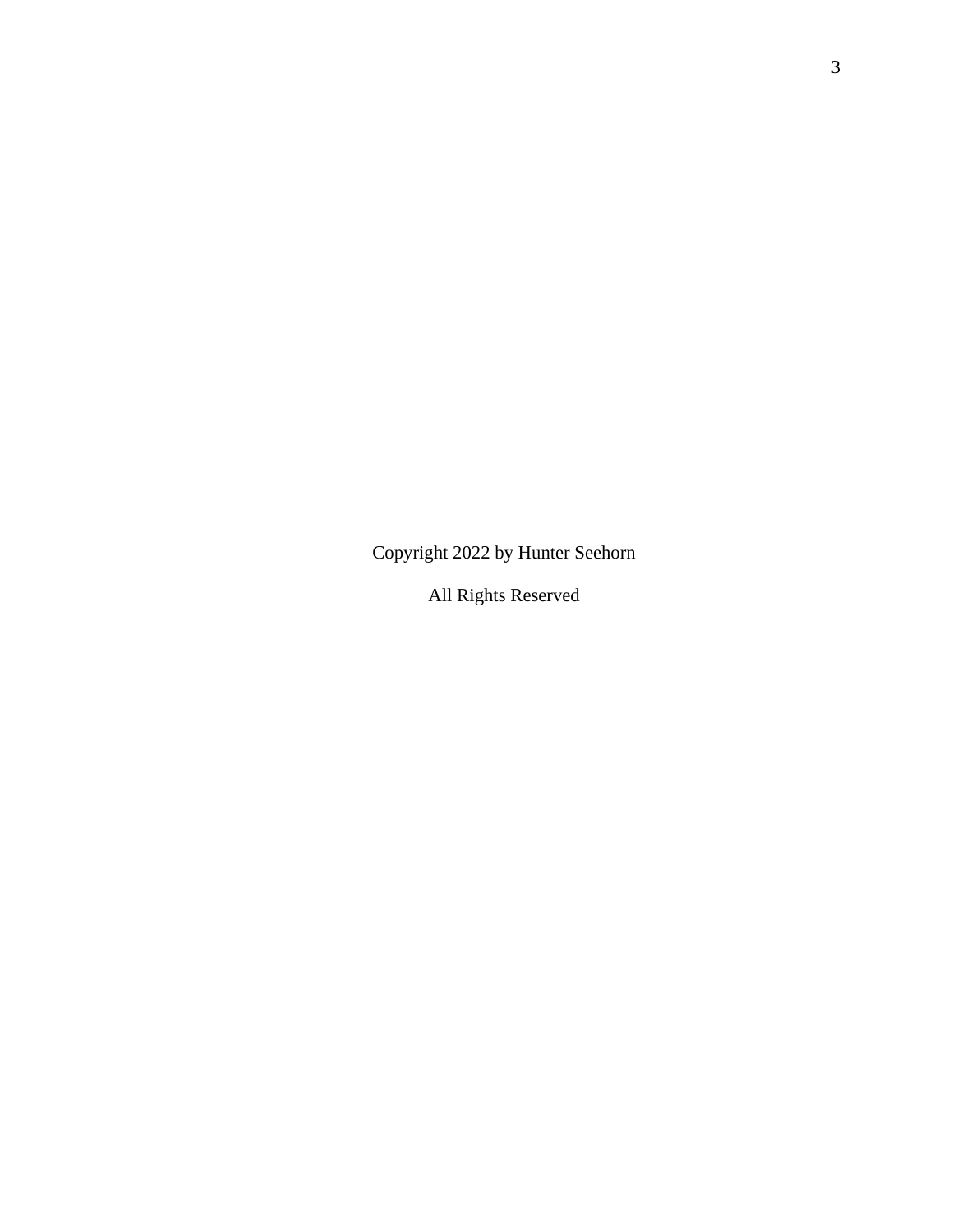# Acknowledgements

A huge thank you to Dr. Joshua Reid, my thesis mentor, and Dr. Jennifer Adler, my thesis reader. My project would have been an impossible task without both of your guidance in the researching, writing, revising, and presenting processes. Your time and effort invested into me and my project deserves every ounce of gratitude I can offer.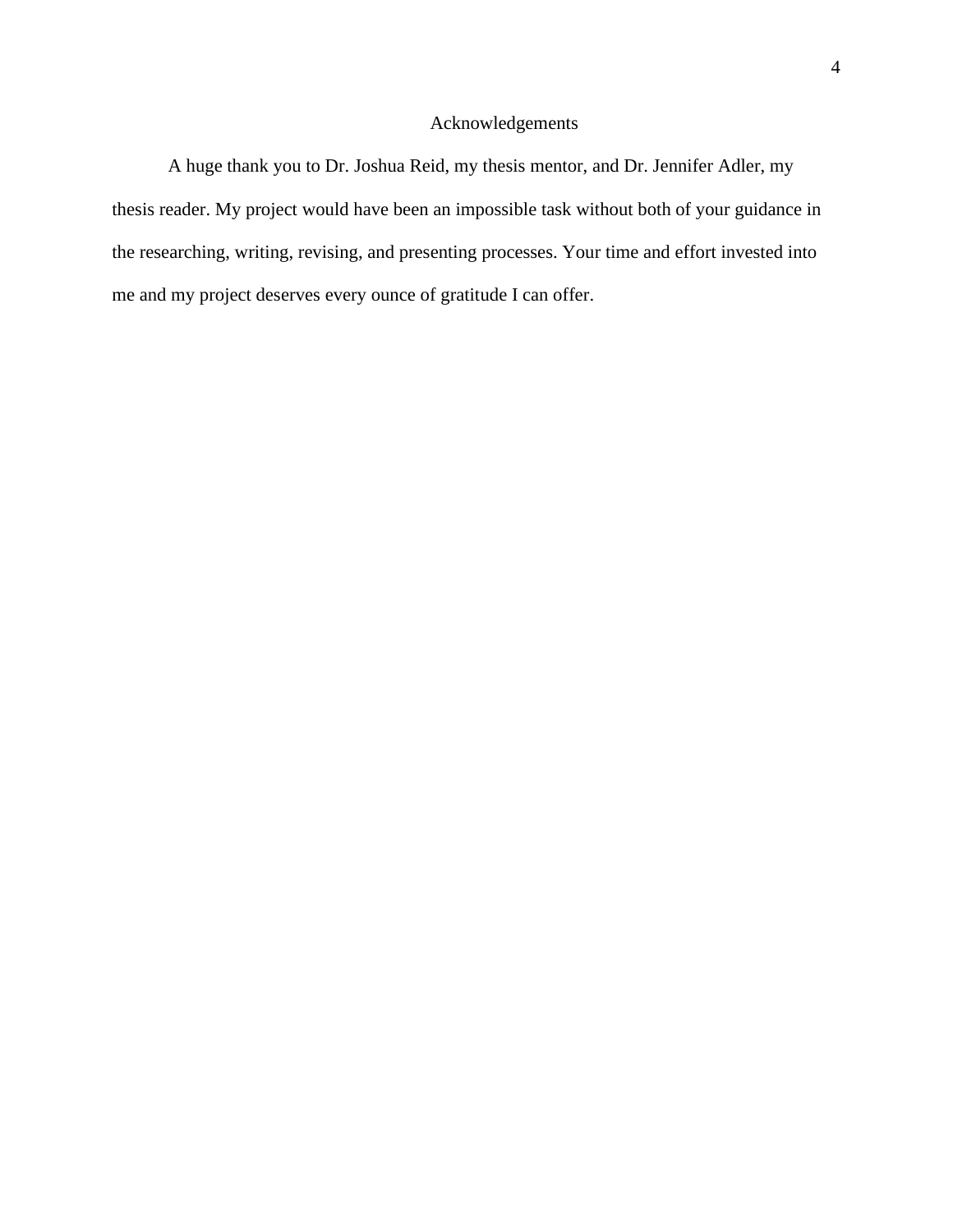# TABLE OF CONTENTS

| Chapters                                                               |  |
|------------------------------------------------------------------------|--|
|                                                                        |  |
|                                                                        |  |
|                                                                        |  |
|                                                                        |  |
|                                                                        |  |
|                                                                        |  |
|                                                                        |  |
|                                                                        |  |
|                                                                        |  |
|                                                                        |  |
|                                                                        |  |
|                                                                        |  |
|                                                                        |  |
|                                                                        |  |
|                                                                        |  |
|                                                                        |  |
|                                                                        |  |
|                                                                        |  |
| III.V – Comparison of Abraham and Noah's Chiasmi to Jacob's Chiasmus50 |  |
|                                                                        |  |
|                                                                        |  |
|                                                                        |  |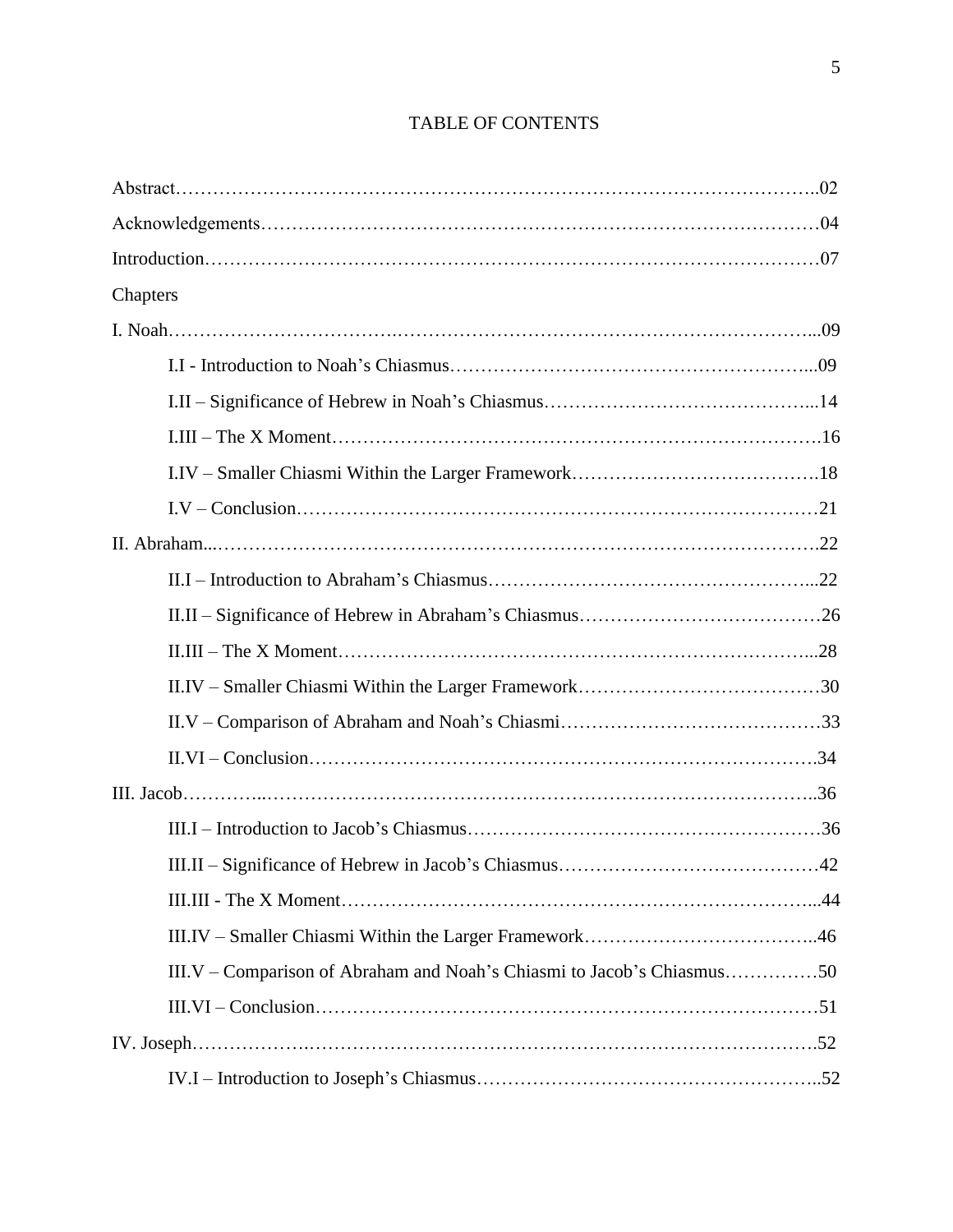| IV.V - Comparison of Abraham, Noah, and Jacob's Chiasmi to Joseph's Chiasmus64 |  |
|--------------------------------------------------------------------------------|--|
|                                                                                |  |
|                                                                                |  |
|                                                                                |  |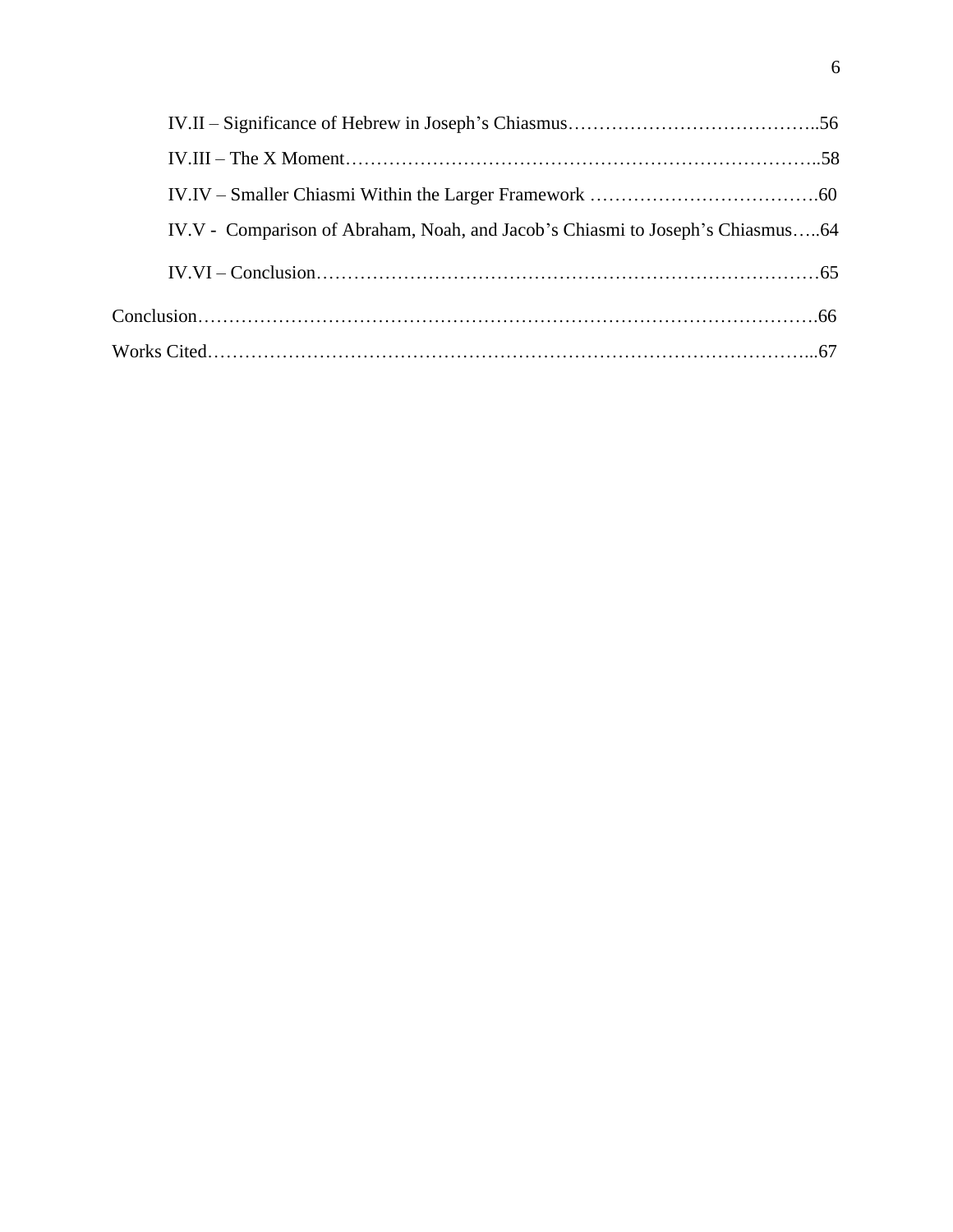#### **Introduction**

The Bible is objectively one of the most recognized books worldwide. From a religious perspective, literary standing, or just through general knowledge, many people across the globe are familiar with the Bible to some extent. Yet, lesser known is the structural way some of the Biblical stories are formulated, a structure called a chiasmus, or chiastic structure. A chiasmus is a type of parallelism, a circular sequencing; in its simplest form, it would follow an ABCCBA template. More specifically, a chiasmus is a literary structure where a sequence of events occurs in the rising action, and then the falling action presents these same events in reverse order. The Bible utilizes this structure quite abundantly in its stories, and several key Biblical passages, including those from the psalms, epistles, and gospels have been shown to be structured in a chiastic pattern (Breck). J.P. Fokkelman, a Dutch biblical scholar, and central figure in emphasizing a literary approach to the Bible, recognizes the importance of chiasmi in Genesis: "Thus a dialectic game of identity and difference is created which challenges us to compare parallelisms at various levels and to ask questions such as: What has remained unchanged, and why? What differences occur and what do they mean?" (46). Yet, the Bible adds a certain element to the traditional chiasmus, something known as the X moment. The X moment, an isolated moment in the center of the chiastic structure, is comparable to the climax of a story; it is often the most important event in the narrative, and it stands alone. Of the X moment, Fokkelman says, "The pairs AB and B'A' frame X as the heart, and X indeed has its own nature. The axis on which the circular scheme ABXB'A' revolves is to be found precisely in the middle of the middle" (52). Though he refences a singular cycle found in Jacob's story here, I argue that this rings true for all chiastic X moments, that the legs of each chiastic cycle serve to frame the X as the heart of the structure. This moment also often serves to highlight an act of divine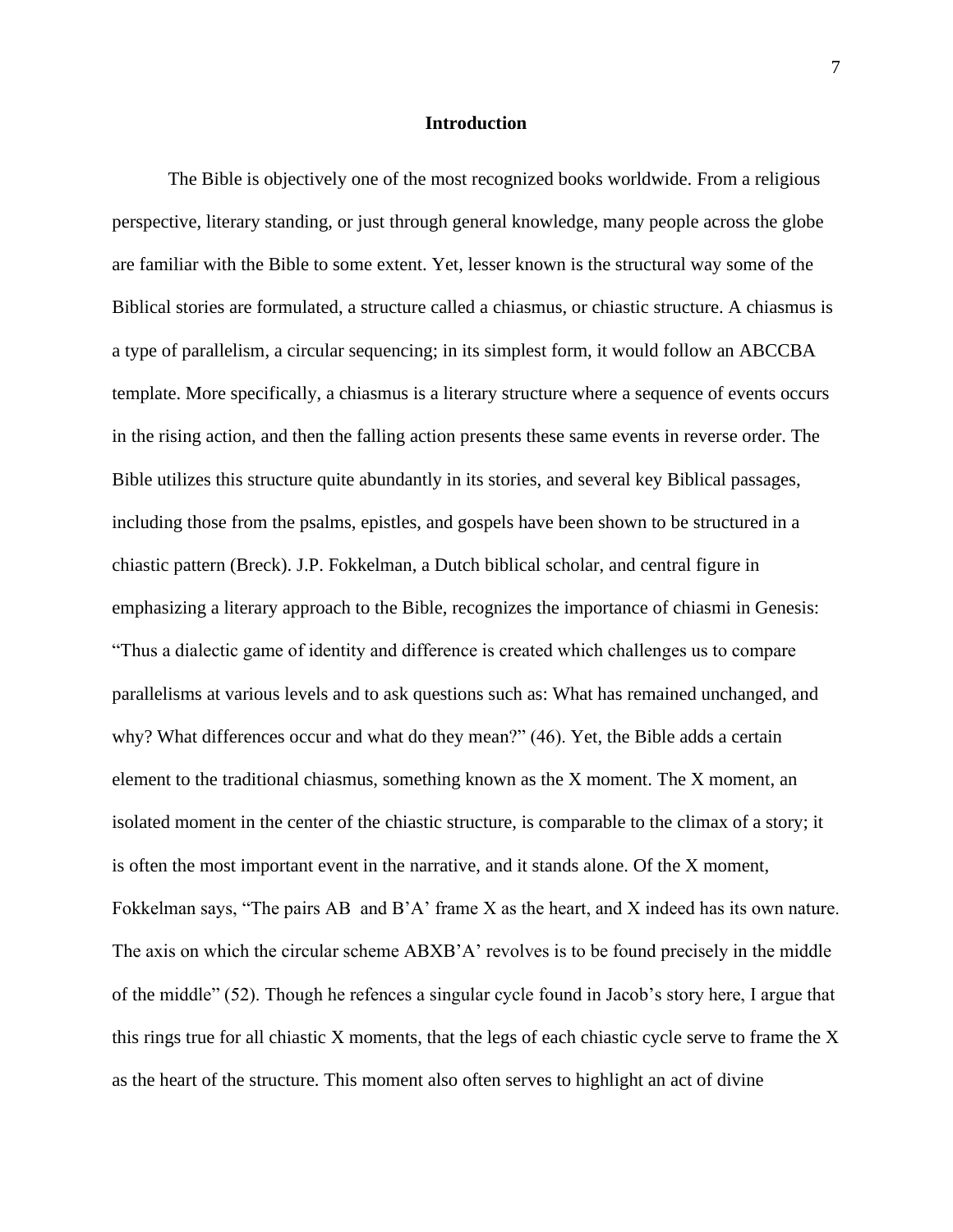intervention or characterize God. As John Breck, a theologian of the Orthodox Church in America, suggests, these chiastic structures are found throughout the Bible; they are not limited to one author, much less a singular book. However, chiasmi are abundantly available and structurally essential to the first book of the entire Bible, the book of Genesis. Genesis uses chiasmi throughout the entirety of the book, and by examining the four large structures spanning over the patriarchal lives of Noah, Abraham, Jacob, and Joseph, it can be seen how the structures use different techniques and types of parallels, including important Hebraic references, to elevate and isolate the X moment and largely characterize God, and also how smaller chiasmi within these larger structures work similarly in a lesser context, and by examining these chiastic factors, we can see how Genesis uses chiasmi to isolate moments of divine intervention and represent intense transformational moments in the lives of the patriarchs.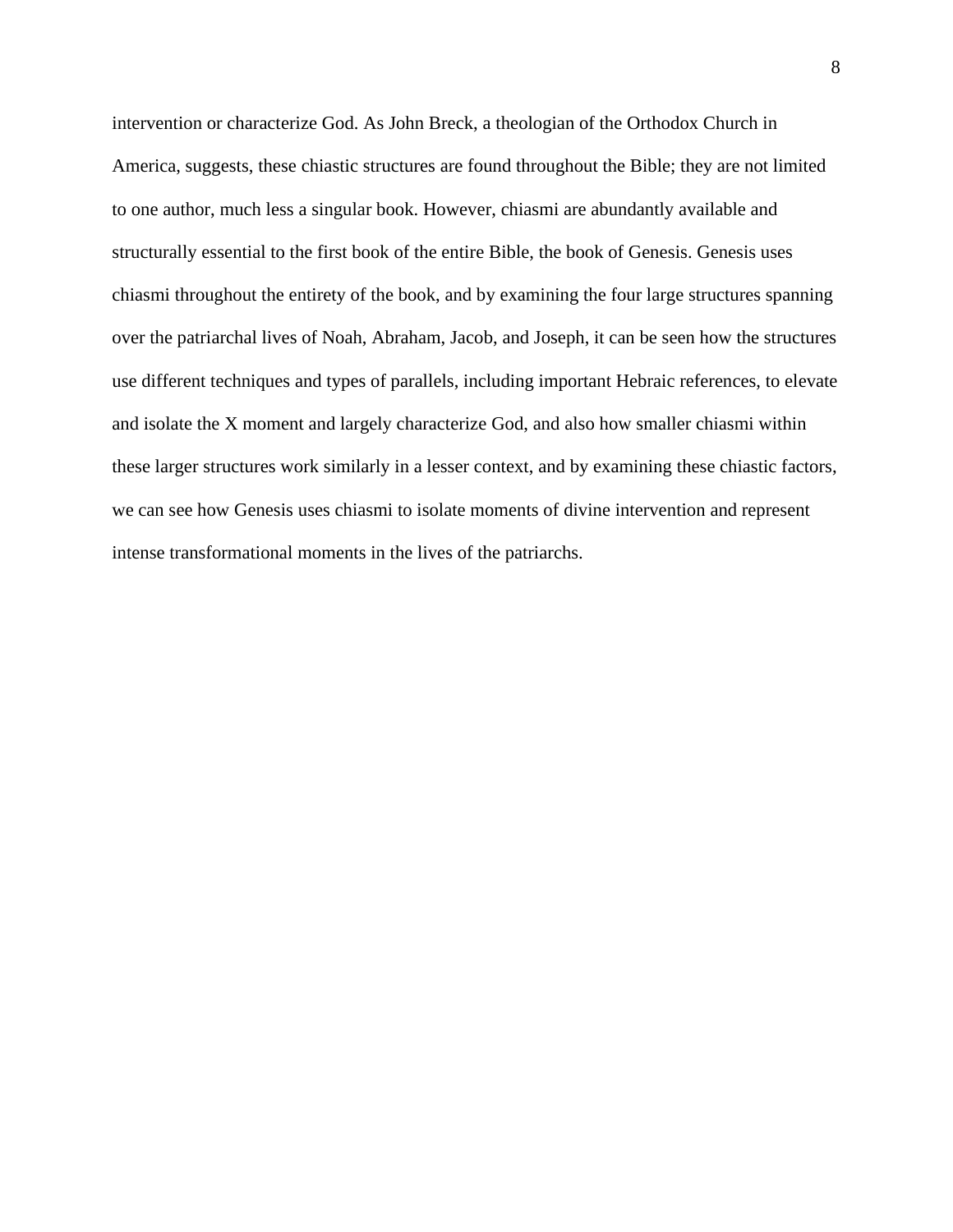## **Chapter I**

#### **Noah**

#### **I.I – Introduction to Noah's Chiasmus**

Noah's Biblical story and the flood narrative in Genesis occupy a major chiasmus that spans the entirety of the account, and is the first to occur chronologically. The chiasmus begins in Genesis 6:10 and concludes with Genesis 9:19. The flood narrative that Noah's chiasmus covers spans almost the entirety of his life; the structure neglects to include his birth in the last few verses in Chapter 5, which includes the shift in emphasis from Noah's father, Lamech, to Noah himself, and the structure stops before Noah's death at the end of Chapter 9, also excluding from the structure Noah's drunken and naked adventure in which he blesses Japheth and curses Canaan, the son of Ham. Noah's large chiastic structure hinges around the X moment found in the first two verses of Genesis 8, isolating the moment God saves Noah from the flood, and symbolizes the transformational moment in Noah's life from entering the ark amidst a world of unrighteousness to exiting into a world created anew.

A – Genesis 6:10a – Noah's three sons

- B Genesis 6:10b Shem, Ham, Japheth
	- C Genesis 6:14-16 ark
		- D Genesis 6:17 flood of waters, destroy all flesh
			- E Genesis 6:18 establish my covenant
				- $F -$ Genesis 6:21 God gives Noah food that is to be eaten
					- $G \text{Genesis } 7:1-2$  enter into the ark, bringing clean beasts by sevens
						- H Genesis 7:4 seven days
							- I Genesis 7:10 seven days
								- J Genesis 7:13-15 Noah entered into the ark
									- $K -$  Genesis 7:16 The Lord shut Noah inside the ark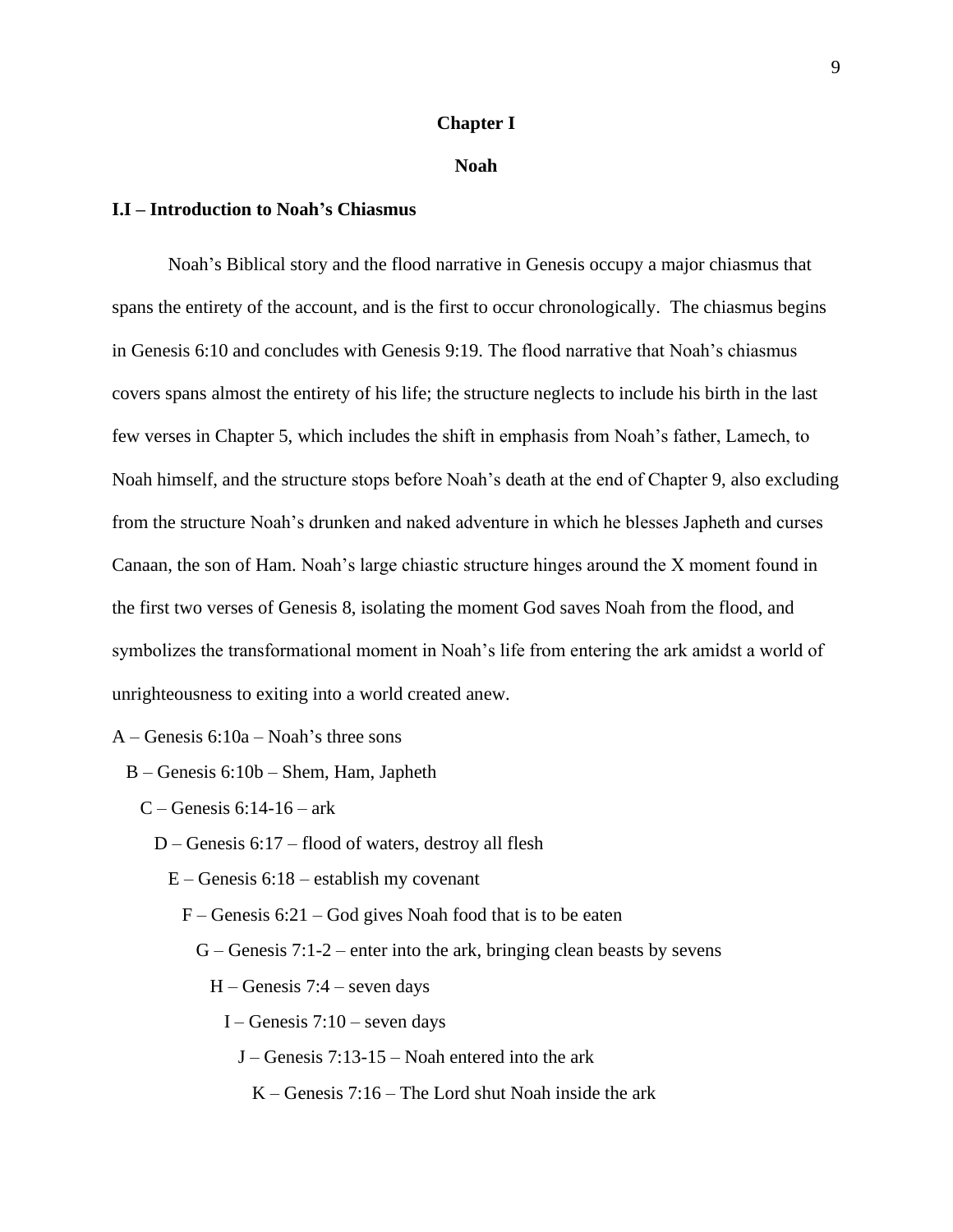L – Genesis  $7:17$  – the flood was 40 days

M – Genesis 7:19-20 – waters prevailed, covered the tops of mountains

N – Genesis 7:24 – waters prevailed on the earth for 150 days

X – Genesis 8:1-2 – God remembers Noah

N' – Genesis 8:3 – after 150 days, the waters were abated

M' – Genesis 8:5 – water receded; tops of mountains seen again

 $L'$  – Genesis 8:6a – end of forty days

 $K'$  – Genesis 8:6b – Noah opened the window of the ark

J' – Genesis 8:7-8 – Noah sent forth a raven and dove from the ark

 $I'$  – Genesis 8:10 – seven days

H' – Genesis 8:12 – Noah stayed inside the ark another seven days

 $G'$  – Genesis 8:16-17 – go forth from the ark, bring forth every living thing

F' – Genesis 9:3 – God gives meat to Noah

E' – Genesis 9:9 – establish my covenant

D' – Genesis 9:15 – flood of waters, destroy all flesh

 $C'$  – Genesis 9:18a – ark

B' – Genesis 9:18b – Shem, Ham, Japheth

A' – Genesis 9:19 – Noah's three sons

(Wenham)

The chiasmus spanning the flood narrative includes 14 pairs of parallels but utilizes three different types. The first recognized type is repetition, occurring when a word, words, or a phrase is repeated in both parallels. "Repetition is used at practically every level of the hierarchy which the text constitutes, from sounds, words, and clauses to stories and groups of stories. It is rarely applied mechanically or inartistically, and usually it features ingenious variations. " (Fokkelman 46). For example, A and A' and B and B' are examples of repetitional parallels. Genesis 6:10,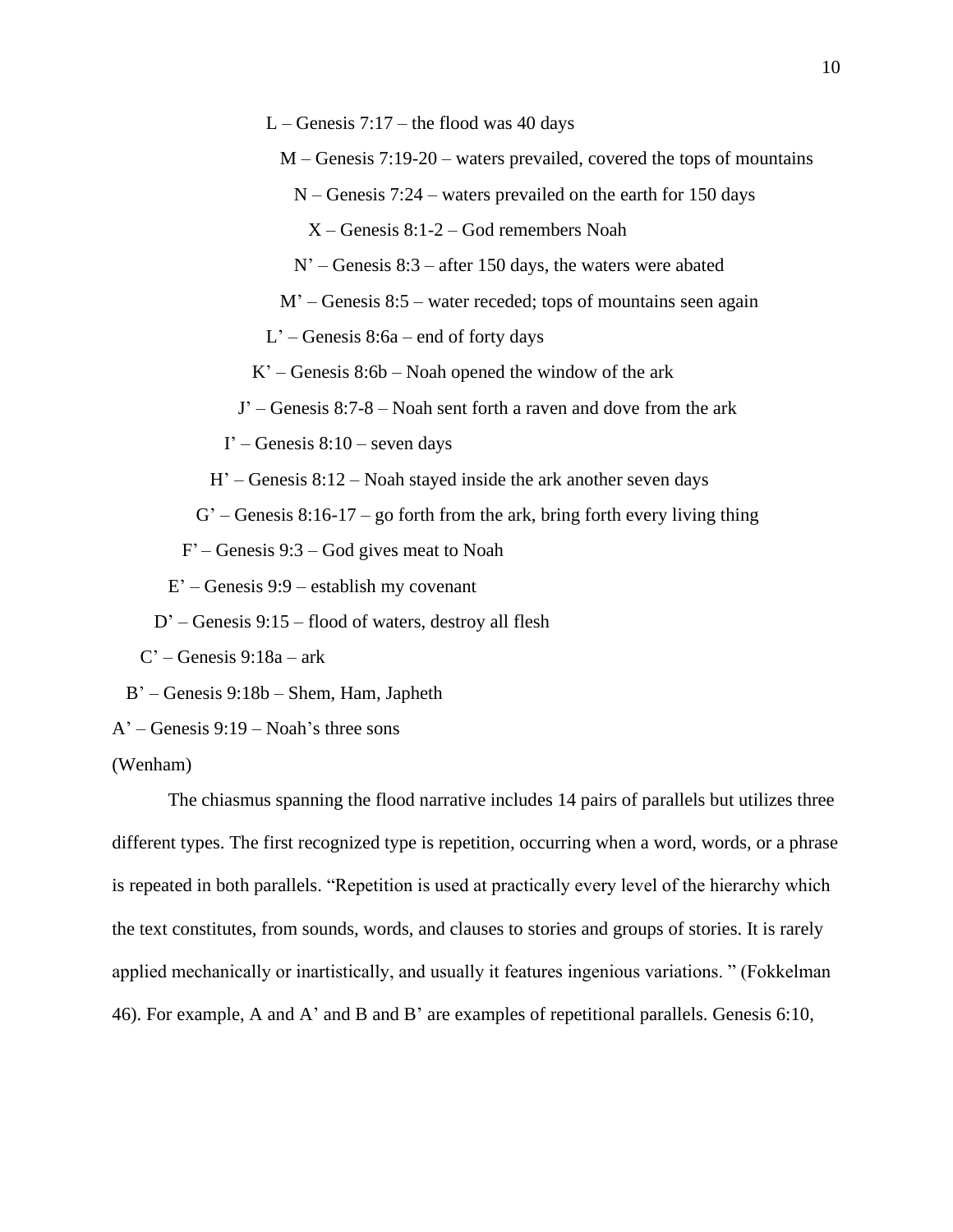which encompasses A and B, reads, "And Noah begat three sons, Shem, Ham, and Japheth.<sup>1</sup>" Skipping to the end of the flood narrative to Genesis 9:18-19, A and B are reciprocated and repeated: "… were Shem, and Ham, and Japheth… These are the three sons of Noah…". Another instance of repetitional parallels in the first main flood chiasmus is E and E'; In Genesis 6:18, the Lord says to Noah, "But with thee will I establish my covenant…". Then, in Genesis 9:9, E' repeats the same phrase: "And I, behold, I establish my covenant…". This type of chiastic connection is perhaps the simplest to recognize, as two nexus are connected through exact or almost exact mirroring of words or phrases.

The second type of parallel is conceptual parallels, where the phrasing is not mirrored exactly, but the concepts in the mirrored sections are uniform. One example of conceptual parallelism in the Noah chiasmus is in F and F' . F, in Genesis 6:21, includes the Lord commanding Noah to "take unto thee all food that is eaten" into the ark. When F is paralleled in Genesis 9:3, the Lord is again talking about food, but in a different context: "Every moving thing that liveth under the sea shall be meat for you…". In this way, the concept of food and physical fulfillment remain the same, but the words and phrasing used between the parallels are different.

Lastly, many of the paralleled sections utilize oppositions, where there may be some similarities in words or phrasing, but the concepts between the parallels are opposites. K and K' exhibit oppositional parallelism; in Genesis 7:16, the Lord shuts Noah, his family, and all the animals up inside the ark. In Genesis 8:6, K' states that "Noah opened the window." Though K and K' are fundamentally different and share no repeated words or phrases, it is the polar opposition that connect them. In K, something is shut, and in K', something is opened.

<sup>&</sup>lt;sup>1</sup> All Biblical quotes and verses come directly from the King James Version translation of the Bible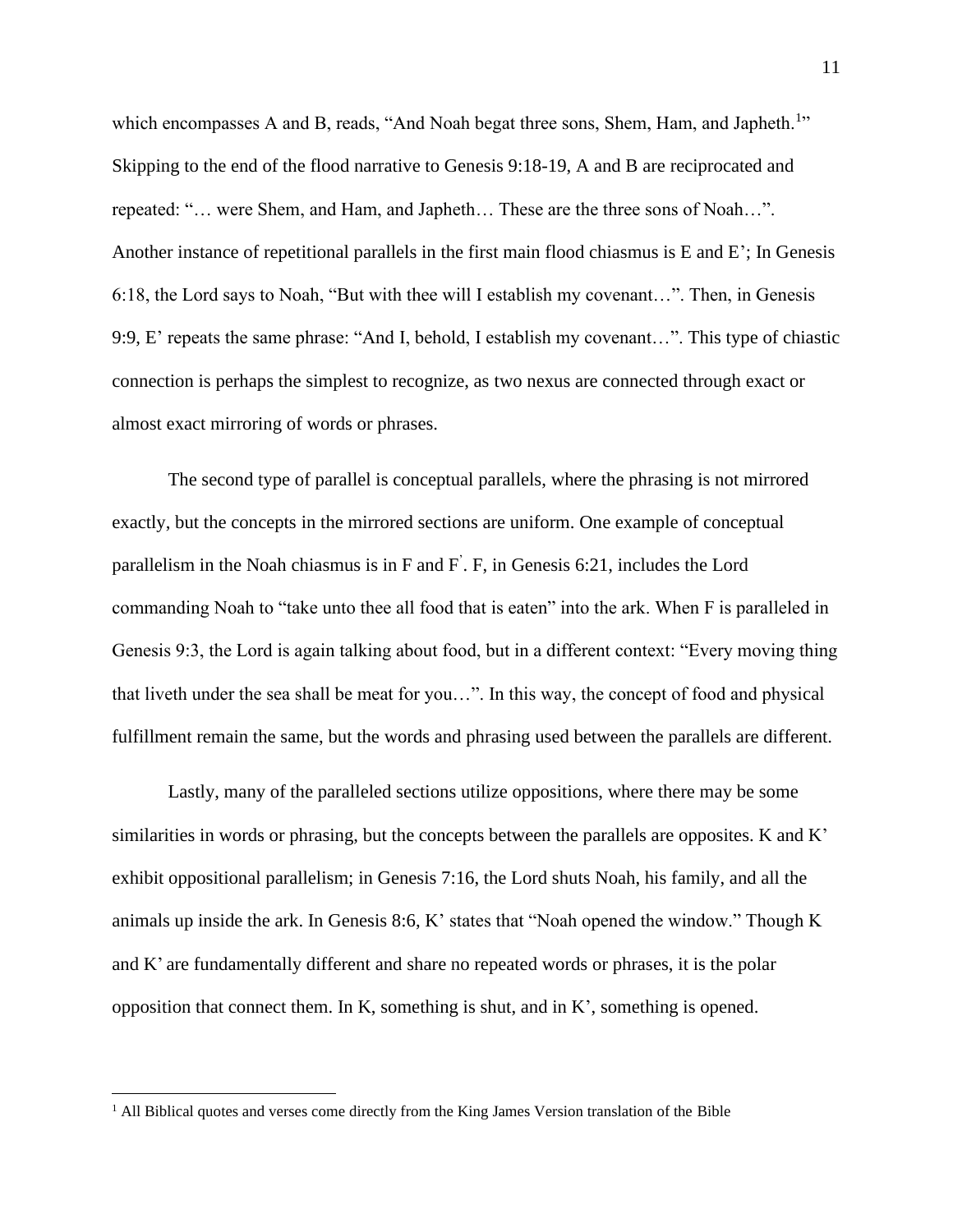The first six sets of chiastic parallels utilize repetition to make the connections between the pairs. A and B, in Genesis 6:10, makes mention of Noah begetting three sons, Shem, Ham, and Japheth. A' and B' in Genesis 9:18b-19 read, "Shem, and Ham, and Japheth: and Ham is the father of Canaan. These are the three sons of Noah…". The mention of Noah's three sons and then the list of their names is repeated and inversed to commence and close out the chiastic flood narrative and story of Noah. C and C' are in Genesis 6:14-16 and Genesis 9:18a, respectively. 6:14 is the first mention of the ark in the flood narrative, and then the word is used four times throughout the three verses. This parallel is another one of repetition, because 9:18a, C', says that Noah's son goes forth from the ark, which is the last time the word is used in this context. Genesis 6:17, D, includes God telling Noah he will bring a "flood of waters" and "destroy all flesh," and in D', Genesis 9:15, God remembers his covenant, saying "the waters shall no more become a flood to destroy all flesh." The similarities between the two are inherent, with both sections mentioning a flood of waters and the phrase "destroy all flesh," though the context of the phrase is important. God tells Noah he will destroy all flesh, then promises to him that he will never again send a flood to destroy all flesh. In E and E', Genesis 6:18 and 9:9, God tells Noah he will establish his covenant. In fact, the exact four-word phrase repeats itself: "I establish my covenant."

Genesis 6:21 houses F, and makes mention of food for Noah inside the ark. This is mirrored in Genesis F' when God tells Noah after exiting the ark that "every moving thing that liveth shall be meat for you…". An example of conceptual parallelism, F and F' use the notion of physical fulfillment to make the connection.

G and G' is the first example of oppositional parallelism in the chiasmus. Genesis 7:1-2, G, is God's commandment to Noah to enter the ark, taking with him seven of every clean beast.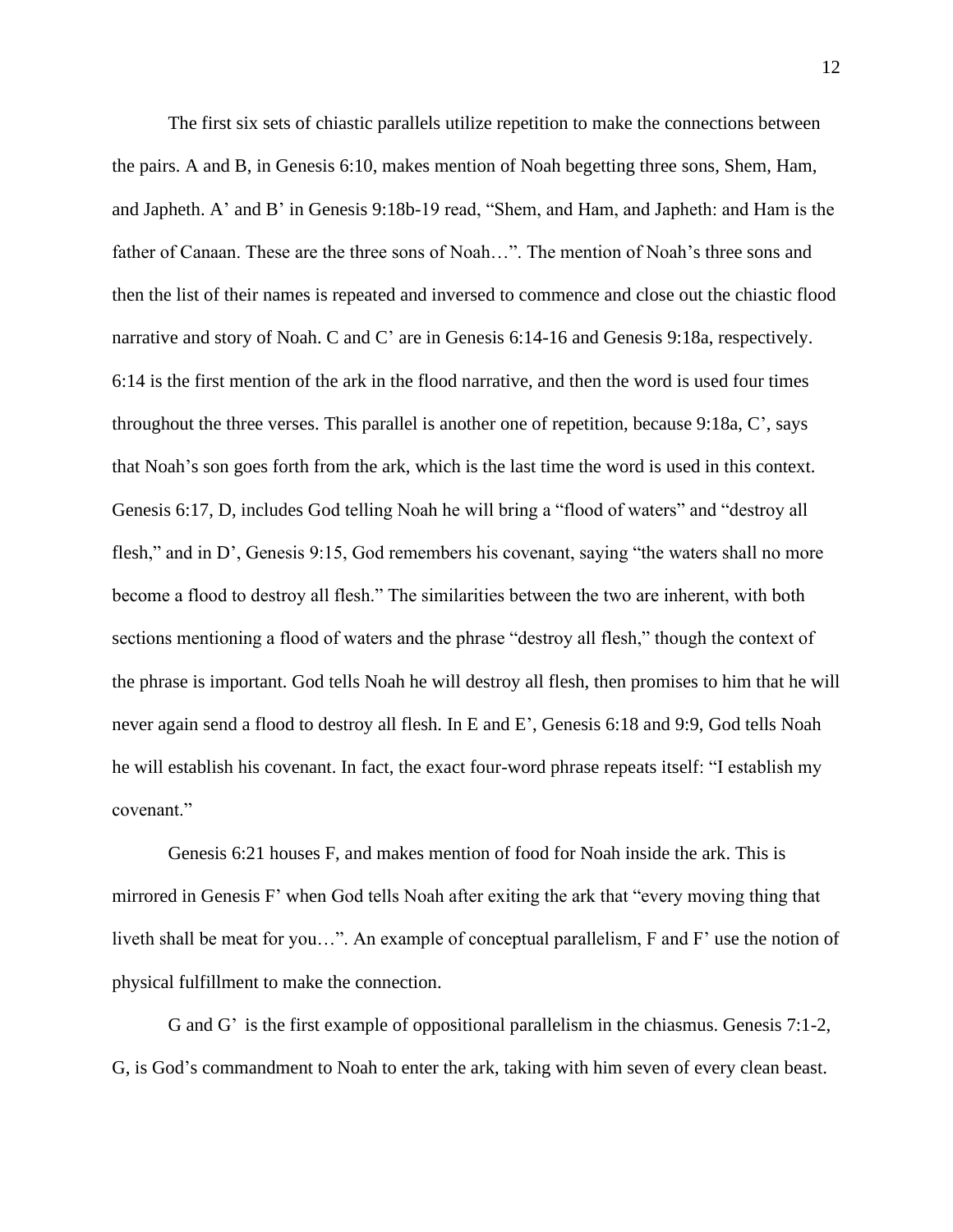8:16-17, G', is God's commandment to leave the ark and to take all the living things with him. In G, God tells Noah to "come thou and all thy house into the ark," and in G', the Lord tells him to "go forth from the ark." Thus, the connection of oppositions is in coming and going, and this direct opposition is what is meant to connect the two units.

H, in Genesis 7:4, and I, in Genesis 7:10, both use repetition, and are strikingly similar to one another, which helps in recognition of the chiasmus; both include the phrase "seven days." In H, God tells Noah the rain will begin in seven days, and in I, Genesis 7:10 reads, "And it came to pass after seven days, that the waters of the flood were upon the earth." H' comes in Genesis 8:12, and it is another repetition of "seven days," when Noah stays seven more days inside the ark before sending forth the third dove; similarly, Genesis 8:10, I', also repeats "seven days." In this verse, Noah stays in the ark seven days before sending out the second dove. The H and I parallels are simple repetitions, but the obvious and specific use of seven days calls attention to the mirroring.

The remaining five sets of chiastic connections all utilize oppositional parallels in order to make the X moment abundantly clear. In J, Genesis 7:11-15, Noah enters into the ark with his sons, wife, their families, and all the animals. The act of entering is what is mirrored in J', Genesis 8:7-8, as Noah sends a raven and dove to go from the ark after the rains had stopped. Thus, entering and exiting are enacted as opposites. K and K', Genesis 7:16 and 8:6b, also oppose each other, as K reads, "the Lord shut him in," referencing the act of God shutting the door to the ark behind Noah and his family. K' involves Noah opening the window of the ark, which proves that, again, the actions of the two parallels are opposites: closing and opening. L, in Genesis 7:17, tells that the flood was upon the earth for forty days, and M, in Genesis 7:19-20, say that the "waters prevailed exceedingly," covering the tops of all the mountains. M', in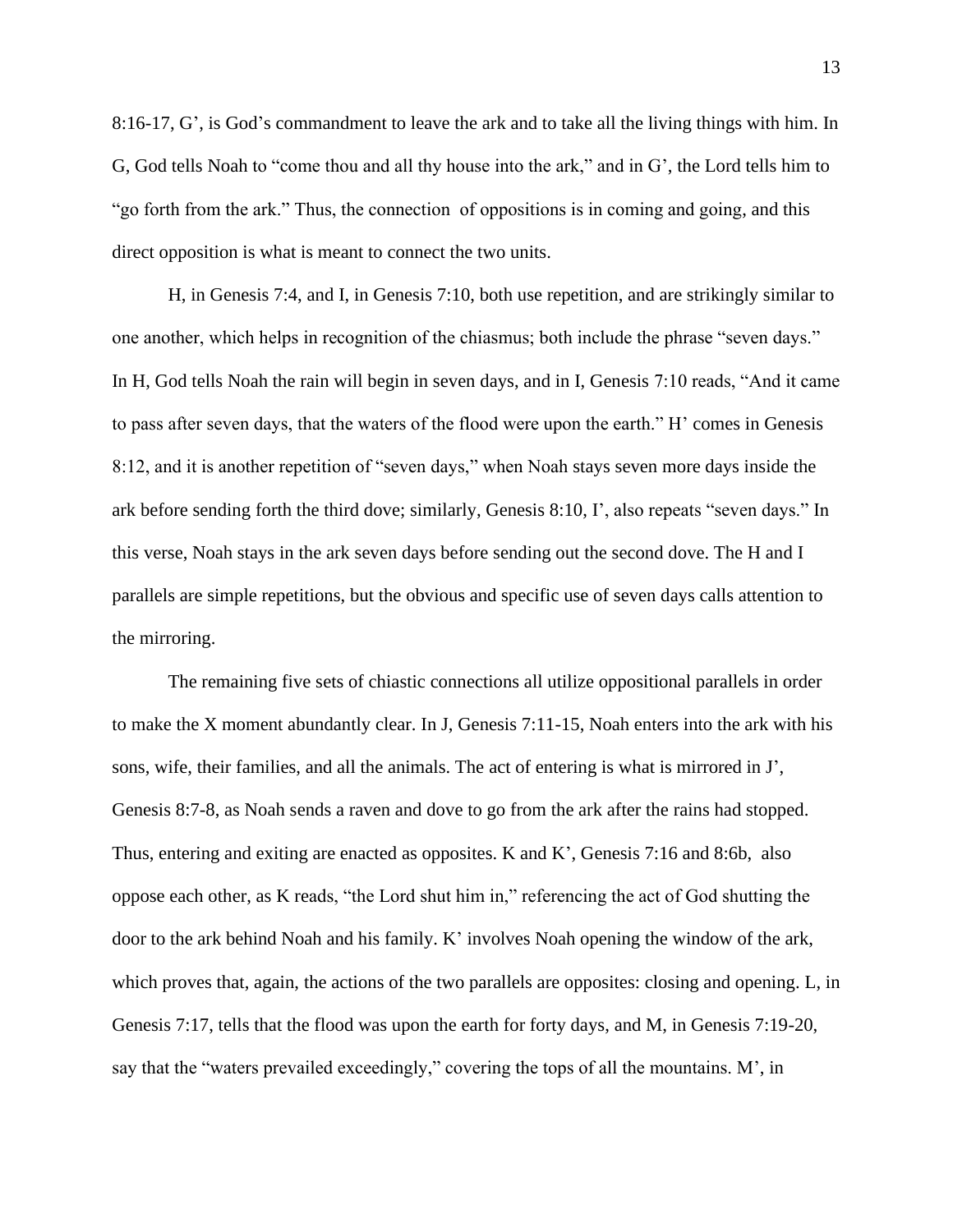Genesis 8:5, reads that the waters of the flood continually decrease until the tops of the mountains could be seen, which opposes the act of waters rising, and L' is mirrored in 8:6a, when the Bible mentions that "at the end of forty days," Noah opened the window. N and N' come in the last verse of Genesis 7, 24, and Genesis 8:3. In N, the waters prevail and increase upon the earth for 150 days, and in N', the waters abate after the end of 150 days. Again, the repetition of this specific number is meant to be recognized, because it highlights the X moment that falls directly in between, and the specific use of oppositional parallels in these last five connections helps to emphasize the coming climax.

#### **I.II – Significance of Hebrew in Noah's Chiasmus**

Hebrew, the original language of Genesis, often offers key insights into the significance of the chiastic structure in the flood narrative and helps to reinforce the connections. There are several instances in the larger chiasmus that parallels are better utilized in Hebrew to recognize repetition, similarities, or oppositions. Genesis 6:14-16 and Genesis 9:18, respectively C and C' in Noah's chiasmus, are an example of how Hebrew is used to highlight the connections. Genesis 6:14-16 makes use of the Hebrew word *tebah<sup>2</sup>*, הֵּבָה. This word is used in the Hebrew Bible on two occasions: once in Noah's flood narrative as a noun for the ark, and again when describing the vessel Moses is placed into as a baby (Ham 22). In 6:14-16, *tebah* is used four times, then the word is repeated in the parallel, 9:18, which is the last time the word is used in the flood narrative. Surely the limited use of this Hebrew word in the Bible as well as the specific designation to its most abundant use  $(C)$  and final use  $(C')$  is meant to act as a connection.

<sup>&</sup>lt;sup>2</sup> All Hebraic translations and symbols come directly from the Bereshith found at qbible.com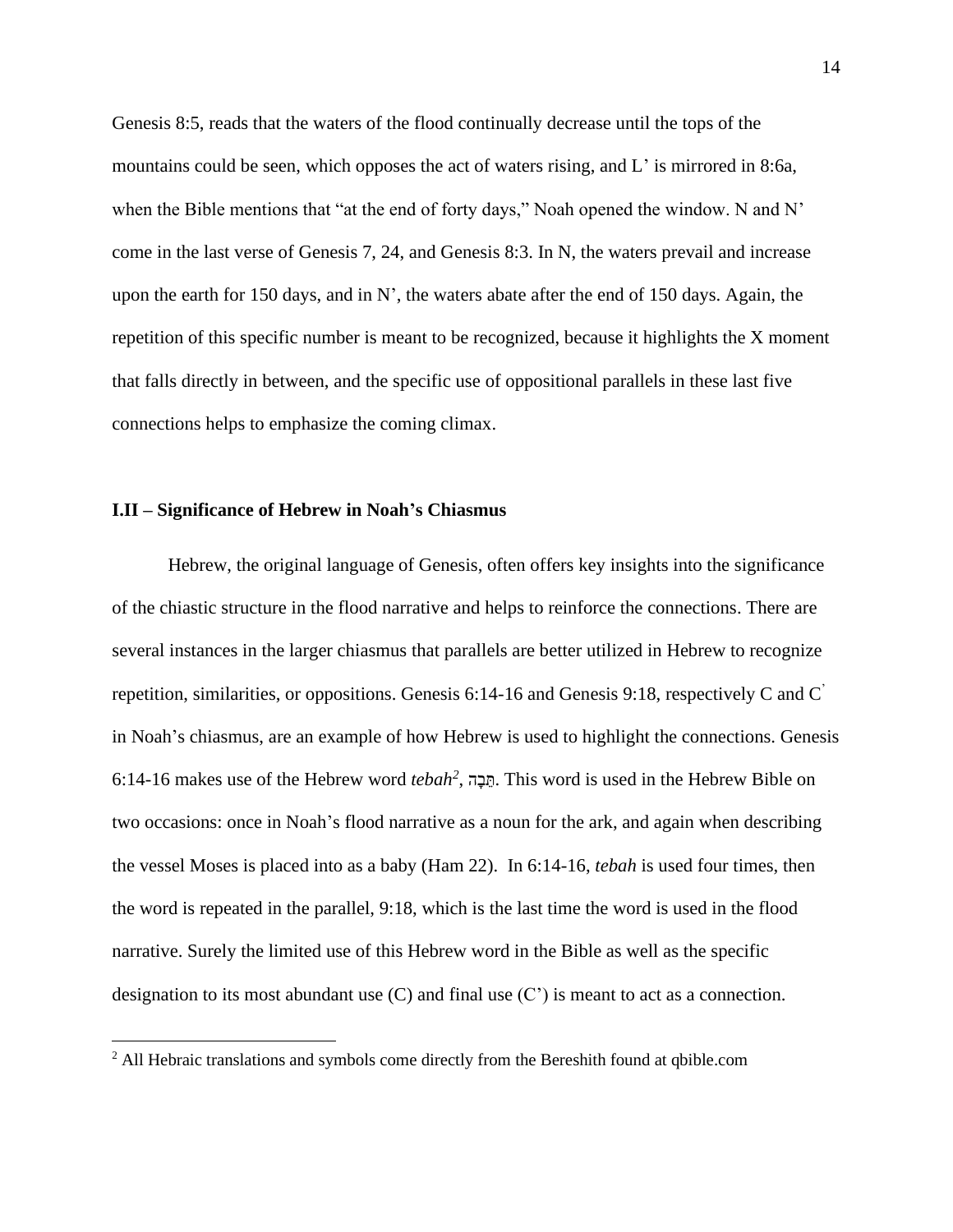*Mayim*, <u>מ</u>ִים, and *hamabul*, **הַמַּבְּוּל,** are two other words that are utilized to make connections in the chiastic structure. In D and D' , these Hebrew words are used to represent the flooding of waters, with *mayim* used as a looser translation of water, and *hamabul* specifically referencing the flood, and both of these words repeated in each parallel. The unmodified words *leshachet* (**ת ֵ֣ ח ַש ְל** – to destroy) and *kol-basar* (לֹבָּשֶׂר – all flesh) are also strung together in both parallels, meaning "to destroy all flesh". The same is true with regards to E and E'. In both, *quwm* (קום), meaning "to rise" or "to stand", but also being used to mean "appointed" or "established," and *et-berith* (בְּרִית - covenant) appears, which translates to "establish my covenant," the exact phrasing in both sections. These repetitions are also recognized by Robert Alter, who emphasizes the identification of *leitwort*, or the importance of the repetition of key Hebraic word for thematic and structural effect, to which he says are "pervasive in biblical narrative" and are "instance(s) of the flaunted prominence of the verbal medium" (20). In all of these instances, the simple repetitional of Hebrew words, some of which get lost in translation to the English language, help to recognize and reinforce the connections between the parallels. These repetitions also serve to further highlight the structure, and thus making the central X moment unmistakable and easily recognizable.

The Hebrew language also serves to highlight the oppositional parallels. For example, in G, the term *bow'* (בוֹא) is used, translating to "come in" or "enter". This word is used when God tells Noah to come onto the ark; in the inverse, *yatsa'* (א<sup>י</sup>צא) appears, translating to "come or go" out", as when God tells Noah to "go forth from the ark." Circumstantially, *bow'* and *yatsa'* are polar opposites, as come and go are opposites in English. This again appears in J and J; in J, when Noah enters the ark, *bow´* is used in the context of going in, or entering. In J' , the Bible uses the word *shalach* (שֵׁלָה), another word meaning "to send", but also used to indicate more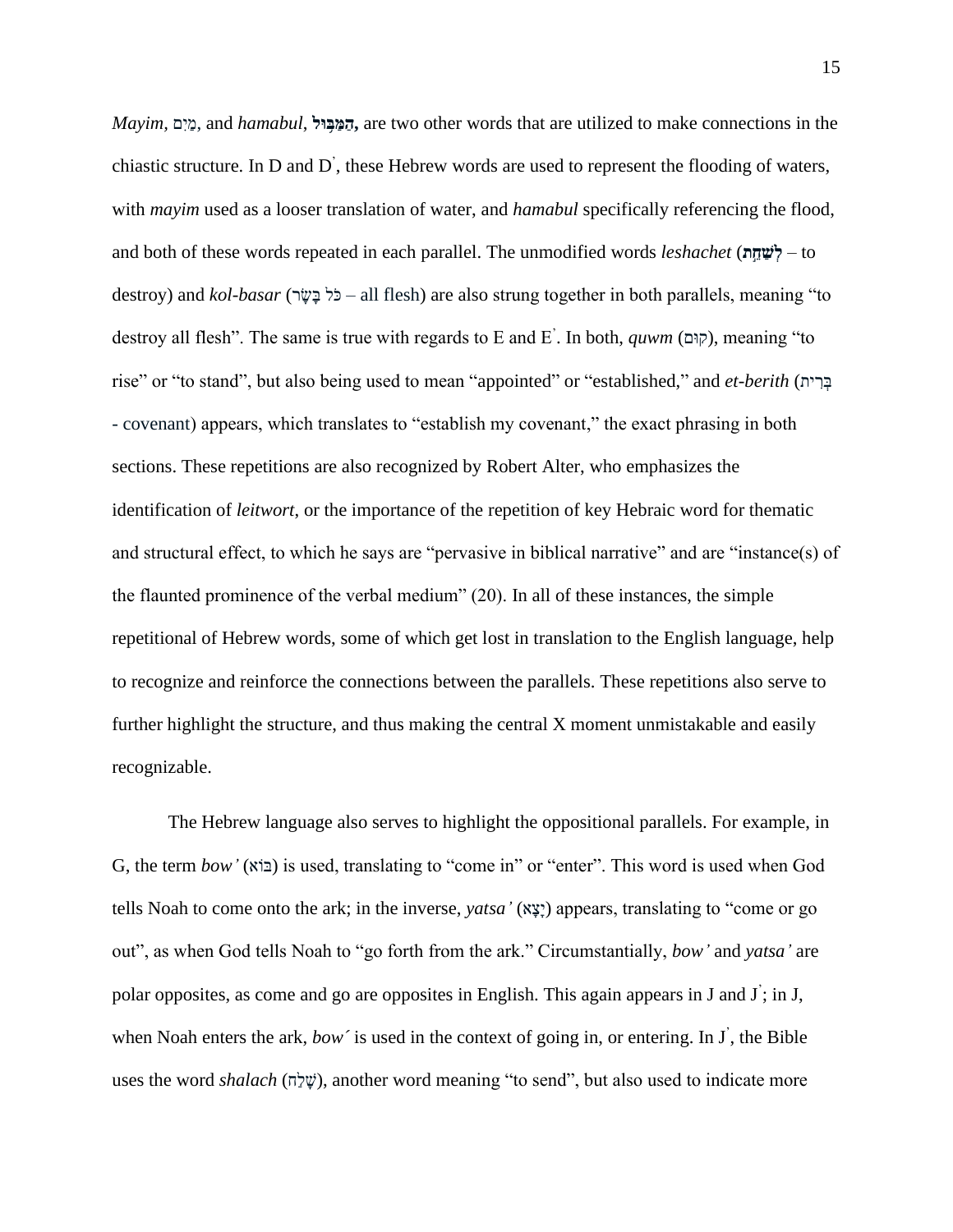emotional actions, such as casting or freeing, when Noah sends out the dove and raven. Again, we see how the Hebrew Bible uses opposites to make a parallel connection, and like the Hebrew repetitions, the Hebraic opposites in the chiastic structure serve to highlight the structure itself, in turn making the reader take notice of the defining X moment.

#### **I.III – The X Moment**

The entirety of the chiastic structure of the flood narrative serves to highlight one specific moment, called the X moment. The reason the X moment in this particular story, and most all other stories served by a chiasmus, is so important is because it is a moment of divine intervention and acts as a transition point in Noah's life. The author wants the reader to take special notice of how God acts and works in a specific setting, so this structure is designed to make sure that God's actions are taken with special consideration.

The X moment of the flood narrative is in Genesis 8:1-2:

And God remembered Noah, and every living thing, and all the cattle that was with him in the ark: and God made a wind to pass over the earth, and the water asswaged; The fountains also of the deep and the windows of heavens were stopped, and the rain from heaven was restrained.

The reason the author wants to highlight these verses specifically is because they characterize God and highlight his intervention in Noah's life. In these two verses, God remembers not only Noah, but his family and all the animals that were on the ark with him. This emphasizes and isolates a moment that shows God's mercy and compassion shown toward Noah, and further characterizes Him as a limitless, all-powerful God.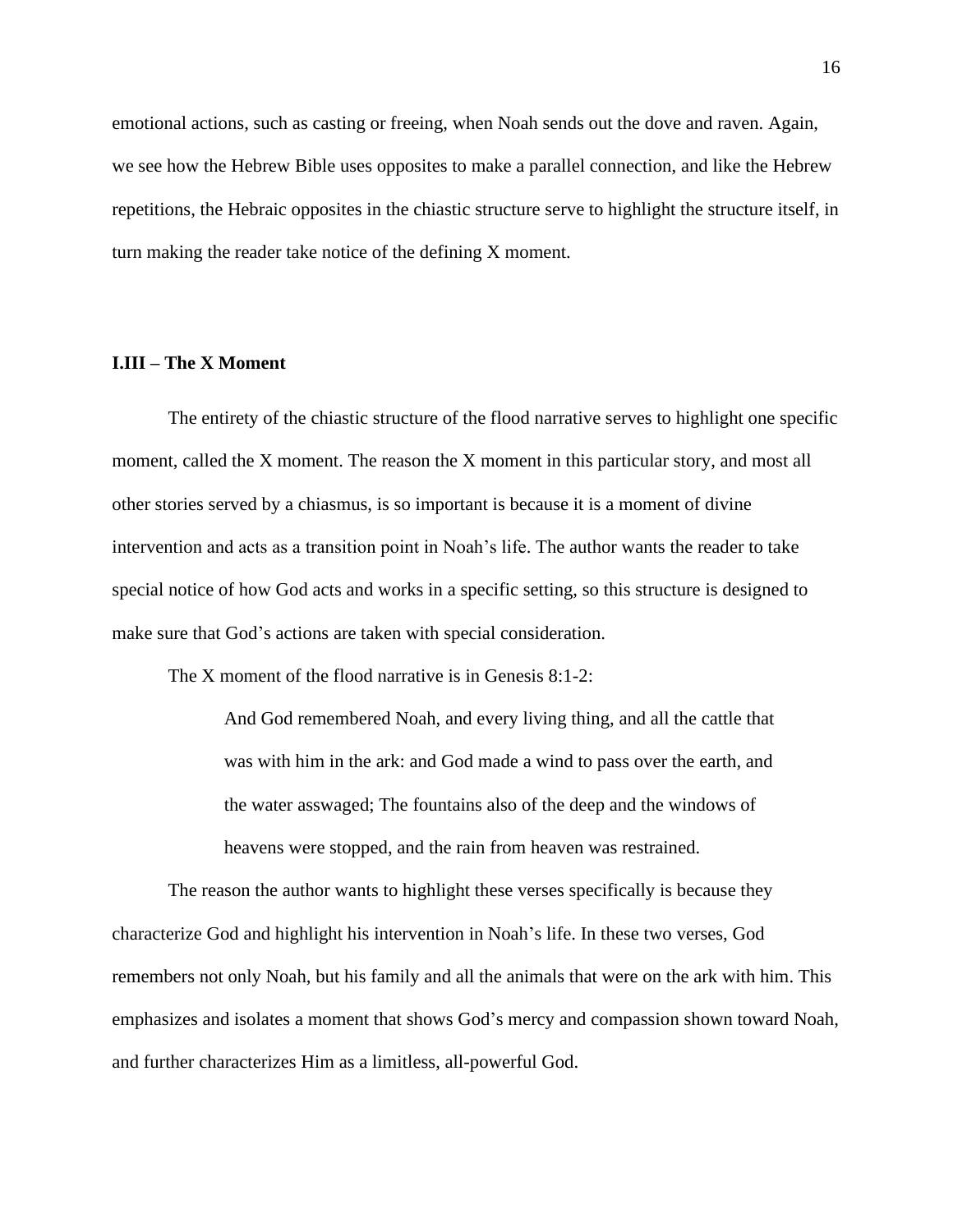The X moment also serves as the climax and transition point of the story. Chapters 6 and 7 acts as an introduction to Noah and the flood, as well as accent Noah bringing all the animals onto the ark and entering himself. The rising action, per se. After 8:1-2, the falling action of the flood narrative begins, where the water goes down and Noah exits the ark. In this way, the X moment symbolizes the transition from unrighteousness to purity: Noah enters the ark because of the wickedness in the world, and exits into a new, purified world, perhaps literally and figuratively washed of its unrighteousness. Similarly, the X moment represents a transition from judgement to deliverance; God judges the world as wicked and Noah as righteous, and then, after the transitional X, delivers Noah into the new world and saves him from the floods. Thus, in addition to highlighting God's intervention, the X moment acts as a transitional moment and also serves as the climax of the story.

If taken from a grammatical standpoint, it is obvious that God acts as the main character of the X moment. In Verse 1, God is the subject. The sentences in the King James Bible are grammatically written actively, so God is the one performing the action: God remembers Noah and God makes a wind to sweep the waters away. In Verse 2, the sentences are written passively, but they still retain God as the one performing the action. It reads that the windows of heaven *were* stopped and the rain from heaven *was* restrained, yet, if this sentence was written in the same grammatical tense as Verse 1, it would say, "God stopped the windows of heaven and God restrained the rain from heaven." Thus, even though God is not named in Verse 2 as he is in the first verse, the emphasis still remains on His divine intervention and the powerful acts of God. Thus, all of the parallels serve to highlight and exemplify the works of God and his remembrance of Noah. The readers of this story are meant to recognize the parallels, which lead them to the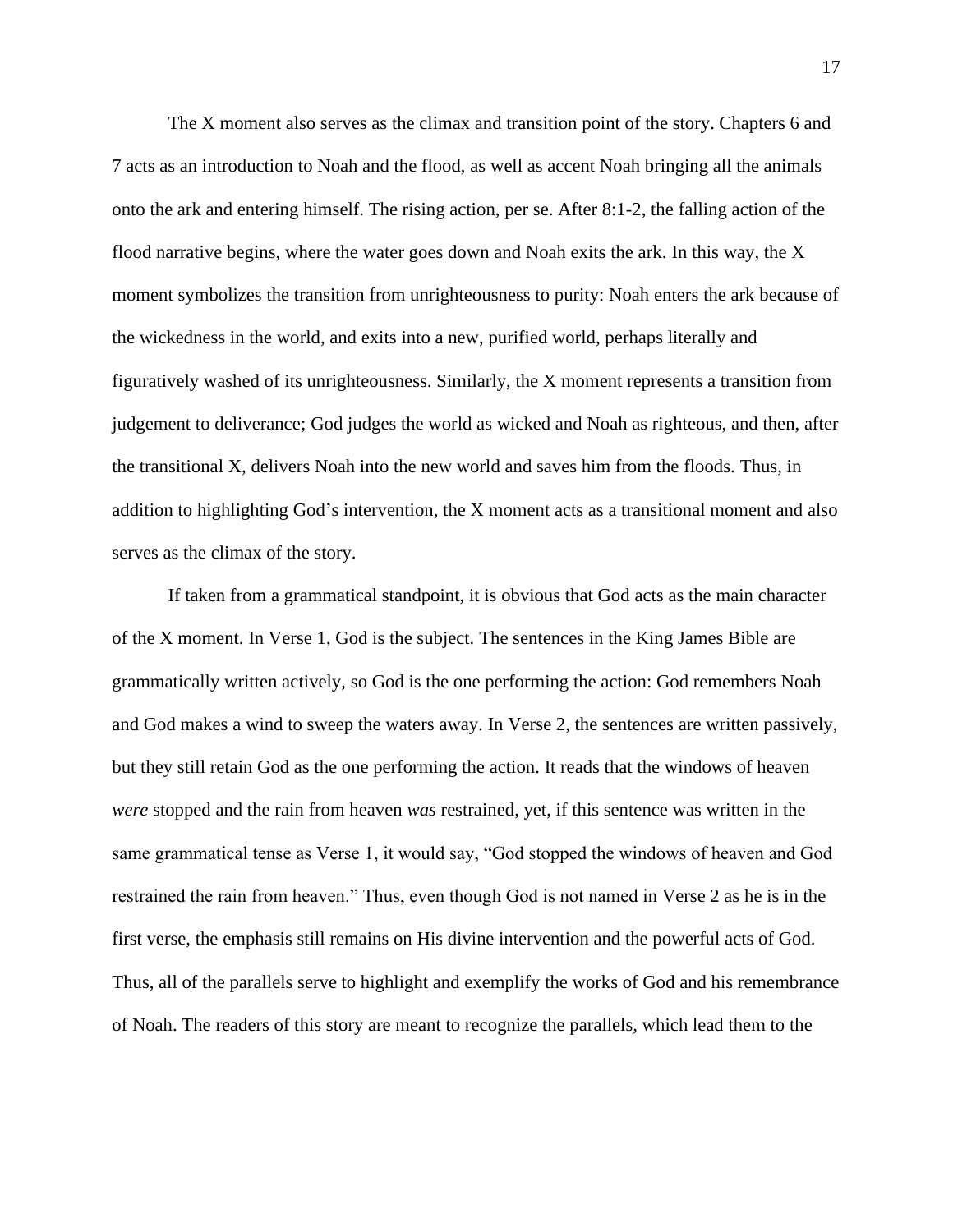climax of the story, the X moment, a moment that characterizes God and is supposed to be taken with careful consideration and read with close attention.

#### **I.IV – Smaller Chiasmi within the Larger Framework**

Within the larger flood narrative chiasmus, there are several smaller chiasmi, and the purpose of these smaller structures is to highlight smaller acts of divine intervention and characterizations of God that are still important and need to be noticed. Genesis 6:18-6:22 serves as a smaller chiasmus, highlighting God's passion and his remembrance of the animals aboard the ark.

A: <sup>18</sup> But with thee will I establish my covenant; and thou shalt come into the ark, thou, and thy sons, and thy wife, and thy sons' wives with thee.

B<sup>19</sup> And of every living thing of all flesh, two of every sort shalt thou bring into the

ark, to keep them alive with thee;

 X: they shall be male and female. <sup>20</sup> Of fowls after their kind, and of cattle after their kind, of every creeping thing of the earth after his kind,

B': two of every sort shall come unto thee, to keep them alive. <sup>21</sup> And take thou unto thee of all food that is eaten, and thou shalt gather it to thee; and it shall be for food for thee, and for them.

A': <sup>22</sup> Thus did Noah; according to all that God commanded him, so did he.

(Genesis)

A and A', in Genesis 6:18 and 6:22, are God instructing Noah, and then Noah obeying all that which God had commanded him. B and B', Genesis 6:19a and 6:20b, include God telling Noah to take two of every sort of animal upon the ark to keep them alive. This makes the X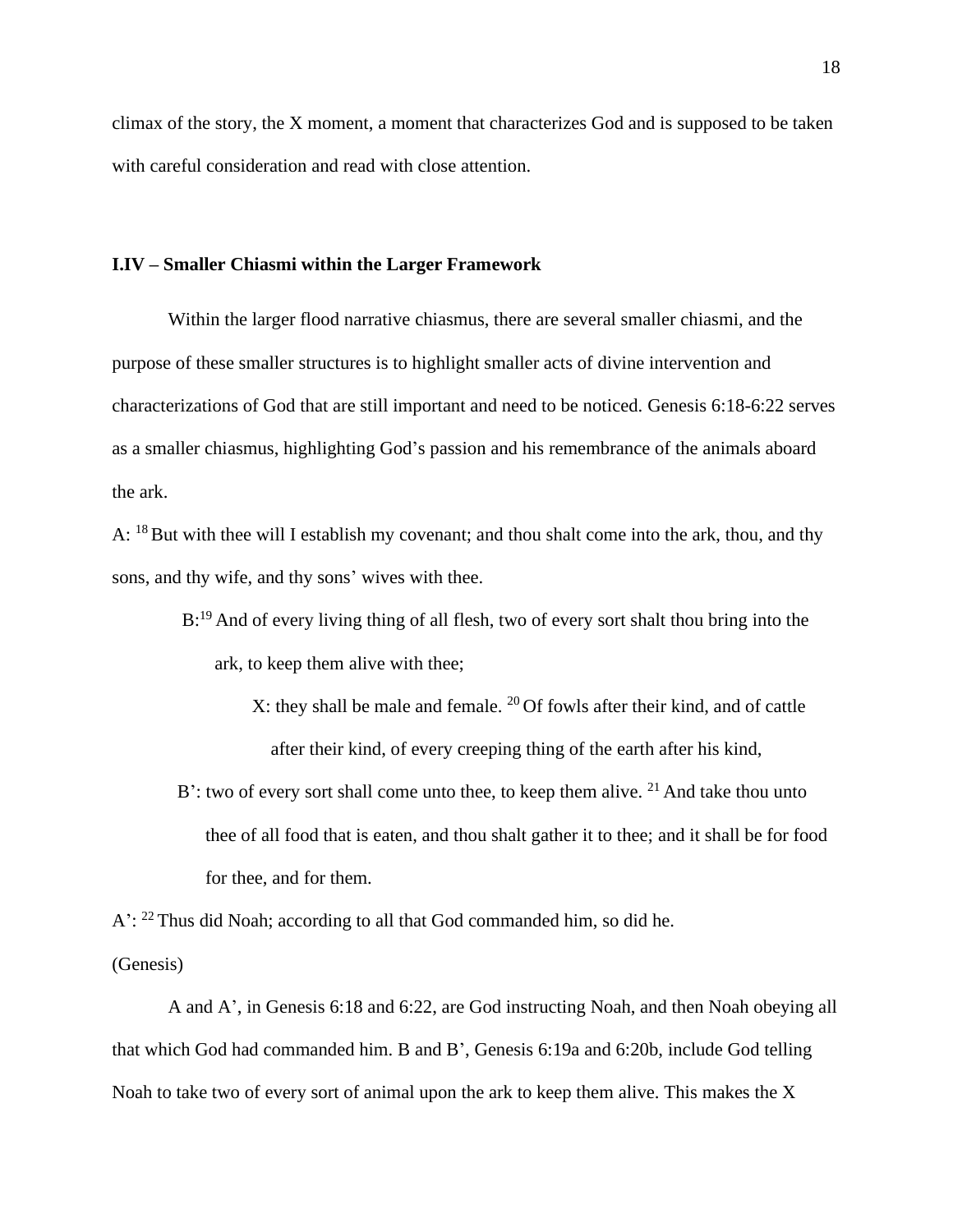moment Genesis 6:19b-20a: "they shall be male and female. Of fowls after their kind, and of cattle after their kind, of every creeping thing of the earth after his kind." Though not as implicitly an act of divine intervention as God remembering Noah in the X of the main chiasmus, God's caring nature is meant to be highlighted as he remembers the less-important lives of the birds, cattle, and all animals upon the earth.

Another small chiasmus within the larger flood narrative chiasmus comes in 9:12-17, making known the nature of God, and highlighting his actions in the narrative.

A: <sup>12</sup> And God said, This is the token of the covenant which I make between me and you and every living creature that is with you, for perpetual generations:

- B: <sup>13</sup> I do set my bow in the cloud, and it shall be for a token of a covenant between me and the earth.
	- C:<sup>14</sup> And it shall come to pass, when I bring a cloud over the earth, that the bow shall be seen in the cloud:
		- X: <sup>15</sup> And I will remember my covenant, which is between me and you and every living creature of all flesh; and the waters shall no more become a flood to destroy all flesh.

C': <sup>16</sup> And the bow shall be in the cloud; and I will look upon it,

 B': that I may remember the everlasting covenant between God and every living creature of all flesh that is upon the earth.

A': <sup>17</sup> And God said unto Noah, This is the token of the covenant, which I have established between me and all flesh that is upon the earth.

(Genesis)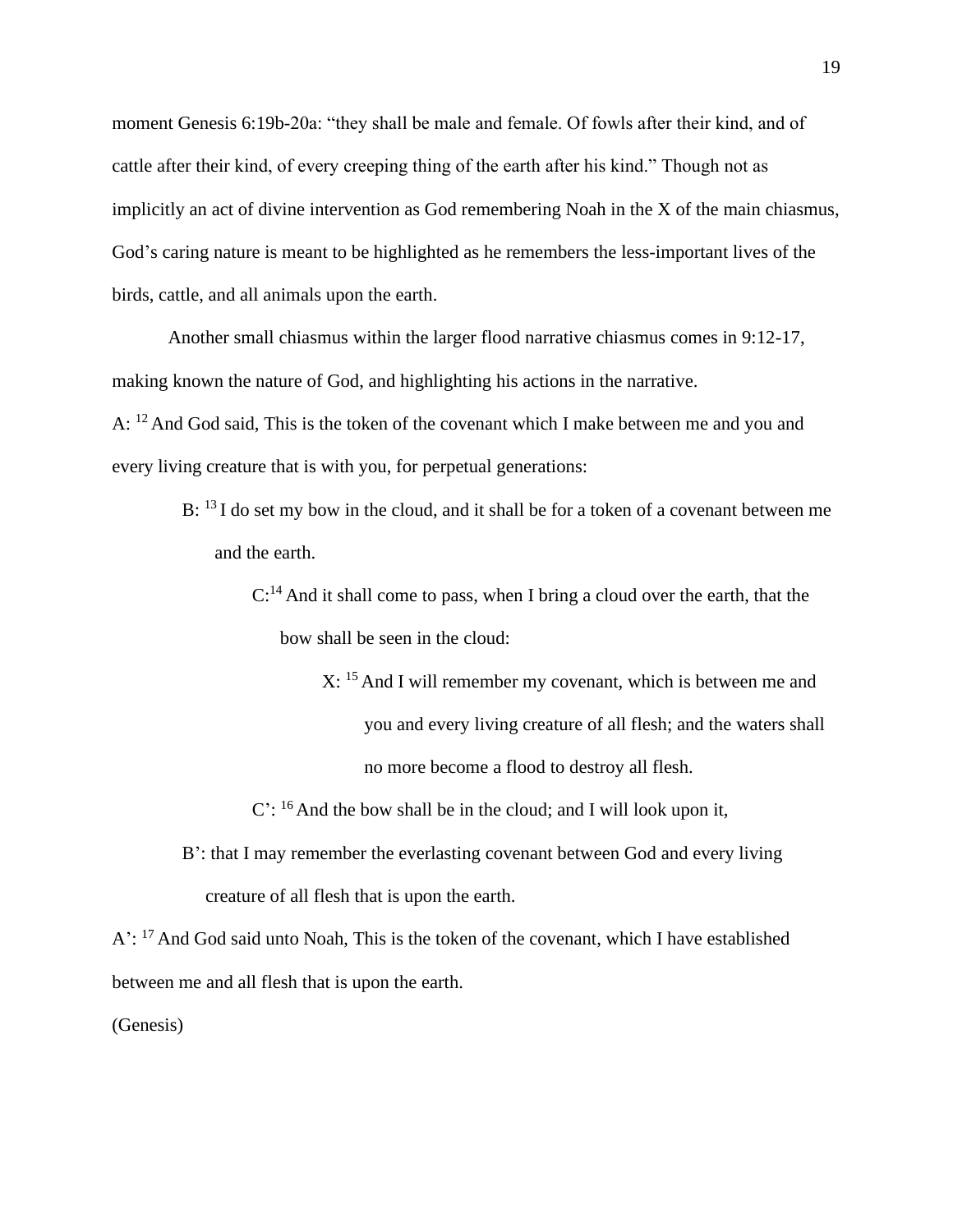In A, verse 12, God tells Noah, "This is the token of the covenant which I make between me and you and every living creature that is with you." In Verse 17, God speaks to Noah a remarkably similar phrase: "This is the token of my covenant, which I have established between me and all flesh that is upon the earth." B, in Verse 13, and B', in 16b, both make mention of the everlasting covenant between God and every living creature, and C, in Verse 14, and C', in Verse 16a, both mention the "bow (that) shall be seen in the cloud," which is what God sends as the token of the everlasting covenant. Thus, the X moment is in 9:15: "And I will remember my covenant, which is between me and you and every living creature of all flesh." Perhaps one of the strongest X moments of the smaller chiasmi, this X once again characterizes God by revealing His promise to remember His covenant. This central X moment is also explicit, as not only is it a direct quote from God, but it involves his interactions with Noah and his family, and his promise to them, which strengthens this particular X moment in highlighting God.

These two smaller chiasmi can also be seen through the transitional lens, reinforcing the X moment as a transition point, as the first one occurs before the X moment of Noah's larger structure, and the latter after. In the first smaller chiasmi, the underlying theme is of judgement; Noah's act of gathering the animals to be placed on the ark so they can be saved from God's judgement against the unrighteous. Then, in the smaller chiasmi after the X moment, the emphatic climax reveals a thematic element of deliverance: "The waters shall no more become a flood to destroy all flesh." In this way, God's deliverance to Noah is returning him into the renewed world with a promise never to send flood to wash the earth again. The smaller chiasmi serve to help reinforce the X moment as a transitional moment by reflecting the elements of judgement and deliverance both before and after the X moment of Noah's larger chiastic structure.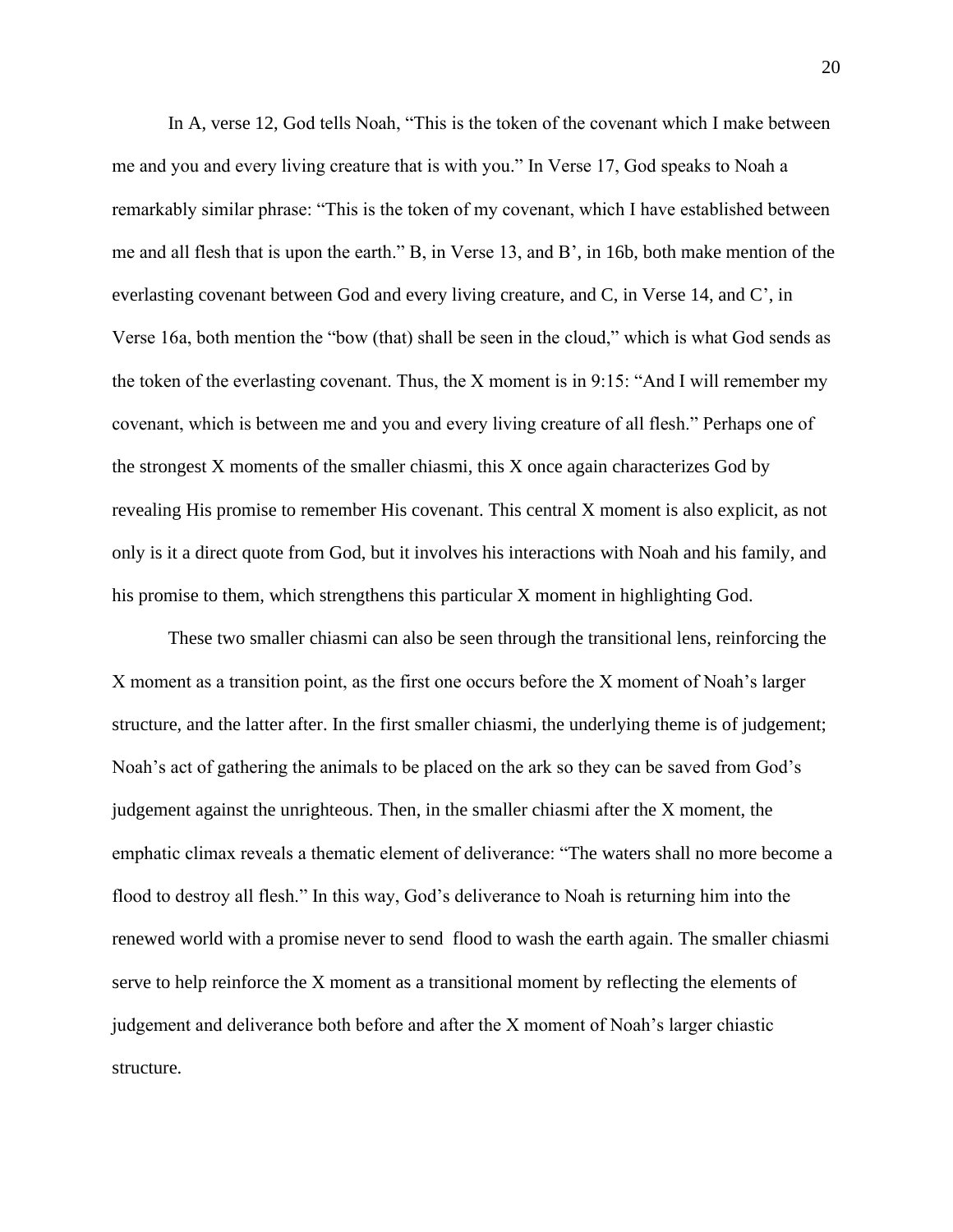# **I.V – Conclusion**

The chiasmus of Noah and the flood narrative uses three distinct types of parallels to make chiastic connections: repetition, and conceptual and oppositional parallels. These parallels serve to highlight the X moment of the chiasmus, which brings to the forefront important knowledge of God's remembrance and his Divine Intervention. We can get a better understanding of how the chiasmus works by looking at Genesis in Hebraic text, where we continue to find examples of repetition and opposition that parallel and serve to help the reader make the connections. There are a number, too, of smaller chiasmi embedded within the larger flood narrative structure, yet these chiasmi serve the same purpose: to characterize God and showcase His acts of divine intervention.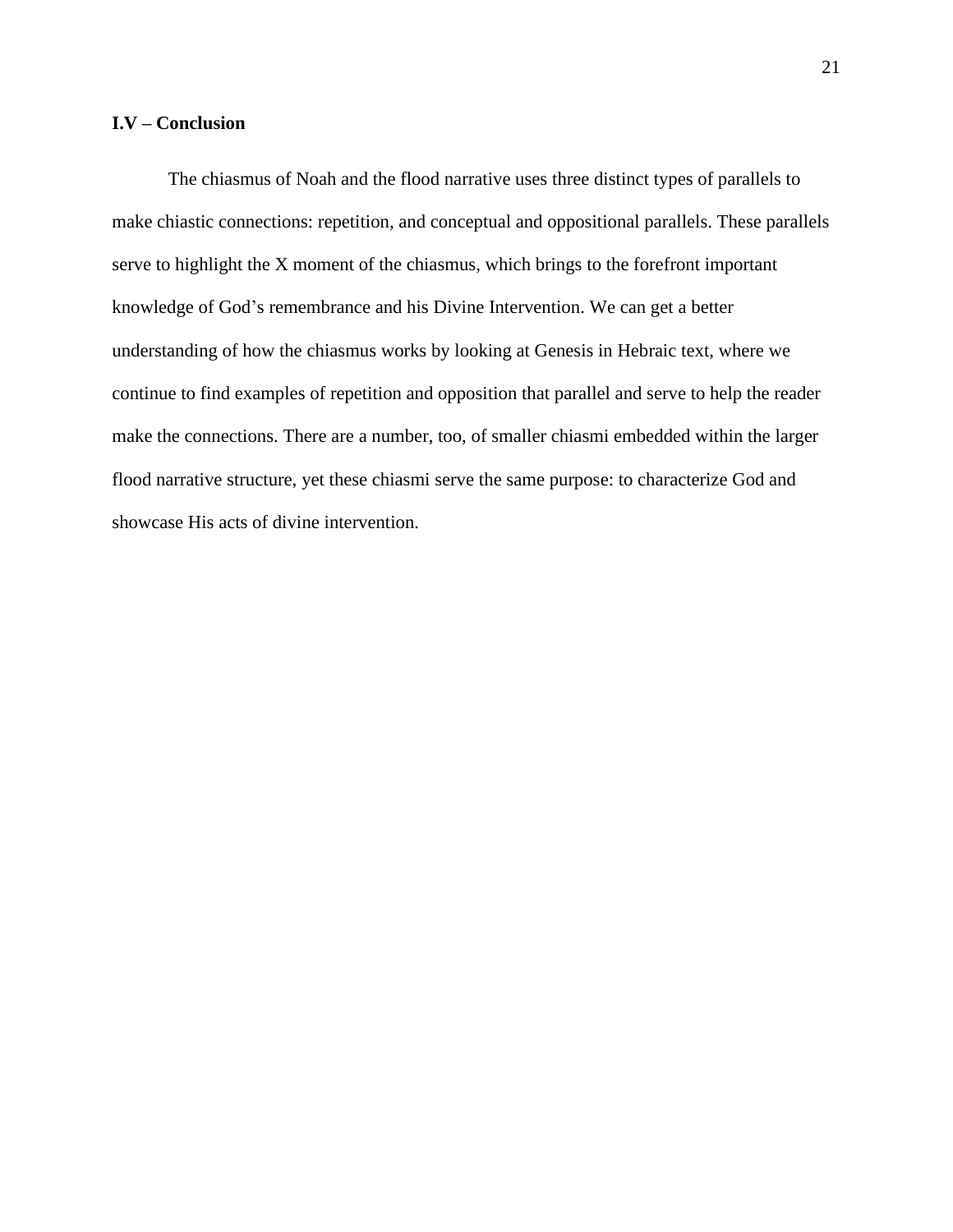#### **Chapter II**

#### **Abraham**

#### **II.I – Introduction to Abraham's Chiasmus**

Abraham is the first patriarch of Genesis chronologically and was a tenth-generation descendant of Noah. Abraham's chiasmus begins in Genesis 11 and closes at the end of Genesis 22; it begins with his understood birth during the genealogy of his father, Terah, yet his chiastic structure does not conclude with his death, but instead with another genealogy reading, this time of Nahor, his brother. Abraham death is not recorded until 3 chapters after his chiastic structure has concluded. Thus, the chiasmus does not include Abraham's encounter with Ephron or the burial of Sarah in Chapter 23, nor Abraham sending his servant to find Isaac a wife in Chapter 24. I suggest the reason that Abraham's chiasmus does not span his entire life is for two reasons: One, as we will see in Section III, the readings of the genealogies give well-defined parameters for Abraham's chiasmus to complete itself. Secondly, after the genealogy reading of Nahor, though Abraham is still alive, the attention begins to shift from Abraham to Isaac, as the narration becomes about finding him a wife, before ultimately switching to Jacob, which begins the third large chiastic structure in Chapter 25. Abraham's chiastic structure and his name change in the X moment highlights a transformational moment, as Abram dies and Abraham is born, while God's presence is heavily felt throughout the structure.

A – Genesis 11:27-32 – Genealogy, generations of Terah, Abram's father

- B Genesis 12:1-9 Beginning of Abram's spiritual journey
	- C Genesis 12:10 13:18 Sarai taken; Abram and Lot part

D – Genesis 14:1-24 – Abraham rescues Lot, restores Sodom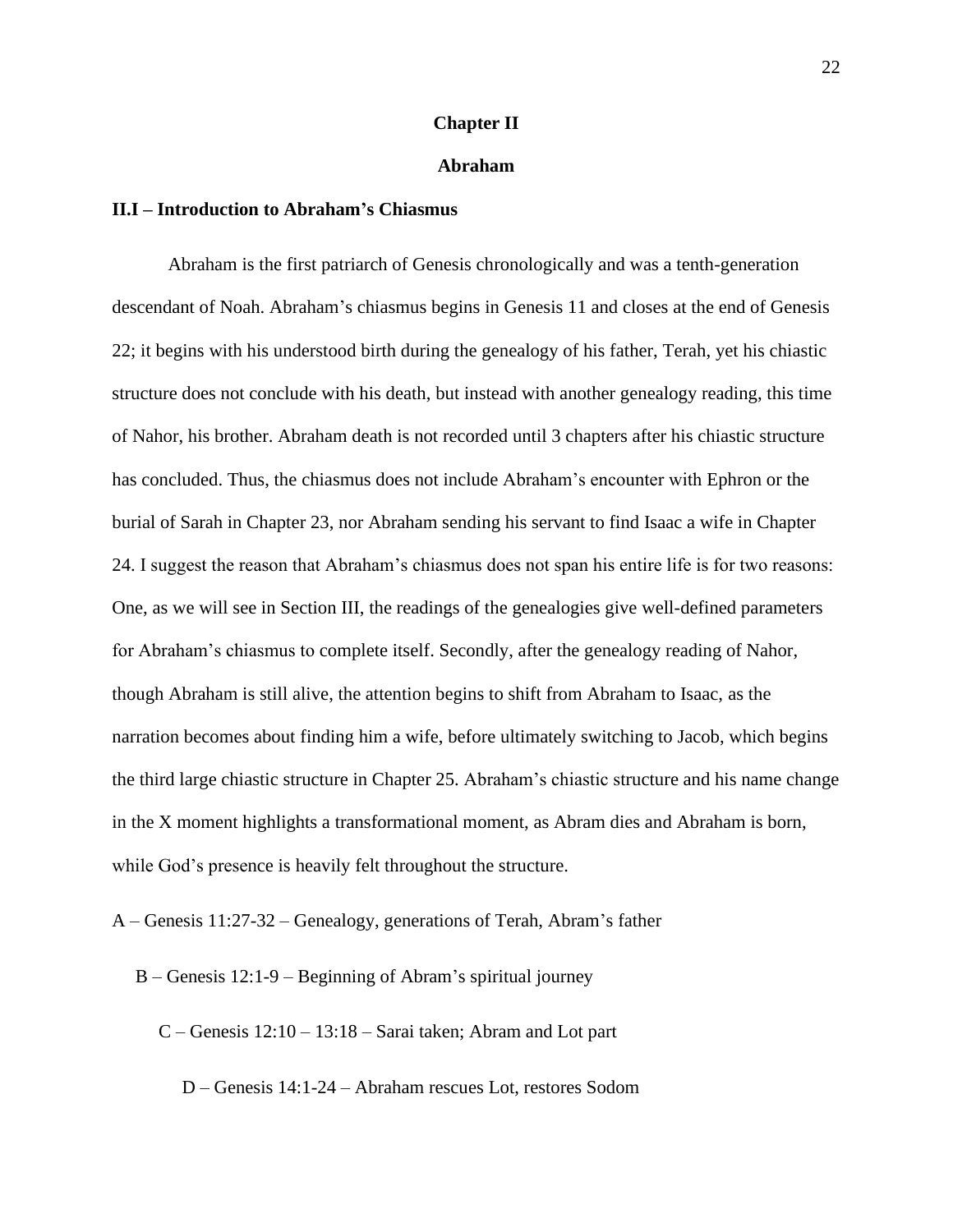E – Genesis 15:1 – 16:16 – Covenant with Abram; annunciation of Ishmael

X – Genesis 17:1-5 – God changes Abram's name to Abraham

 $E$  – Genesis 17:6 – 18:15 – Covenant with Abraham; annunciation of Isaac

D ' – Genesis 18:16 – 19:38 – Abraham saves Lot by defending Sodom and Gomorrah

 $C$  – Genesis 20:1 – 21:34 - Sarah taken; Abraham and Ishmael part

B' – Genesis 22:1-19 - Abraham's spiritual faithfulness is tested

A ' – Genesis 22:20-24 – Genealogy, generations of Nahor, Abraham's brother

(Rensburg)

Abraham's chiasmus deals primarily in episodical parallels, often spanning many verses or multiple chapters. Episodic parallels are not present in the flood narrative chiasmus, but are another type of connection, similar to repetition, oppositional parallels, and conceptual parallels. In each episodical parallel, in which chunks of text with similarities embedded within that mirror similarities embedded in another chunk of text, present are several conceptual parallels, For example, B and B' use episodical parallels to make the connection. In B, God sends Abram out of his country, and Abram obeys unquestioningly. Later in the B unit, God delivers to Abram land for him and his family, and these three events happen in the order that is listed. If these events were meant to be separate, and not all included in the B unit, it would create an ABC chiastic chain instead off all three events being grouped into the B unit. In B', God sends Abraham to sacrifice Isaac, and he again obeys unquestioningly, and then God delivers to Abraham a ram. As is evident, the events happening in both B and B' and conceptually the same: God sends Abraham on a quest, Abraham obeys unquestioningly, and God delivers to Abraham. Yet, the reason these parallels are not treated individually and, instead, grouped together in larger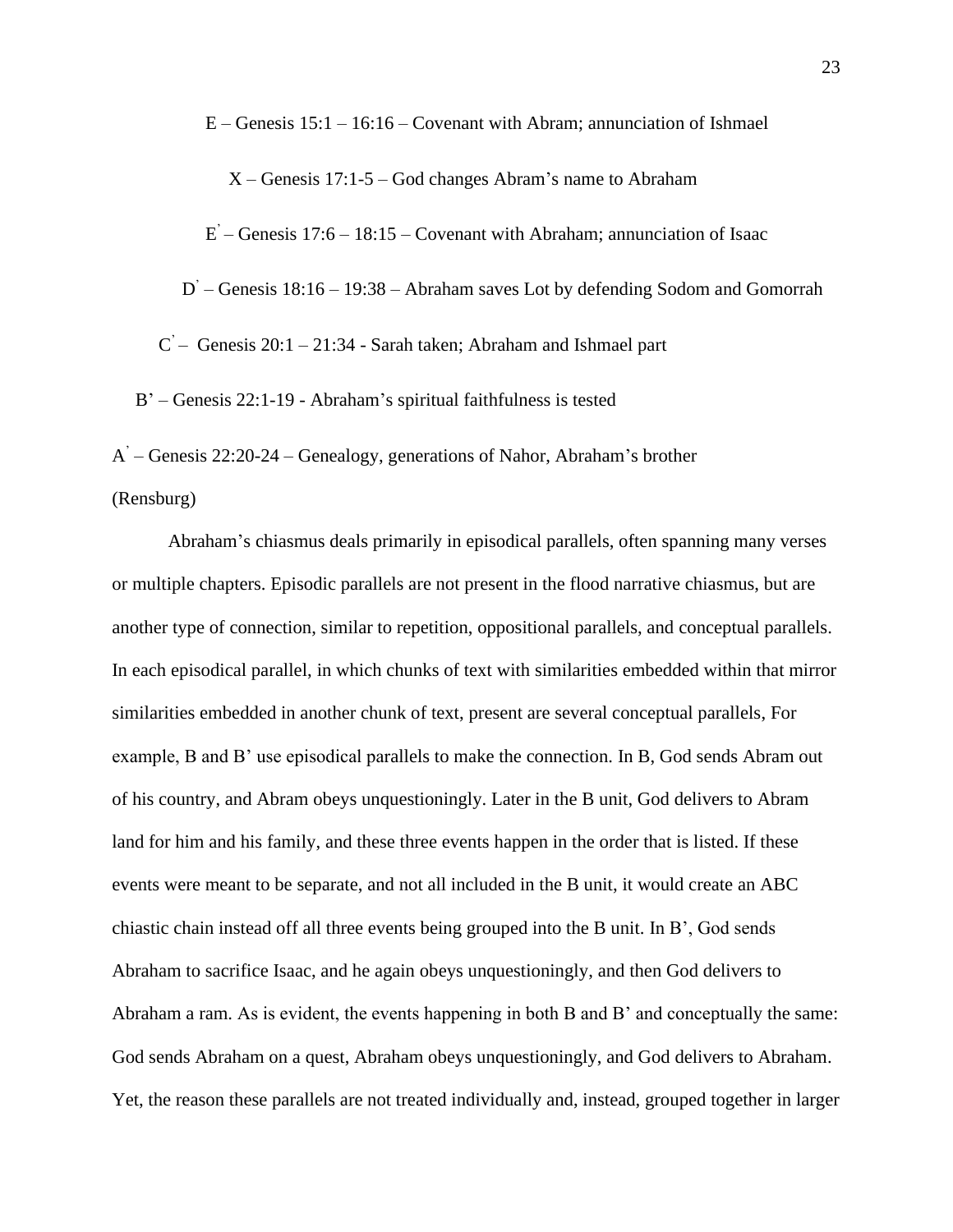units, is because, if taken individually, they would create an ABCABC pattern based on the order in which each individual event occurs, which does not create a chiastic chain. Instead, by grouping larger chunks of text together, say Genesis 12:1-9 for B and Genesis 22:1-19 for B', we can find numerous different similarities within each, even though the connections inside each unit do not adhere to the specific order that a chiasmus demands. In other words, this chiasmus is episodical because the similarities B and B' are still similarities and parallel one another, but they may be found in a different order than the traditional chiastic style, so each event could not stand alone as its own chiastic unit.

The parallel between A and A<sup> $\cdot$ </sup> is apparent, with each genealogy serving as either the starting point or ending point of Abraham's chiasmus. This again occurs in Jacob's structure, with the listing of family signifying a start and a stop. This is crucial to the chiasmus in this case because it serves to isolate the structure, making it more easily recognizable, and highlighting the content inside.

B, Genesis 12:1-9, and B', Genesis 22:1-19, are conceptually connected through Abraham's spiritual journey. B begins with the initiation of Abram's spiritual journey, when God appears to him and instructs him to leave his country; this is mirrored with the climax, or the ultimate test, if you will, of Abraham's spiritual journey, when God gives him instructions to sacrifice his son Isaac in B'. There are several key parallels that connect the nexus between these two sections. On the surface, the connection between B and B' is reinforced through the use of episodic parallels. Both sections offer instances of God sending Abraham on a journey, Abraham accompanied by his loved ones on his journey, God's blessing on Abraham, Abraham obeying God without question, God's deliverance to Abraham (land, ram), Abraham building an altar, and Abraham atop a mountain. The narrative further strengthens the connection through use of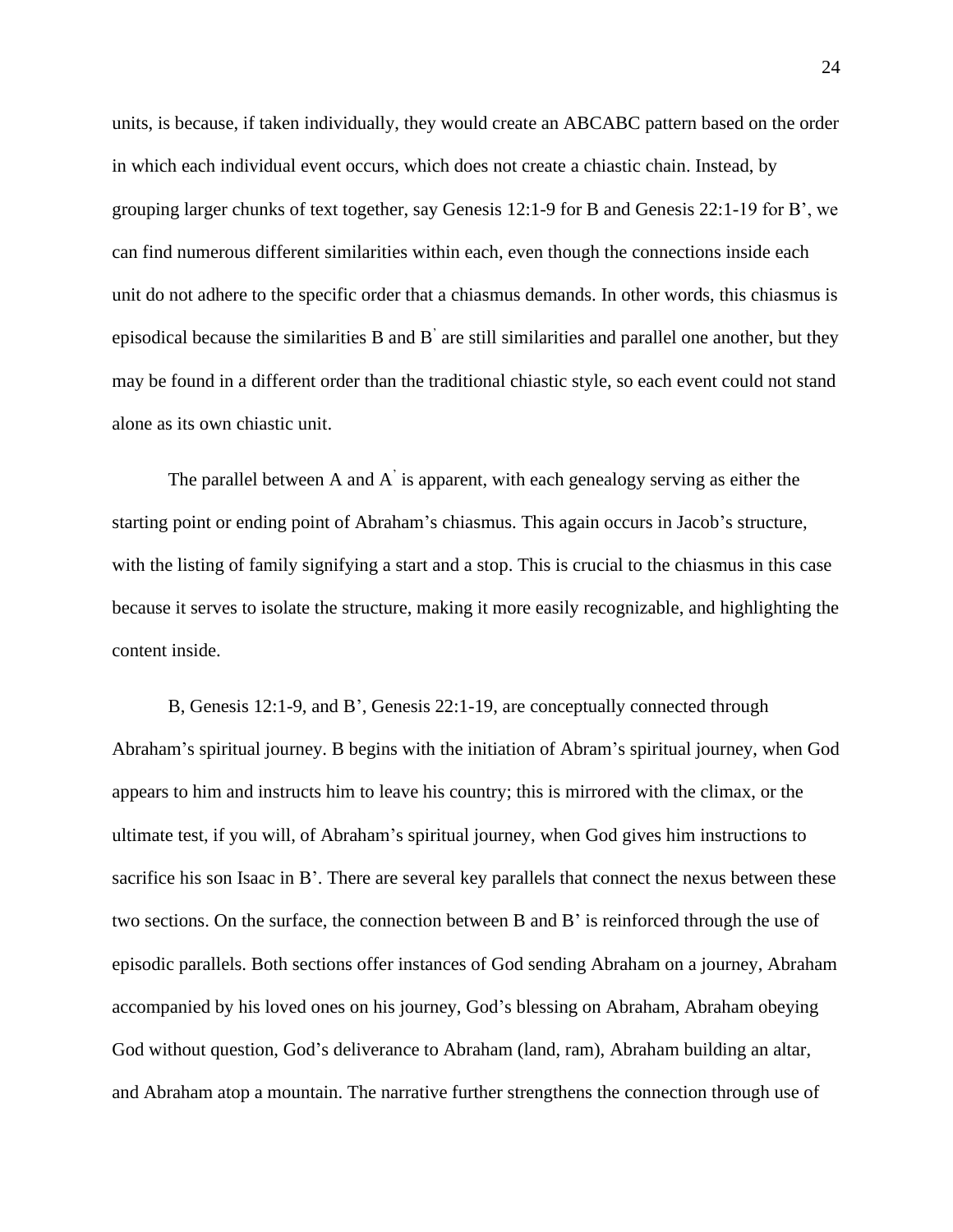homonyms – In unit B, Abram passes though Moreh, and journeys to Moriah in unit B' with Isaac. Rensburg suggests, "The two toponyms alliterate with each other, albeit at a distance of ten chapters," which is not a coincidence, but rather a reinforcement of the connection. Lastly, unit B is the first time in which the Lords speaks to Abram, and unit B' represents God's final words to Abraham (Rensburg). Thus, the connection between B and B' is meant to be unmistakable and indisputable, as through the use of episodic parallels, alliteration, and moments of firsts and lasts the nexus is made clear.

The thematic element connecting C, Genesis 12:1-13:18, and C', Genesis 20:1-21:34, is the portrayal of Sarah inside of a foreign palace and the separation of Abraham and kin. Twice, once in each unit, Abraham becomes fearful for his life, thinking he will be killed so Sarah could be taken, and twice, he lies and says that he and Sarah are siblings. In each episode, Sarah is taken, first by Pharoah and then by Abimelech, and they are both threatened by God for taking another man's wife. These two episodes are strikingly similar, so much so that the units would not need any more reinforcement for the connection to be made. Yet, at the end of unit C, Abram and Lot separate into their new lands, and Ishmael, Abraham's son, separates himself from Abraham in unit C'. Thus, the practically identical events of Sarah in a foreign palace, joined with the notion of separation of Abraham from kin, join together to formulate one of the strongest chiastic connections of the book of Genesis.

Units D and D', though not nearly as strongly connected as the almost selfsame C and C', are connected through a broad idea of Abraham saving Lot, his nephew, and Sodom, where Lot resides. First Lot is taken in the looting of Sodom, but Abraham returns all of the stolen goods and rescues Lot from his captors in Hobah. This is mirrored when Abraham learns of God's intentions of destroying Sodom, to which Abraham tries to reason with God. Though his efforts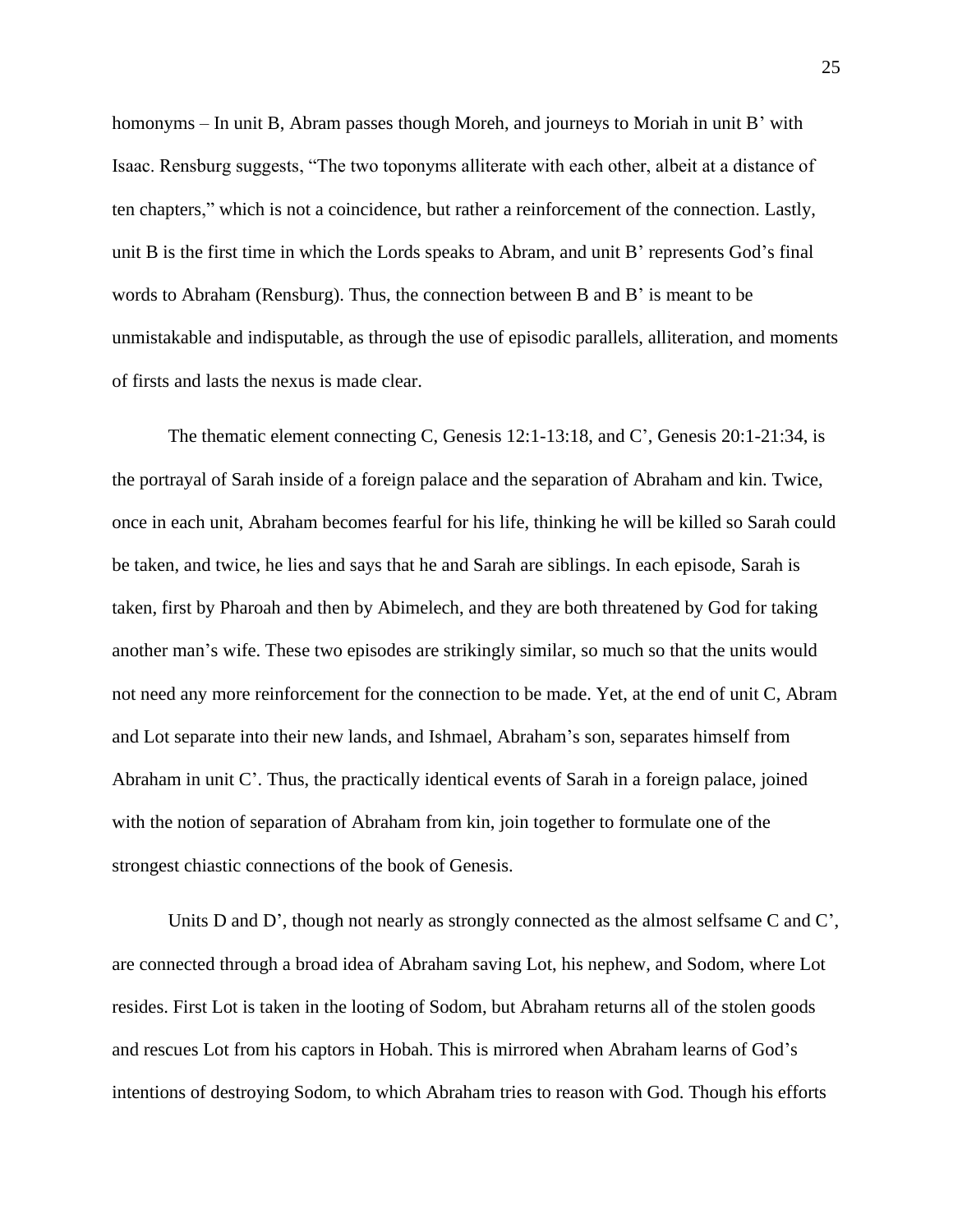are ultimately futile in saving the city, "God remembered Abraham, and sent Lot out of the midst of the overthrow, when he overthrew the cities in which Lot dwelt" (Genesis 19:29). Because Sodom ends up in ruins by the end of D', the emphasis here in this section is obviously placed on Abraham saving Lot – directly, as seen in D, and then indirectly, as is made clear when "God remembers Abraham" before saving Lot.

#### **II.II – Significance of Hebrew in Abraham's Chiasmus**

Similar to Noah, by looking at Abraham's story, certain keywords, and phrases of the chiasmus in Hebrew, we can find connections within the structure that might have been overlooked in English but reinforce the chiastic nexus. The passages representing the beginning and the end of Abraham's chiasmus are both lists of genealogy, which often serve to separate major stories in the Bible. Fokkelman describes the listing of the genealogies as begettings: "The begettings provide a solid framework that supports and meticulously articulates the various sections of Genesis" (41). In the first genealogy, A, the generations of Terah are listed. The English word used in chapter 11, verse 27 is, in fact, "generations." The Hebrew word used is *toledoth,* ה ָדְּולֹת, which translates to "descendants", "genealogies", or "history". Although A' does not specifically repeat the same word, it is apparent that Abraham's chiasmus concludes with another *toledoth* by listing the descendants of Abraham's brother, Nahor. Thus, by utilizing two *toledoths* in Abraham's chiasmus, we get well-defined parameters in which to start and stop the structure.

In B and B', God tells Abraham that he will bless him and his descendants, once when he sends Abram out of his country into a new land, and again after Abraham prepares his son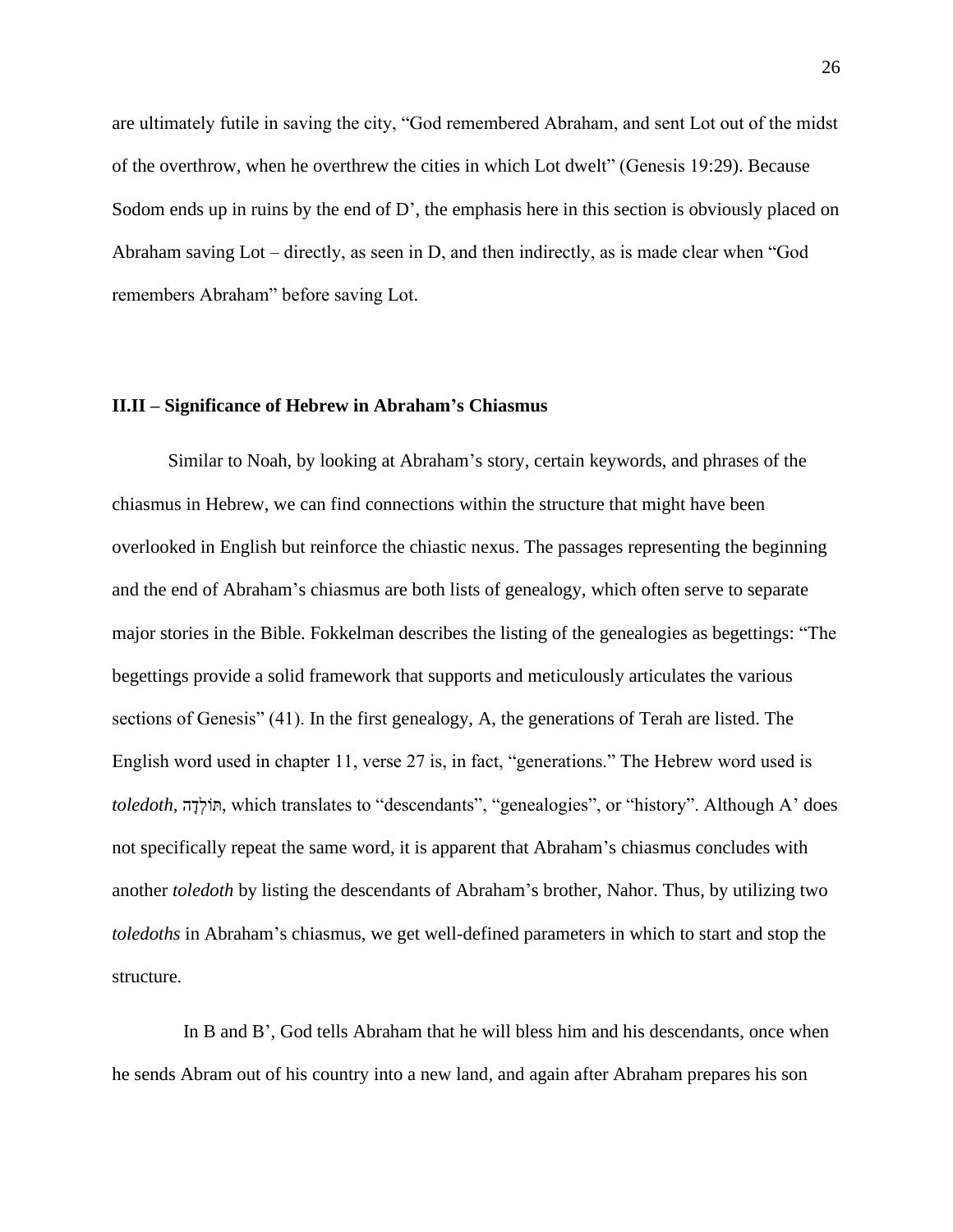Isaac as an offering. In both instances, the Hebrew word *barak,* ךְבר, is presented three times. Each time this word is used in either of these instances, it is directly translated to "being blessed" or "a blessing". Because God uses *barak* three times in B and three more times in B' , the recognition of blessing is emphasized and one of the connections is made between the two sections. The use of the word three times in each unit is not coincidental either, as yet again, an exact mirroring is purposefully constructed. Rensburg makes another connection to units B and B' in reference to the Hebrew Bible. The first is the use of the phrase "go forth" – in the Hebrew Bible, this phrase is represented as לְהִילֹךְ This phrase is used once in 12:1, and then again in 22:2; "these are the only two places in the entire Bible where this key phrase occurs" (Rensburg). Not only does the isolated use of this phrase stick out in the Hebrew Bible, but it reinforces the chiasmus because the only two places it is used are intended to be connected with one another.

There are many connections throughout the rest of Abraham's structure that are highlighted when the Hebrew language is accounted for. In C and C', Abraham fears death, for he believes respectful rulers will kill him if they know Sarah is his wife. Abraham tells Sarah they will kill him, and the word he uses is *harag*, גְּהֵר, This word is translated in the King James Version as "to kill," but it literally means "to smite with deadly intent." In the C' mirroring, Abraham lies to Abimelech, who takes Sarah. Abraham later reveals that he is again afraid he will be killed if someone finds out that Sarah is his wife. The same word, *harag*, is used, this time translating to "slay." The dual use of this word is not coincidental, but would have been selected purposefully by the author to reinforce the relationship between the two parallels, yet is a missed repetitional connection when seen through the English translation.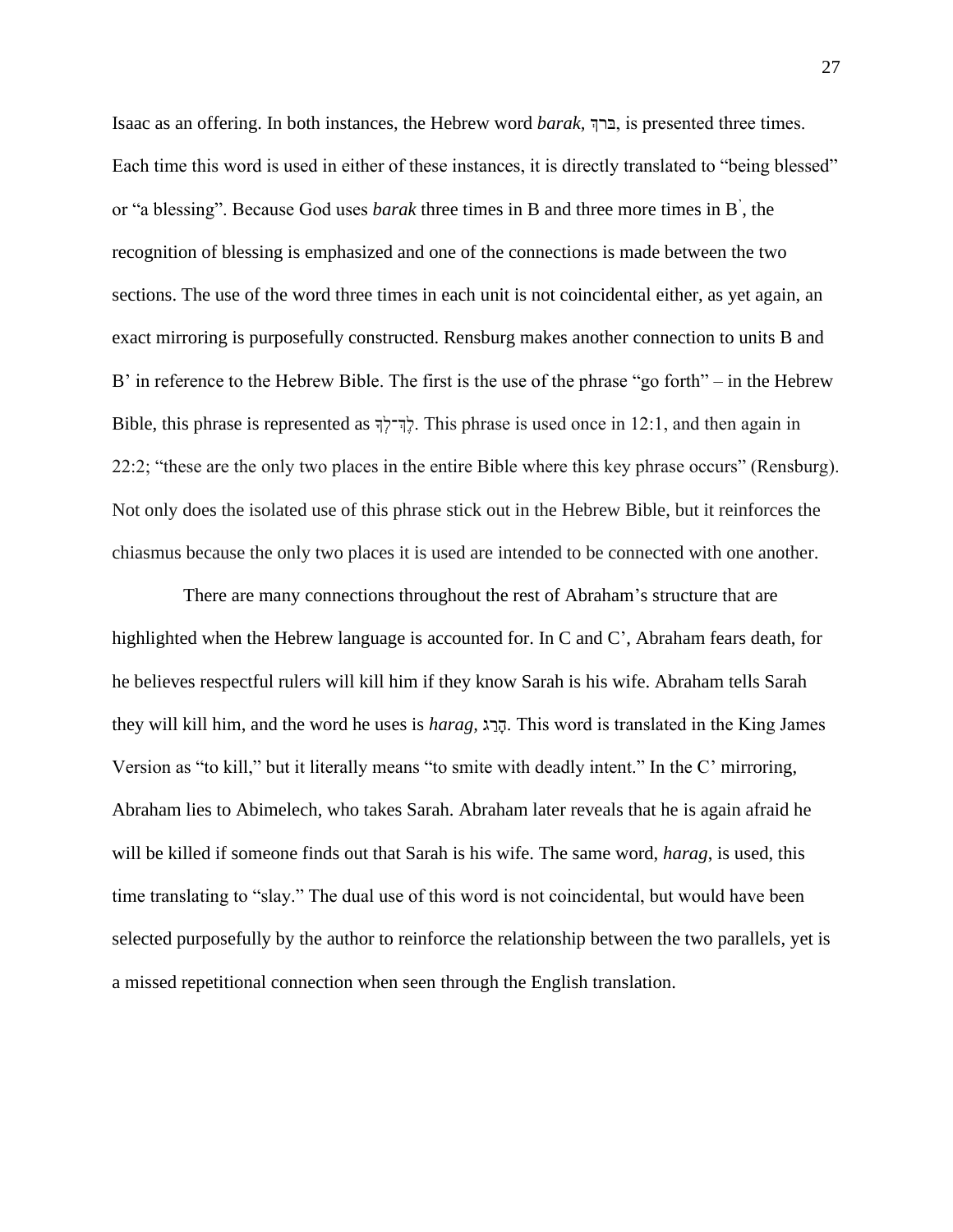#### **II.III – The X Moment**

The X moment, or the moment that the entire chiastic structure serves to elevate and isolate, comes in Chapter 17, Verses 1-5 of Genesis:

> <sup>1</sup>And when Abram was ninety years old and nine, the LORD appeared to Abram, and said unto him, I am the Almighty God; walk before me, and be thou perfect. <sup>2</sup>And I will make my covenant between me and thee, and will multiply thee exceedingly. <sup>3</sup>And Abram fell upon his face: and God talked with him, saying,  $4$ As for me, behold, my covenant is with thee, and thou shalt be a father of many nations. <sup>5</sup>Neither shall thy name any more be Abram, but thy name shall be Abraham; for a father of many nations have I made thee.

Like the X moment in Noah, the reason the authors of Genesis want this particular section of text to stand out from the body of Abraham's story is because it characterizes God and gives us a glimpse to the extent of his power. The first way God's power is shown in the X moment is his willingness and ableness to give Abraham the ability to multiple exceedingly, despite his old age. He promises Abraham will become a father of many nations, which to Abraham probably seemed impossible at the age of 99. Yet, because of God's promise, and then the fulfillment of said promise, we see that God is powerful enough to make Abraham the father of many nations, despite any factors that might otherwise hinder him.

This X moment also characterizes God; throughout the first half of Abraham's story, he follows God's commandments without hesitation or question. When God tells him to relocate his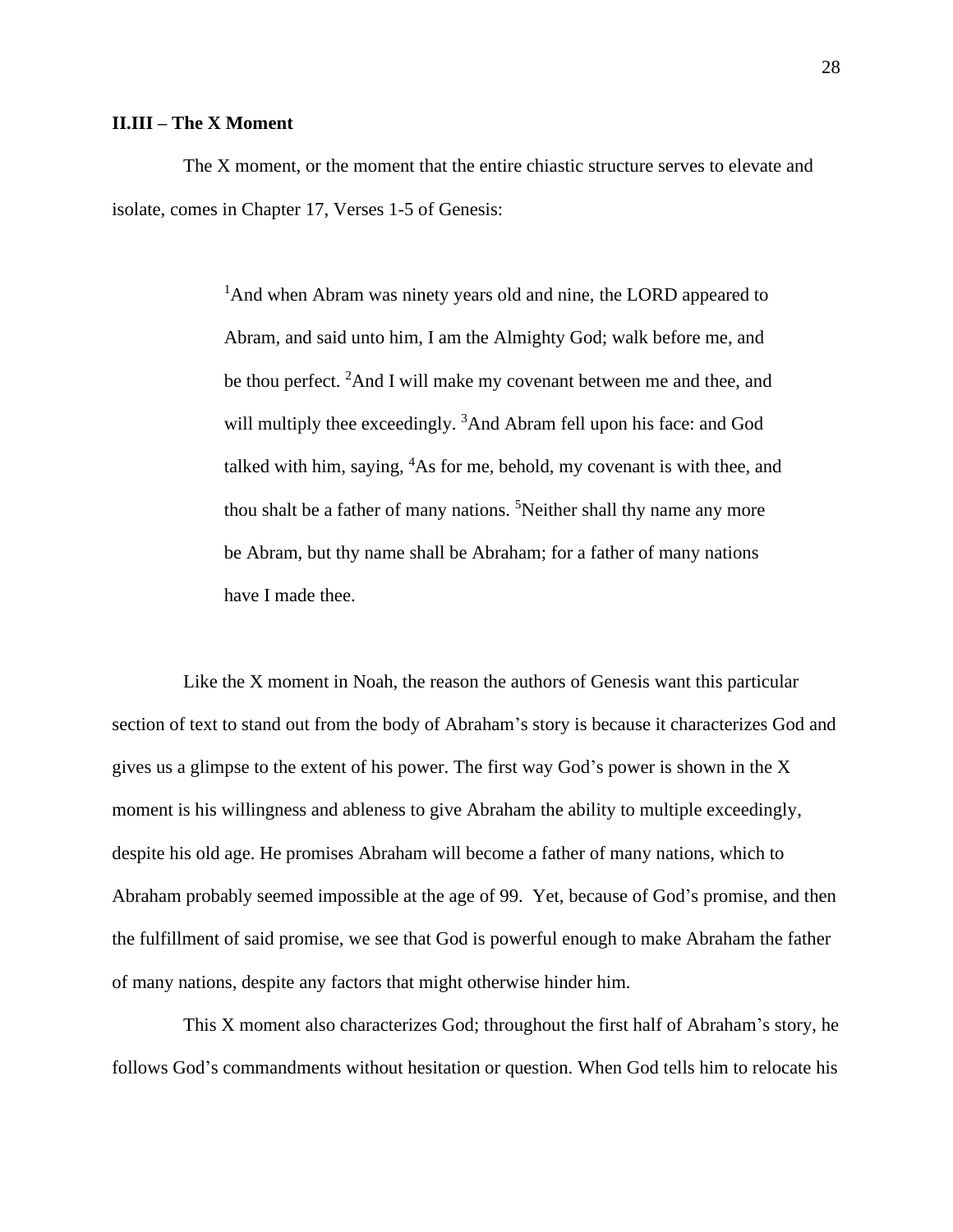family and his home, he does so immediately. He blesses God after he helps save Sodom and rescue Lot, and he never shows any outward remorse toward God for his inability to have children with Sarah. Thus, perhaps his obedience is rewarded with God's generosity, when he promises him to be a father of many nations. God also hints at his perfection while talking to Abraham in the X moment, saying, "walk before me, and be thou perfect."

By changing Abram's name to Abraham, God uses Abraham as a reminder for those in the future of his generous nature and ultimate power. Abraham's original name in Hebrew would have been Avram, meaning "high father." When God changes it, he changed it to Avraham, meaning "father and chief of multitudes." God changes Abraham's name before he becomes a father of nations, and even before Sarah bares Isaac. Thus, if Abraham had NOT gone on to become the first patriarch, the father of the Abrahamic religions, and, as he is called in Jewish culture, Avraham Avinu – Abraham our Father (Posner) – then God might have been characterized as a liar or someone powerless. Instead, because his prophecy about Abraham is fulfilled, and the meaning of his name is lived up to, the changing of Abram to Abraham is symbolic of remembrance for God's ultimate power in deciding the fates of persons and nations.

Similarly to the X moment found in Noah's chiasmus, Abraham's X moment symbolizes a transitional moment in Abraham's life and his character development, which is largely seen through his name change. Changing from Abram to Abraham is symbolic of a rebirth; Abram dies, and Abraham is born. This moment is important in Abraham's life because it reveals his future as a patriarch and settles him as a servant of God. In this way, the X moment is comparable to that of Noah's because, as Noah's X moment symbolized a transition from judgement to deliverance, Abraham's X moment and his name change represent the transitional moment from Abram to Abraham. Yet, the difference between the transitional moments lies in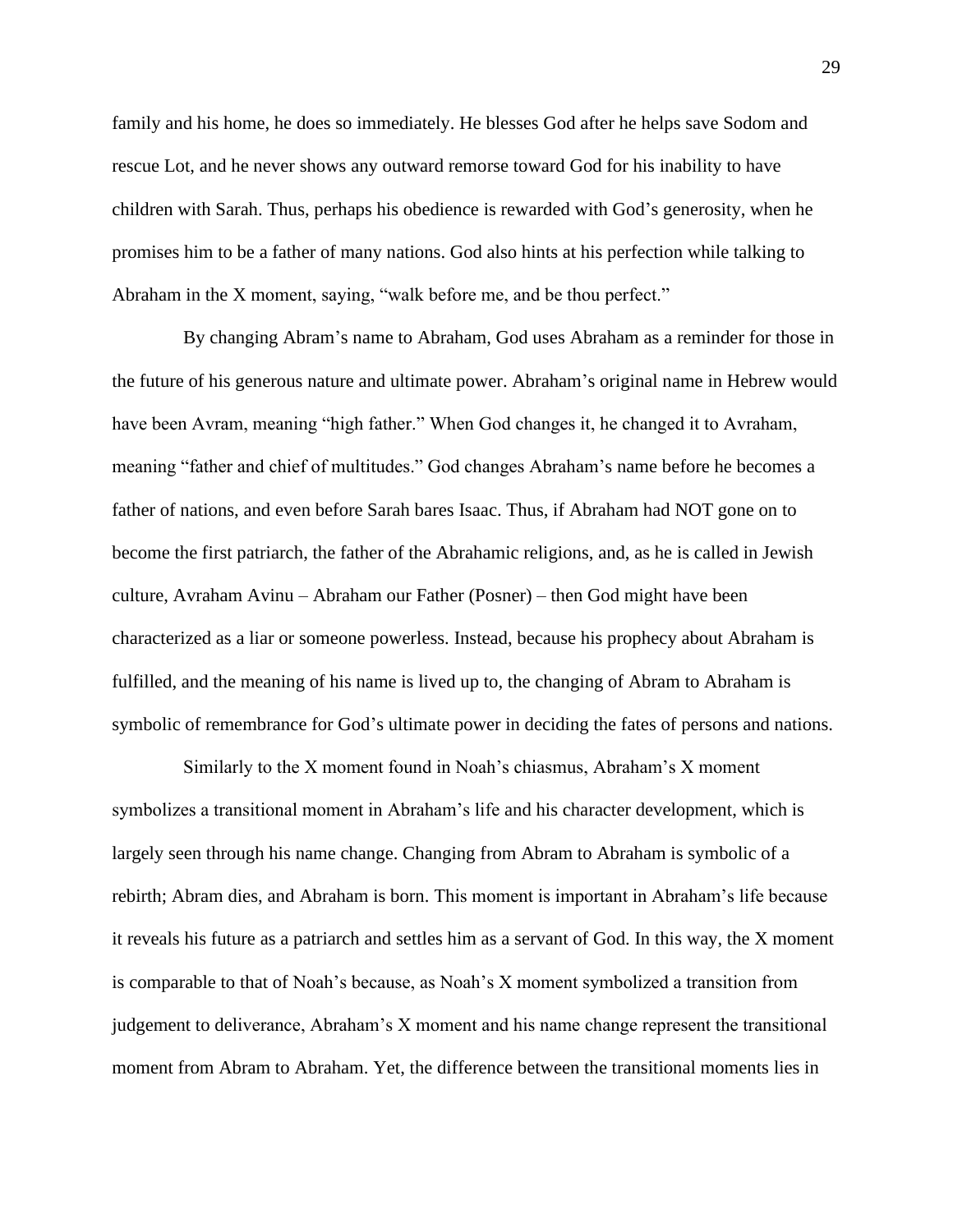the character of the transition; in Noah's chiasmus, God initiates the transition from judgement to deliverance, and Abraham's X moment, though still initiated by God, heavily emphasizes Abraham as the main transitional character in the changing of his name.

## **II.IV – Smaller Chiasmi within the Larger Framework**

There are several notable chiasmi within the larger framework of the Abraham chiasmus, and the purpose of these is to highlight smaller acts of divinity and continually characterize God. The first mini chiasmus within Abraham's structure is in Genesis 13:8-17, and it shows God's keenness to his creation, and ability to destroy unrighteousness.

A: <sup>8</sup> And Abram said unto Lot, Let there be no strife, I pray thee, between me and thee, and between my herdmen and thy herdmen; for we be brethren. <sup>9</sup> Is not the whole land before thee?

 B: separate thyself, I pray thee, from me: if thou wilt take the left hand, then I will go to the right; or if thou depart to the right hand, then I will go to the left.

C: <sup>10</sup> And Lot lifted up his eyes, and beheld all the plain of Jordan,

 X: that it was well watered every where, before the LORD destroyed Sodom and Gomorrah, even as the garden of the LORD, like the land of Egypt, as thou comest unto Zoar.

- $C'$ :  $<sup>11</sup>$  Then Lot chose him all the plain of Jordan; and Lot journeyed east: and they</sup> separated themselves the one from the other.
- $B'$ : <sup>12</sup> Abram dwelled in the land of Canaan, and Lot dwelled in the cities of the plain, and pitched his tent toward Sodom.<sup>13</sup> But the men of Sodom were wicked and sinners before the LORD exceedingly.<sup>14</sup> And the LORD said unto Abram, after that Lot was separated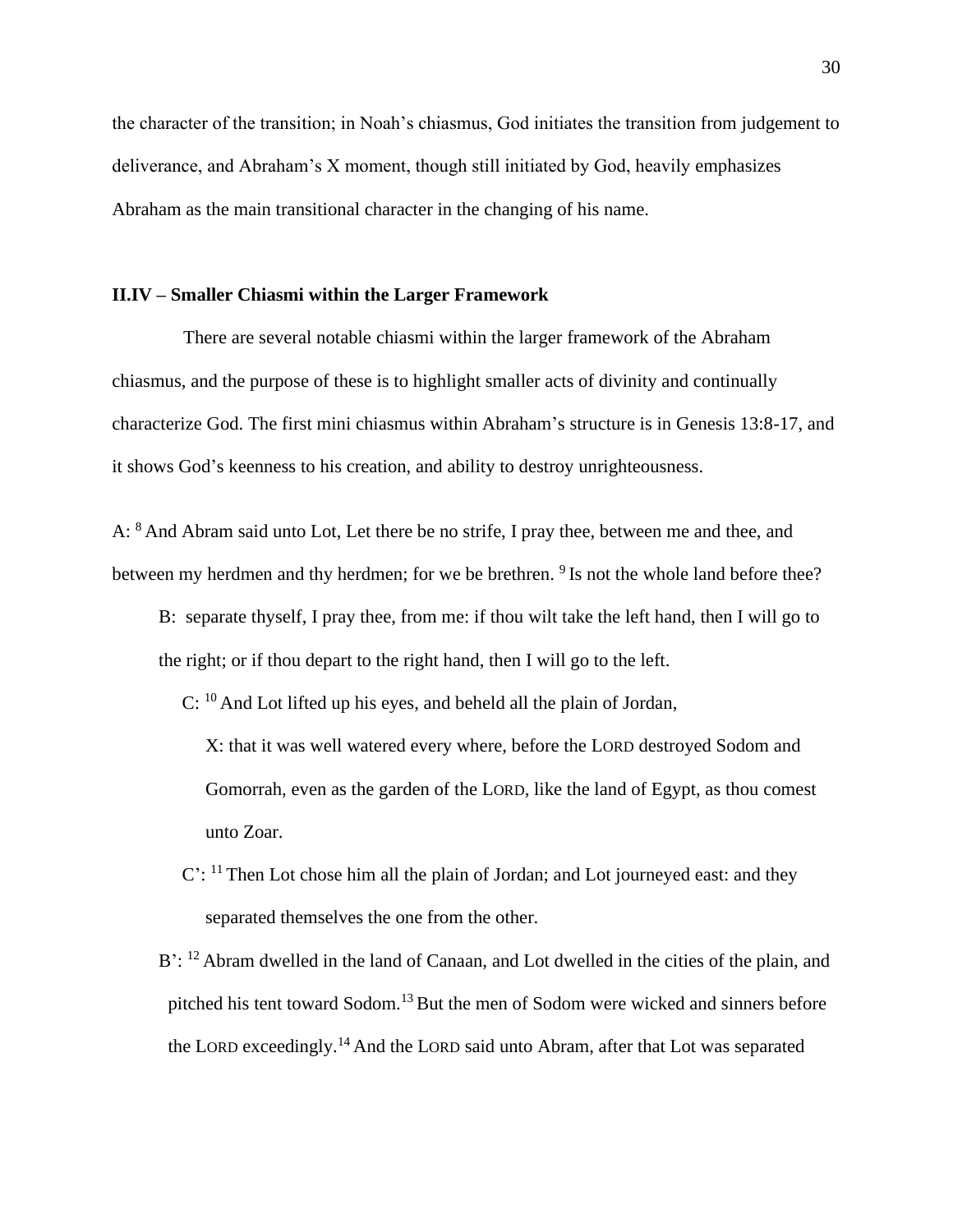from him, Lift up now thine eyes, and look from the place where thou art northward, and southward, and eastward, and westward:

A': <sup>15</sup> For all the land which thou seest, to thee will I give it, and to thy seed for ever.<sup>16</sup> And I will make thy seed as the dust of the earth: so that if a man can number the dust of the earth, then shall thy seed also be numbered.<sup>17</sup> Arise, walk through the land in the length of it and in the breadth of it; for I will give it unto thee.

#### (Genesis)

A, in Genesis 13:8-9, and A', in Genesis 13:15-17, both talk about land. In A, Abram tells Lot that the entire land before them is theirs: "Is not the whole land before thee?". In A', God tells Abram to rise and walk through all of the land, for he had given it all to Abram and his family. In B, Genesis 13:9, and B', Genesis 13:12, the separation of Abram and Lot is mentioned. In B, Abram tells Lot to choose which side of the land he wants, and says he will take the opposite. In this instance, not only are Abram and Lot talking about separating themselves, but they are also talking about separating their lands one from another. In B', the first part of verse 12 reads, "Abram dwelled in the land of Canaan, and Lot dwelled in the cities of the plain." This mirrors the separation of B, both of Abram and Lot and of their lands. C, Genesis 13:10a and C', Genesis 13:11, both talk about Lot and the plains of Jordan. Thus, the X moment falls in Genesis 13:10b, when Lot notices that the plains of Jordan are "well-watered" like the "garden of the Lord." This verse also notes that this occurs "before the Lord destroyed Sodom and Gomorrah." This suggests that the plains of Jordan are well taken care of and exude a natural beauty like the Lord's own garden, conjuring Eden-esque images. This imagery of serenity and beauty characterizes God by showing his keenness for natural beauty and his creation. Yet, by mentioning that this occurs before the destruction of Sodom and Gomorrah, we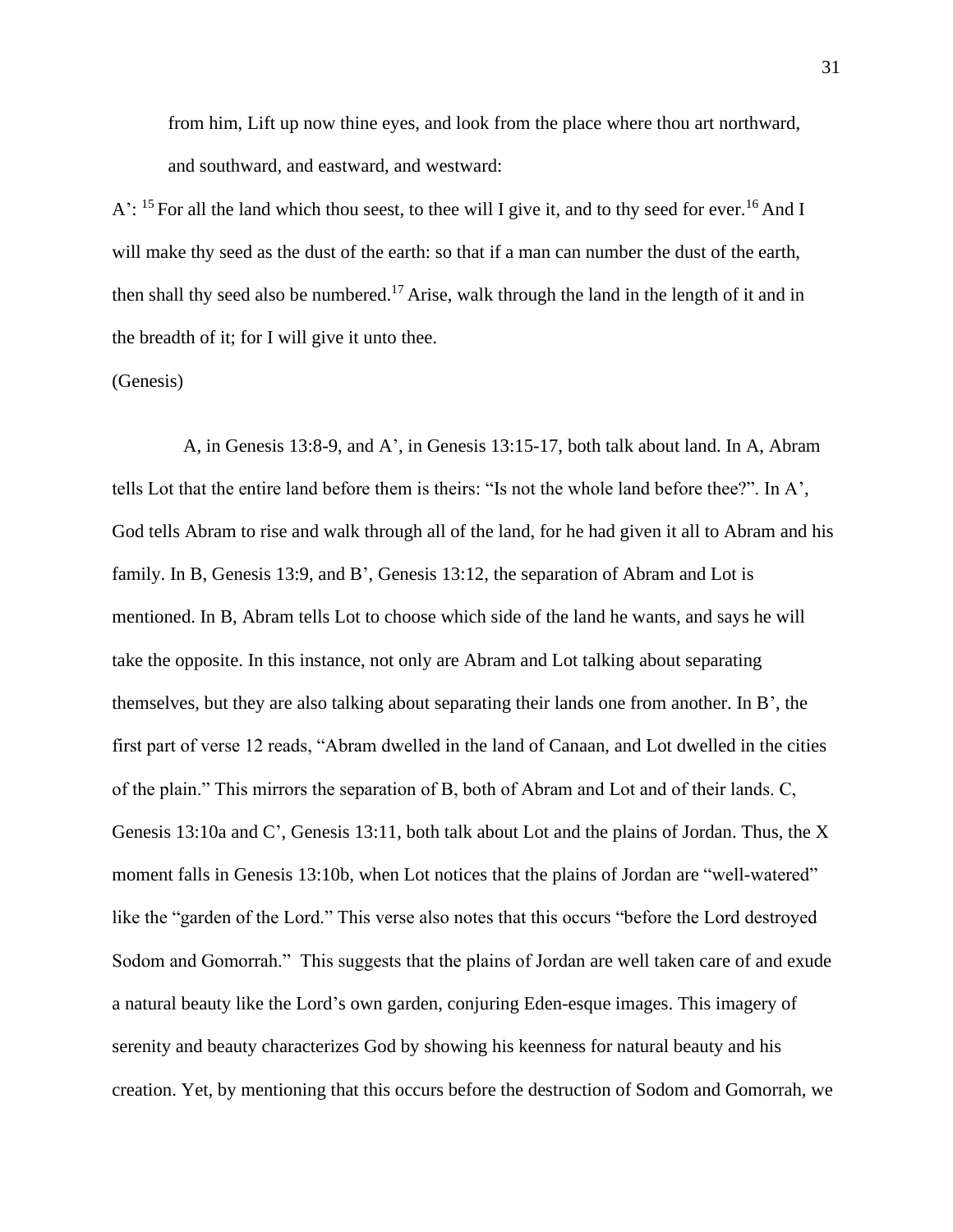see God's power in his capability of destroying cities, particularly those that are unrighteous and wicked.

The entirety of Genesis 16 is also a chiasmus that characterizes God. A, Genesis 16:1- 3, and A', Genesis 16:15-16, both talk about Hagar. In A, Sarai gives Hagar to Abram so that she can bear him a child and A' presents Hagar while she gives birth to Ishmael, Abram's son. In B, Genesis 16:4-5, the Bible says that Sarai is "despised in [Hagar's] eyes," so Sarai goes to Abram and tells him this. In B', Hagar calls upon the name of the Lord, saying, "Thou God seest me: for she said, Have I also here looked after him that seeth me?". The connection between these two parallels can be hard to see at first, so you must look closely. The connection is an optical one, with Sarah being despised *in the eyes* of Hagar, and then Hagar calling on the God that *seeth* her. In C, Genesis 16:6, Abram tells Sarai that Hagar "is in thy hand," and when Sarai deals harshly with Hagar, "she fled from her face." In C<sup>'</sup>, Genesis 16:9-12, Hagar tells an angel of the Lord, "I flee from the face of my mistress Sarai." The angel then instructs Hagar to "return to thy mistress, and submit thyself under her hands." In both, a reference to being under someone's hand is made, as well as a reference to Hagar fleeing from Sarai's face. This means the X moment occurs in Genesis 16:7-8. In these verses, an angel of the Lord finds the distraught Hagar in the wilderness. Even though it was not the Lord himself that approaches Hagar, surely the angel would have been remiss in finding Hagar on his own. Thus, this X moment shows God's compassion toward all people, even "lowly" people such as Hagar. God cares enough about Hagar to send an angel to rescue her from the wilderness, an instance of divine intervention, proving his compassion and caring nature, and showing his ultimate control over everything (Genesis).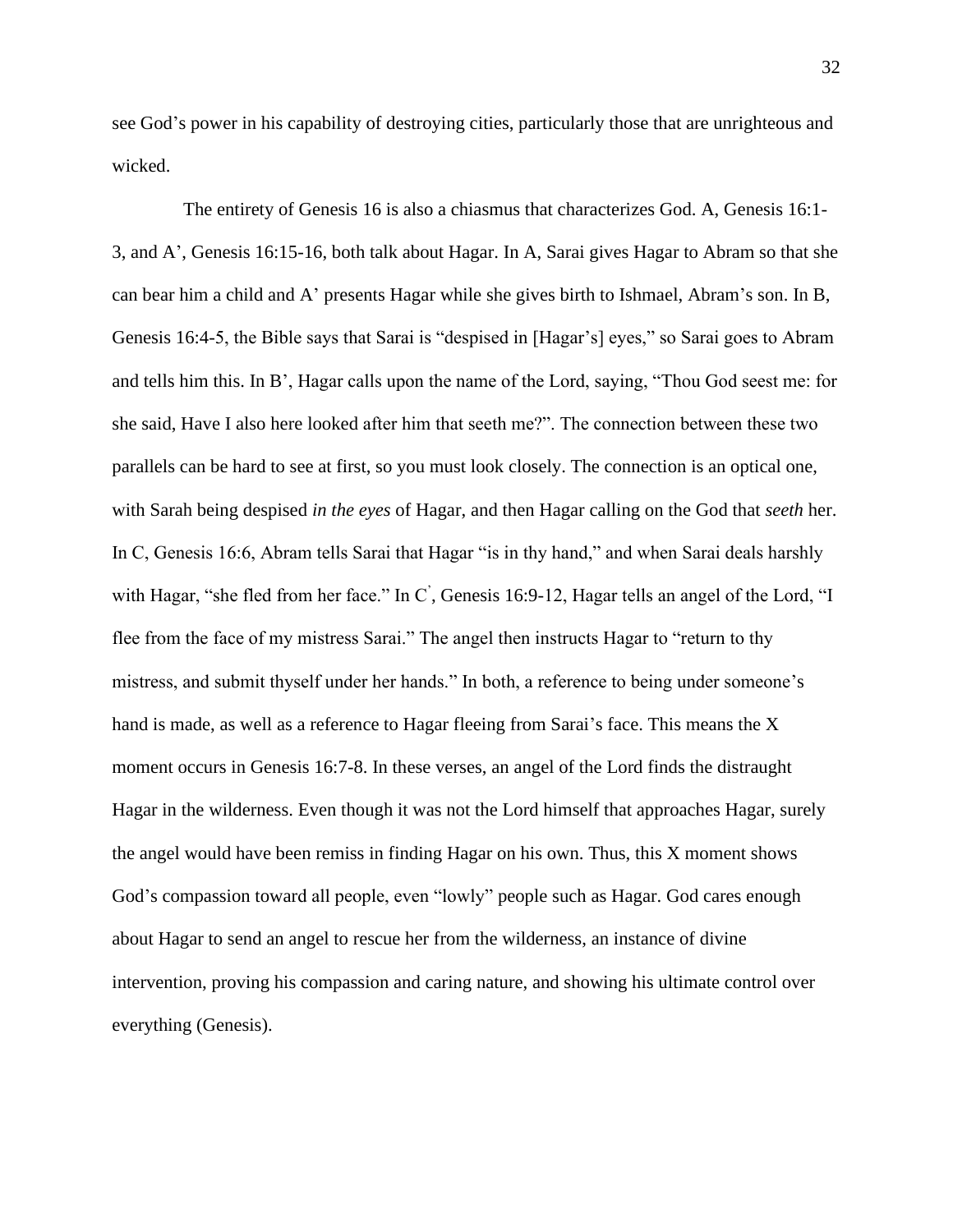Fokkelman makes note of another smaller chiasmus within the story of Abraham,

falling in Chapter 22, or the story of the Binding of Isaac. "The chapter is divided into halves 1- 10 and 11-19, problem and solution, or command and execution" (Fokkelman 49). In saying this, Fokkelman reveals the chiasmus in this chapter, which excludes the final five verses of the chapter, consisting of the naming of Nahor's children, is connected by a type of cause-and-effect relationship and culminates with Abraham bearing the knife down on his son's neck in verse 10. "The basic pattern (or warp) is binary and is controlled by the plot, whose most fearful moment occurs in 10b, when the knife of the father hovers above Isaac's throat" (Fokkelman 49). The problem, or command, in A, which is God's commandment to Abraham to sacrifice Isaac, is directly connected to the latter half of the chapter, the solution, or execution, as God intervenes and Abraham sacrifices a ram.

#### **II.V – Comparison of Abraham and Noah's Chiasmi**

The overarching chiasmus of Noah and the smaller chiasmi within his larger structure and the overarching chiasmus of Abraham and the smaller chiasmi within his larger structure are inherently similar, but differ from each other in several ways. The similarities between the chiasmi of Noah and Abraham are implicit, as both serve the same purpose. Both the main structures of Noah and Abraham, as well as the smaller chiasmi within both stories, serve to highlight acts of divine intervention and acts of God, and also to characterize this God. In the X moment of all studied structures thus far, God is highlighted through an interventional act, or He is characterized as to the type of God He is, or, in many cases, both.

The differences between the chiasmi in the two main structures we have studied so far are more technical. In the entirety of the flood narrative chiasmus, there are three identifiable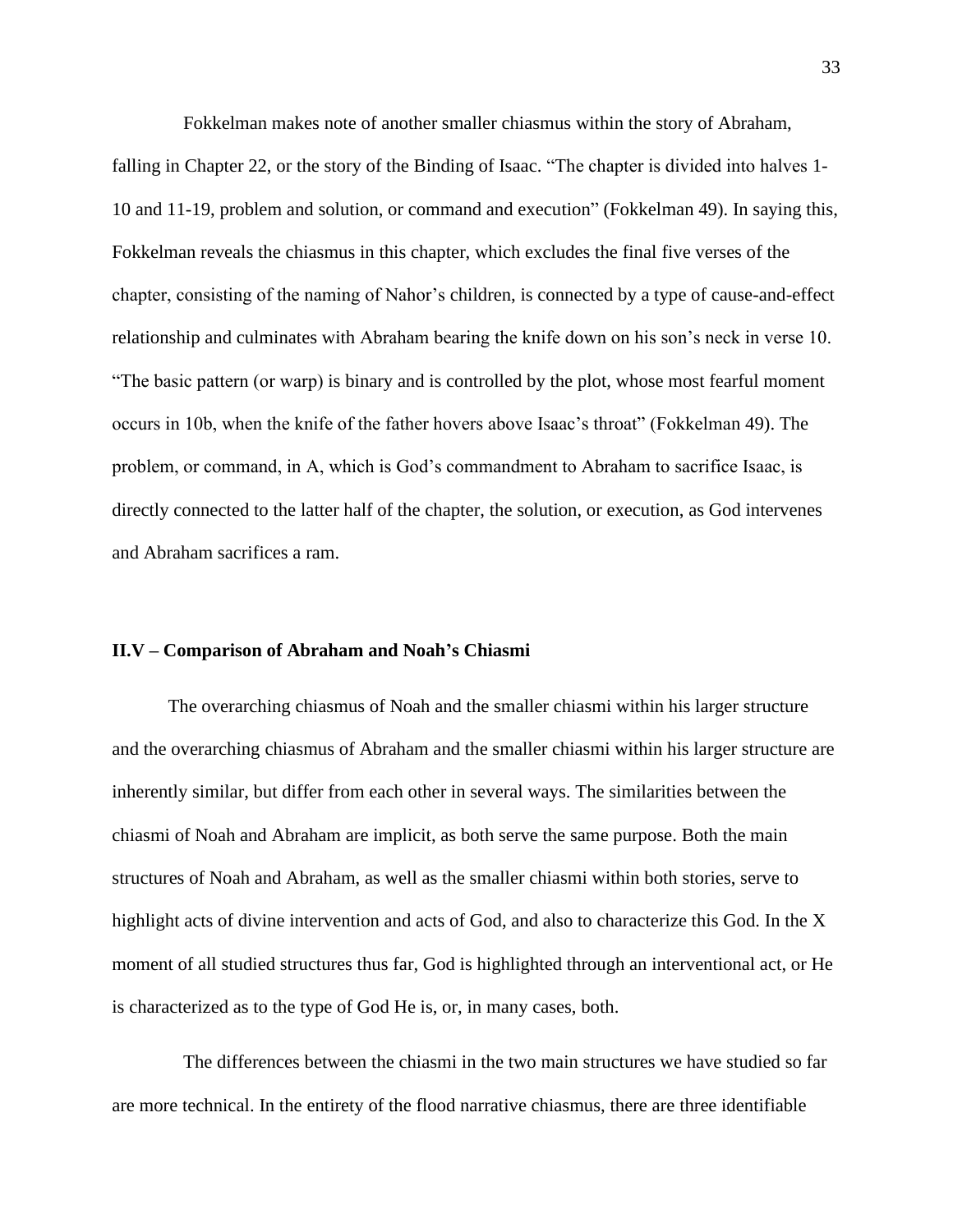types of parallels: repetition, and conceptual and opposition parallels. Yet, in Abraham's chiasmus, though we still find conceptual parallels and repetitions, especially of Hebrew words and phrases, more abundantly found are episodical parallels, where large segments of text form units, such as B and B', which each house several parallels and similarities that connect each one to the other. Thus, the chiasmus of Abraham is more episodical than that of Noah, which is the main structural difference between them.

Another difference between Abraham's chiasmus and that of Noah's is the nature of the transition. The X moment in both chiasmi represent a transitional moment, and both transitions are initiated by God. Yet, the difference between the two lies in the character of transition. In Noah's X moment, the transformation is heavily reliant on God – from His judgement to His deliverance. Yet, in the X moment of Abraham's chiasmus, his name change is the main point of transition, so the emphasis of transition falls on Abraham himself, even though God is again the one initiating this transformation.

#### **II.VI – Conclusion**

The chiasmus of Abraham uses episodical segments of text and conceptual parallels to form five pairs of chiastic groupings, which apexes in the X moment of Genesis 17:1-5. Thus, the "legs" of the chiasmus, reinforced through Hebraic use of homophones and isolated instances of phrasing, serve to highlight this central X moment, which is when the Lord changes Abram's birthname to Abraham, establishing a covenant with him and blessing him, promising Abraham will become "a father of many nations." The reason the chiastic structure works to highlight this moment is because Genesis 17:1-5 characterizes God and further extends the readers knowledge of the extent of God's power. The X moment also serves as an important transitional period in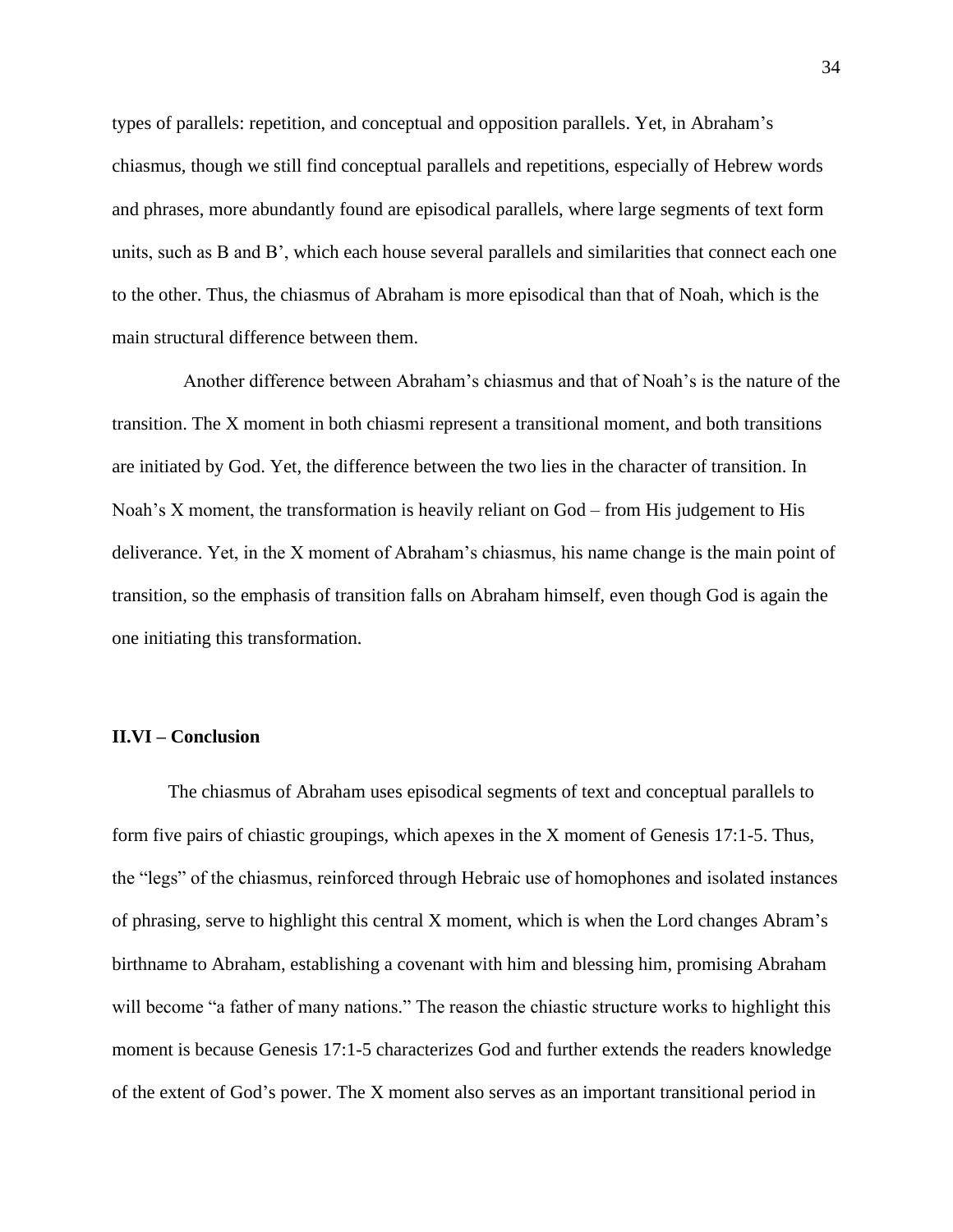Abraham's character development, as it symbolizes the death of Abram and birth of Abraham, the father of multitudes. The smaller chiasmi embedded within the larger framework serve the same purpose, characterizing God and showing him at work, allowing the reader to recognize moments of His divine intervention readily and more clearly.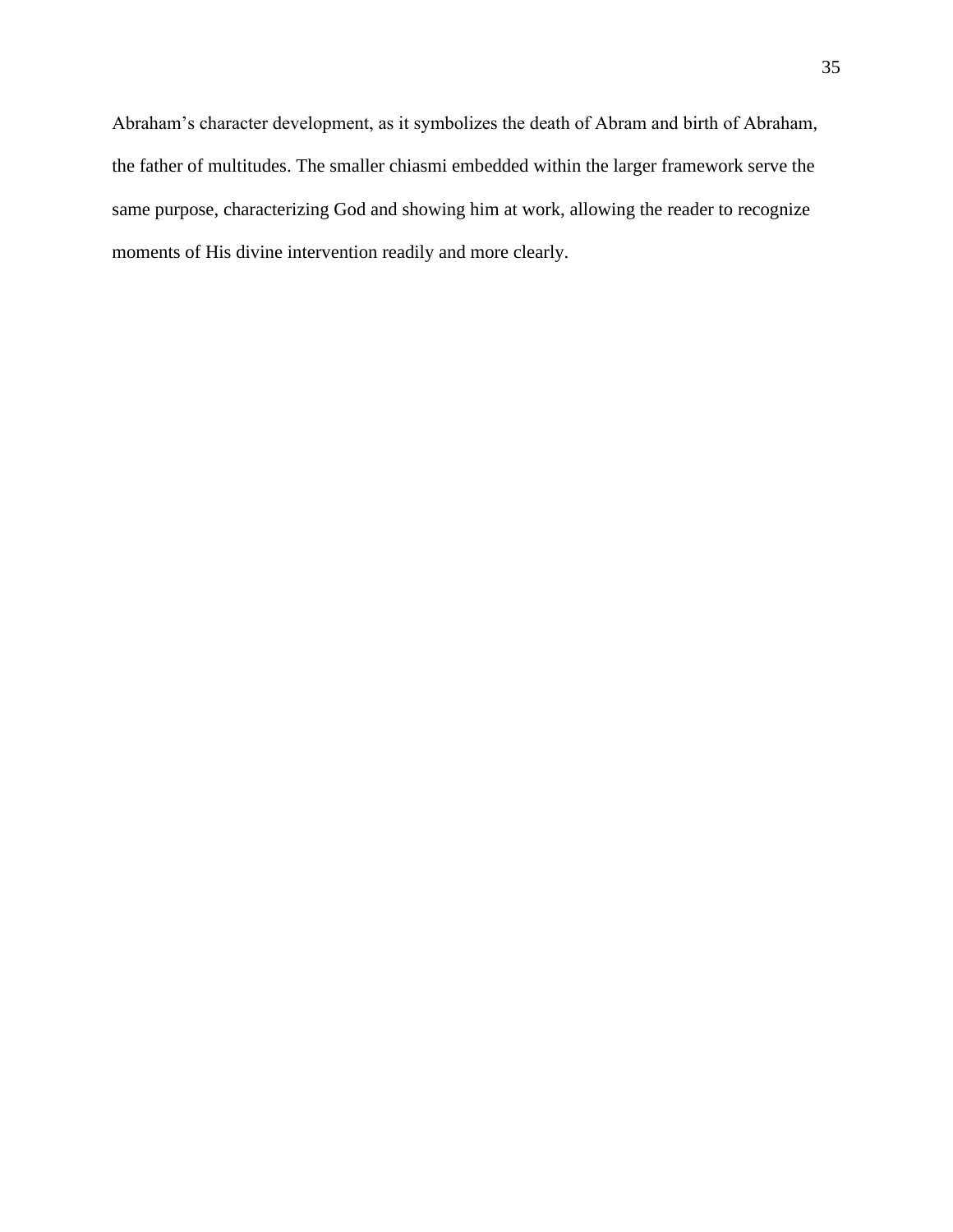# **Chapter III**

#### **Jacob**

#### **III.I – Introduction to Jacob's Chiasmus**

Jacob is the son of Isaac and grandson of Abraham, and a far-removed descendant of Noah and his son, Shem. Jacob's chiasmus begins in Genesis 25:12 and concludes in Genesis 35:26, beginning directly after the recorded death of Abraham. Like Abraham, the chiasmus does not incorporate Jacob's entire life; in fact, Jacob does not die until Chapter 49, but the ending of his chiasmus is well-placed so that it does not interfere with the chiastic structure of his son, Joseph. Instead, Jacob's structure ends in Chapter 35, and Chapter 36, which is mainly a listing of Esau's descendants, acts as an interlude between the chiasmi of Jacob and then the beginning of Joseph's structure in Chapter 37. Jacob's chiastic structure revolves around the X moment found in 30:22-25, which not only isolates a moment of divine intervention, but represents a transitional point in Jacob's life from alone to multitude, and from fleeing to reunion.

A – Genesis 25:12-18 – Genealogy and generations of Ishmael

- B Genesis 25:19-34 Struggle in childbirth; Jacob born
	- C Genesis 26: 1-35 Trouble with foreigners; deceit; pact with foreign nation
		- D Genesis 27:1-28:22 Messengers; Jacob fears and flees Esau
			- E Genesis 29:1-30 Arrival at Haran
				- F Genesis 29:31-30:21 Fertility of Jacob and his wives
					- X Genesis 30:22-25 God's remembrance
				- F' Genesis 30:26-43: Fertility of Laban and Jacob's flocks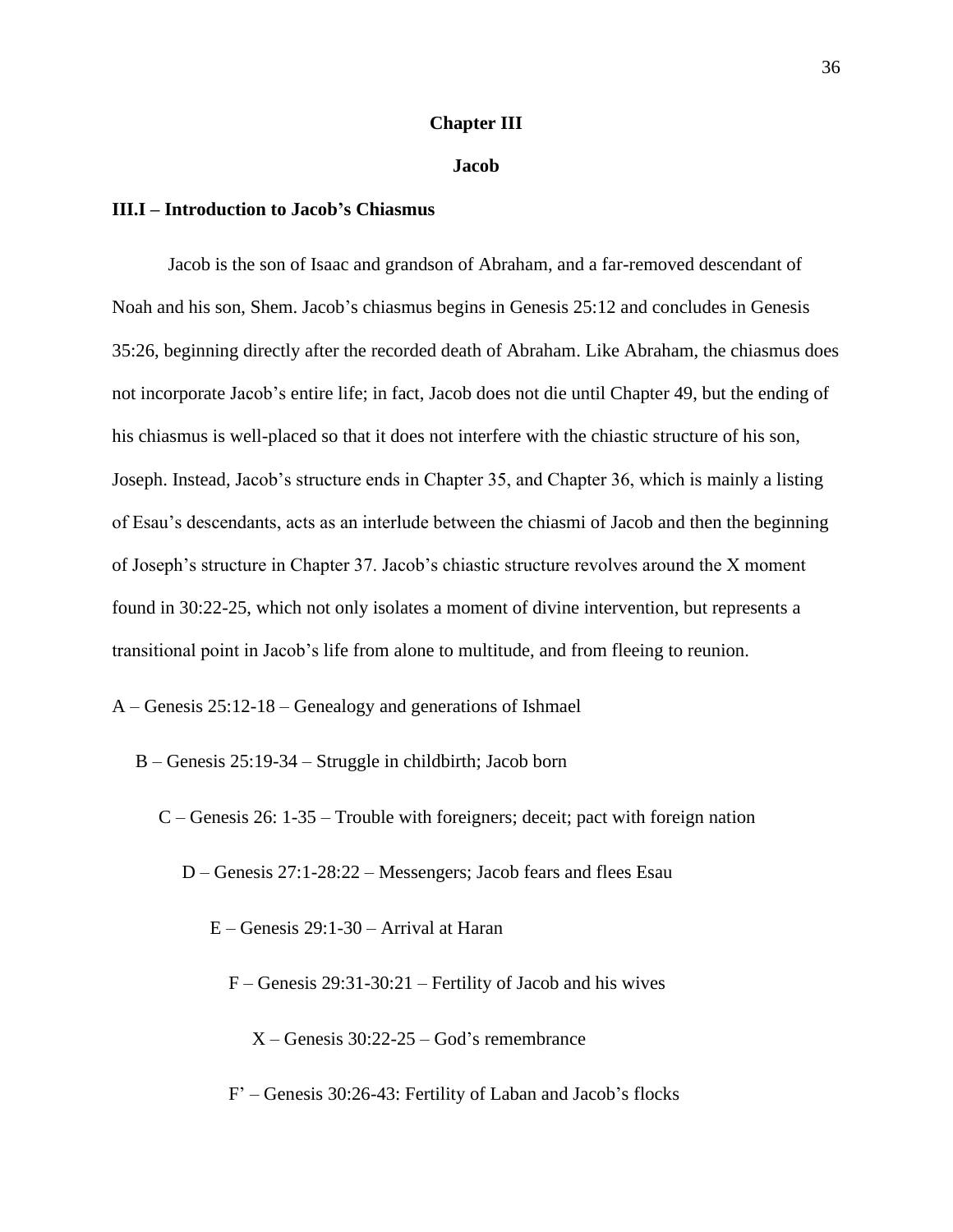E' – Genesis 31:1-54 – Flight from Haran

D' – Genesis 32:1-33:20 – Messengers; Jacob returns and fears Esau

 $C'$  – Genesis 34:1-31 – Trouble with foreigners; deceit; pact with foreign nations

B' – Genesis 35:1-22 – Struggle in Childbirth; Jacob reborn

A' – Genesis 35:23-29 – Generations and genealogy of Jacob

(Rensburg)

Similar to Abraham's chiasmus, the beginning and end of Jacob's chiasmus is signaled through the use of *toledoths*, or listing of genealogies, which serve as A, in Genesis 25:12-18, and A', in Genesis 35:23-29. Again, these *toledoths* remain as resetting points, allowing the reader to recognize a beginning and ending and focus on the content inside them to begin searching for the new structure.

B and B', Genesis 25:19-34 and Genesis 35:1-22, conceptually parallel two instances of birth: one involving Jacob, and the second incorporating problems and hardships in childbirth; the nexus also includes an episodical instance of Jacob receiving and hiding. The main connection between B and B' is through birthing imagery, including Rebekah struggling during the birthing of Esau and Jacob, and Rachel having a hard labor, and eventually dying, during Benjamin's birth. In B, Rebekah, Isaac's wife, conceives, yet "the children struggle within her" (Genesis 25:22), which is when she finds out that she has twins. This is conceptually mirrored in the latter section when Jacob's wife, Rachel, gives birth to Benjamin, but dies during labor. Thus, struggle during birth is one of the conceptual parallels that link the two sections. Another image of birth paralleled in each is Jacob's birth, which is done so literally and explicitly in B,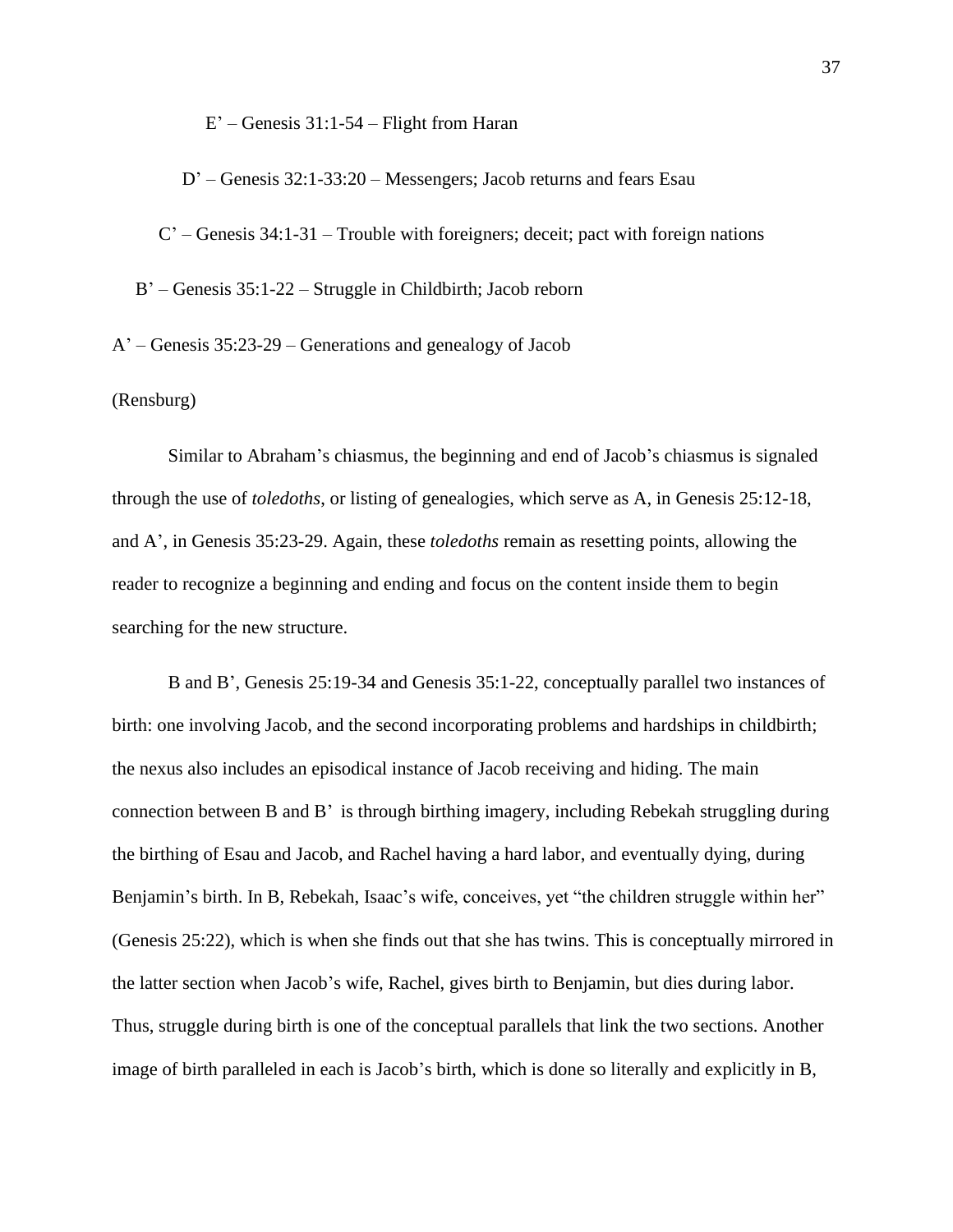but metaphorically in B'. As Jacob travels to Bethel, as the Lord has commanded, God again appears to Jacob, saying "thy name shall not be called any more Jacob, but Israel shall be thy name." In this way, Jacob is reborn, for in Hebrew, Jacob means supplanter (Abarim), but his new name, Israel means "he who turns the head of God" (Benner). Thus, the renaming is symbolic of a rebirth because gone is the Jacob who steals his brother's birthright and Isaac's blessing, and born is Israel, a disciple of God. Aside from the birthing imagery that connects the two sections, there is also a situation of giving and hiding in both, where in B, Esau gives Jacob his birthright while Jacob hides his true intentions from Esau, and then in B', Jacob's household gives him their strange gods and riches, which Jacob hides from them by burying under an oak tree. The connections here are too apparent to be coincidental, which reinforces the purposeful nature of the chiasmic concept.

Like those in B and B', the parallels of C and C' are largely conceptual through an underlying thematic element, which in these sections happens to be through mirroring of deceit, issues with foreign nations, and pacts with those same nations. When Isaac lies to Abimelech, saying Rebekah is his sister (sound familiar?), Abimelech seems to recall his problems with Abraham, so Rebekah is not actually taken by Abimelech in C. Yet, the notion floods memories of Sarah being taken twice in Abraham's chiasmus. Then, in C', when Dinah is taken into a foreign palace by Shechem the Hivite, who defiles her, there is a connection of two female characters inside a foreign palace. Though we do not get two female figures kin of Jacob and Isaac actually taken into a foreign palace, the similarity between Sarah and Rebekah, and Dinah taken by Hamor, is surely meant to be connected. In both sections, both Jacob's family and Isaac's family have trouble with men of foreign nations, with the Philistines being envious of Isaac's wealth and filling his father's wells with dirt, and eventually kicking them out of the city,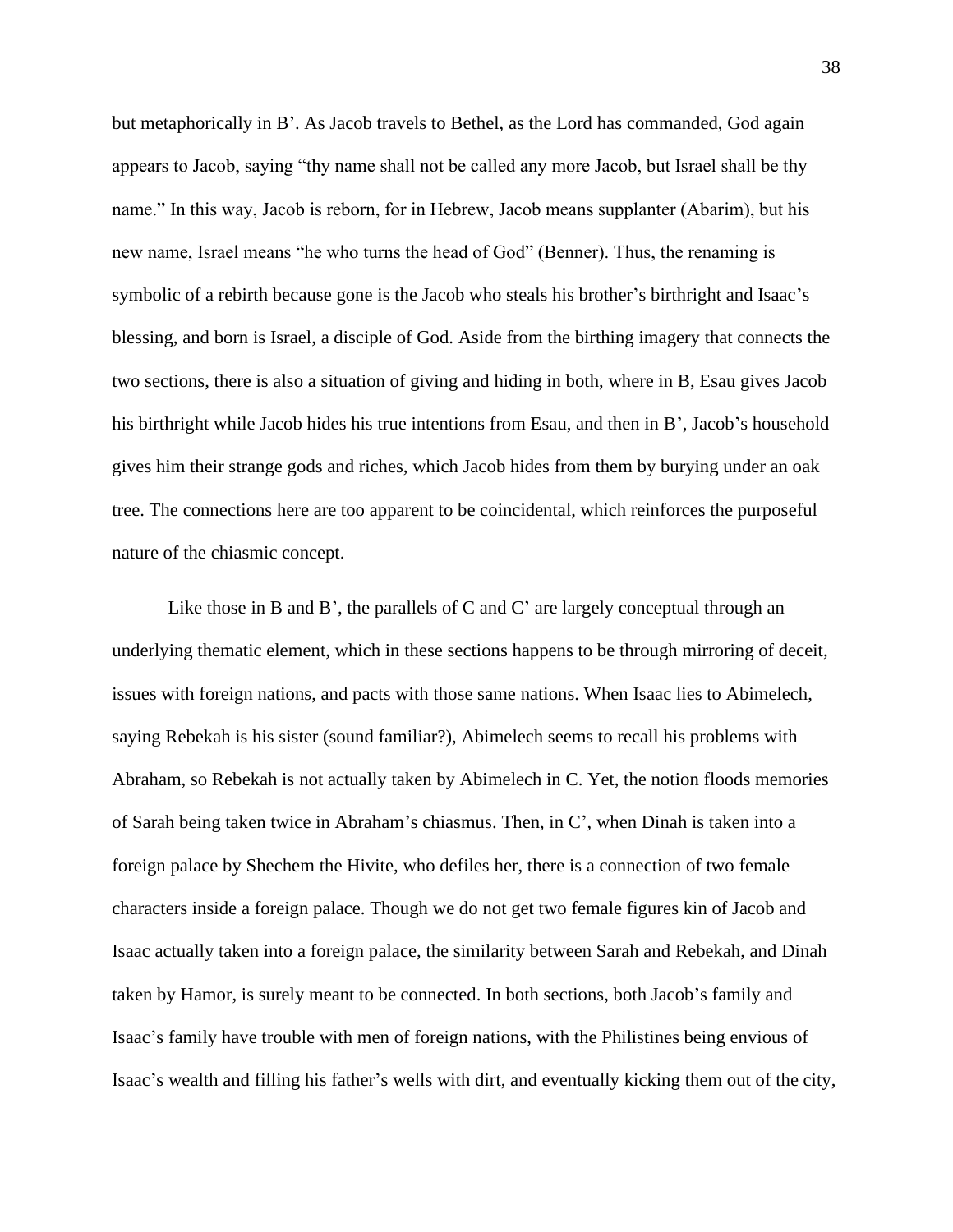and then Shechem defiling Dinah, preceded by his father, Hamor, asking Jacob to give Dinah to Shechem for marriage, which brings about great anger among the sons of Jacob. The notion of deceit is connected between the two sections, as first, Isaac deceives Abimelech about his relation to Rebekah, and then Jacob's sons deceive the Hivites in response to their anger against Hamor, making the Hivites circumcise themselves only to slay all the males of the city three days later. The last parallel, a pact with a foreign nation, is quite apparent in C, when Abimelech meets Jacob in Gerar to swear an oath of peace between the two, but it is trickier to connect to C'. However, when Hamor comes to Jacob, asking for Dinah to give to Shechem, Dinah's brothers say, "But in this we will consent unto you: If ye will be as we be, that every male of you be circumcised; Then we will give our daughters unto you…" In this way, a pact, or agreement, is come to, and although Jacob's sons do not keep their end of the pact, nor did they ever intend on doing so, this pact is meant to be connected to that in C in order to strengthen the chiasmus.

While there is a powerful sense of parallels between D and D' that again present themselves conceptual and episodical, these connections deviate from the three former chiastic connections, as there is a strong presence of oppositional parallelism as well. In D, Jacob fears for his life because he has taken Esau's blessing from him, and he fears Esau will kill him for it. This is paralleled in D', when Jacob returns back to Esau, and fears so much Esau's reception of him will be deadly that he first sends messengers to him, and then splits his group up into two bands. The conceptual parallel of Jacob fearing Esau plays hand in hand with a strong oppositional parallel in this section: leaving, when Jacob flees from Esau, and then returning back to him. Esau's emotion toward Jacob is oppositional paralleled, because, in D, Esau hates Jacob, but, in D', when Esau runs to Jacob and embraces him, he conveys an emotion opposite of hatred – forgiveness, grace, and even love toward his brother. There is also a strong messenger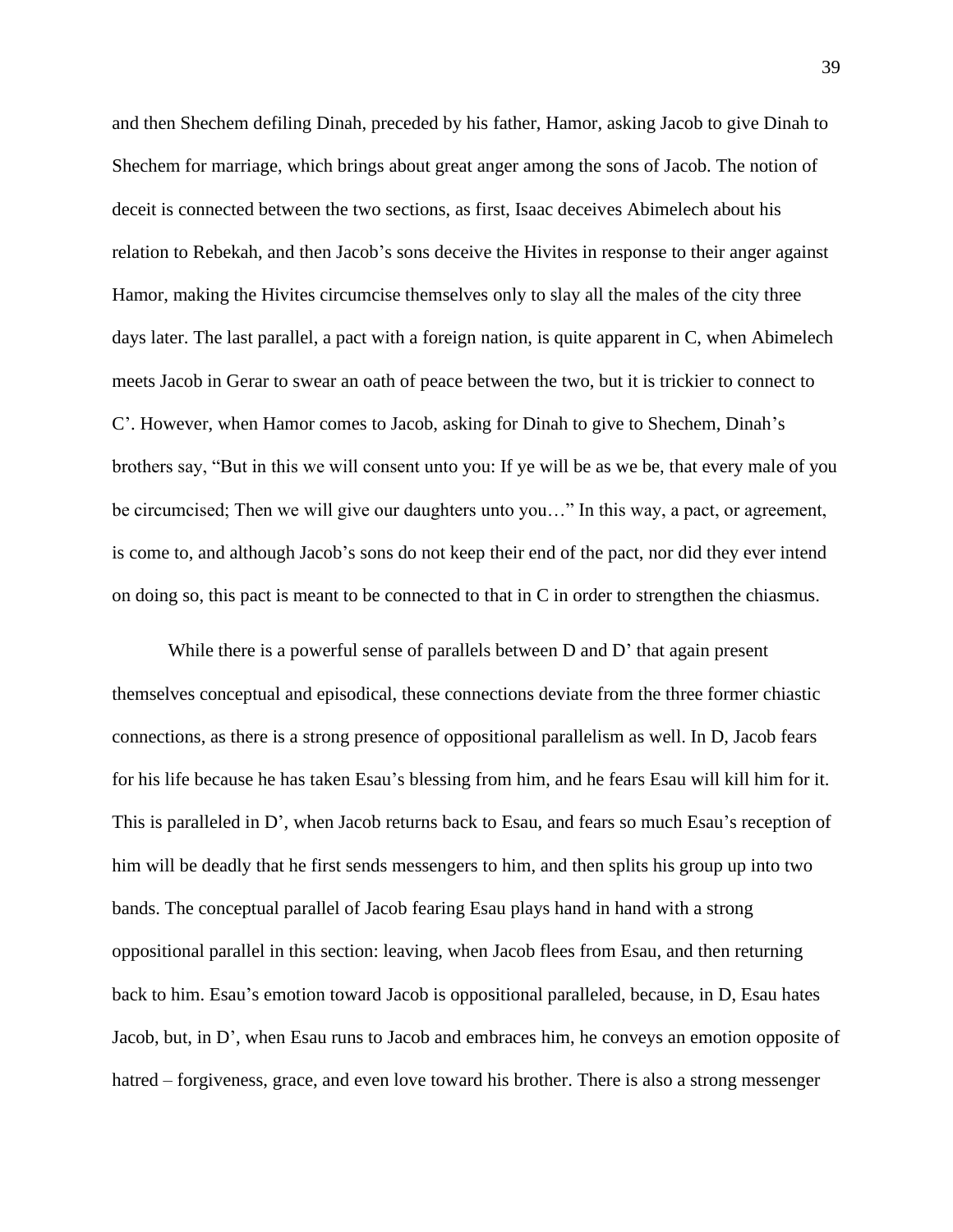parallel in each; in D, God appears to Jacob in a dream, thus conveying a message to him, which is connected to the actual messengers Jacob sends ahead of him to Esau in D'. Lastly, in both sections, Jacob struggles with divinity. At first, when God appears to Jacob in a dream in D, Jacob becomes afraid, saying the place where he resides is dreadful. This is meant to be connected to the physical fight Jacob has with an angel of the Lord in D', which, without realizing its purpose in the chiasmus, might otherwise seem out of place, random, or meaningless. Yet, it serves as yet another connector to D, and is meant to be paralleled with Jacob's struggle with divinity in Chapter 28. Looking at Jacob's altercation with God also helps to justify why the episode takes place, in that is fits the chiasmus, though it does not seem to make sense when reading narratively.

Fokkelman notes how angels help strengthen the connection between D and D'. "Immediately before and after the period in Haran, and nowhere else in the text, a large host of angels appears on Jacob's horizon" (Fokkelman 47). In D, angels appear to Jacob in a dream, which is directly reciprocated when a host of angels meets Jacob in Mahanaim. Fokkelman notes how the angels have an unclear effect on Jacob based on his apprehension in meeting Esau again, but how it becomes clear that the intent of both groups of angels is virtually identical: "The one group *is* the other, an escort on behalf of the God of Abraham for the new bearer of the blessing, on the verge of the Promised Land" (Fokkelman 47). Fokkelman's connection between the angels in D and D' is more than a conceptual connection, as he argues that the group of angels is one and the same, serving the same purpose in escorting Jacob on behalf of God, which would make this connection one of repetition.

E, Genesis 29:1-30, and E', Genesis 31:1-54, are connected through oppositional parallels of arrival and departure, and of deception by first Laban, and then of Jacob. In E, Jacob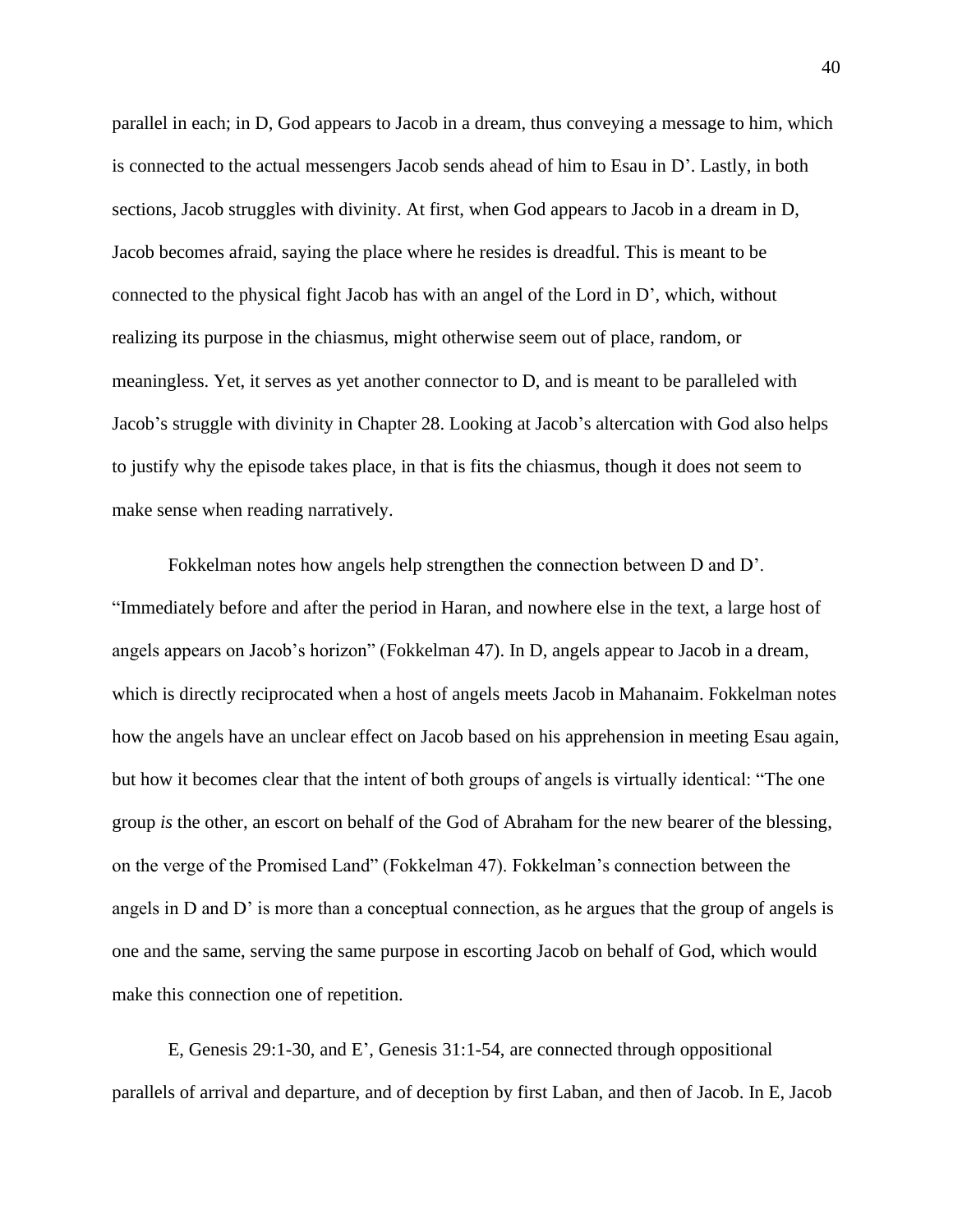arrives to Haran and meets Rachel, who takes him to Laban. This arrival in Haran is mirrored in E' because, in this section, Jacob, under the instructions of God, flees from Laban and Haran with his families. Within these parallels there is an underlying theme of deception that also connects both sections. In E, Laban deceives Jacob when, after working for him for seven years to receive his youngest daughter Rachel, he gives him Leah: "Wherefore then hast thou beguiled me?" (Genesis 29:25), Jacob asks of Laban. In E', however, the deception is not only paralleled, but inversed. Laban is deceived twice, once by Jacob, when he leaves with his wives without telling him, to which Laban asks, "Wherefore didst thou flee away secretly, and steal away from me…?" (Genesis 31:27). He is again deceived by Rachel, who secretly steals Laban's idols. Thus, E and E' are inversely connected and oppositional paralleled through arrival and departure, and again through the element of deception that underlies the sections.

F and F' are the last set of parallels, the ones that sandwich the X moment, and they are conceptually paralleled through fertility. From the onset of F until the final verse that is included, the focus is on fertility and childbearing. It begins with the Lord opening Leah's womb, but closing Rachel's. When F ends, Jacob has 11 children with three different women: Leah, Leah's maid Zilpah, and Rachel's maid Bilhah. That is, in 26 verses, Jacob fathers 11 children. The fertility concept is mirrored in F', though not of Jacob or another person, but of Jacob's flocks, as promised to him by Laban. Laban promises Jacob animals in his flock that are blemished, so Jacob ingeniously sets up rods of green popular so that when the flocks conceive, they will birth cattle "ringstraked, speckled, and spotted." This section ends by stating, "And the man increased exceedingly, and had much cattle…" (Genesis 30:43). In this way, the fertility of Jacob's women is mirrored and paralleled conceptually in the fertility of Jacob's livestock and flocks.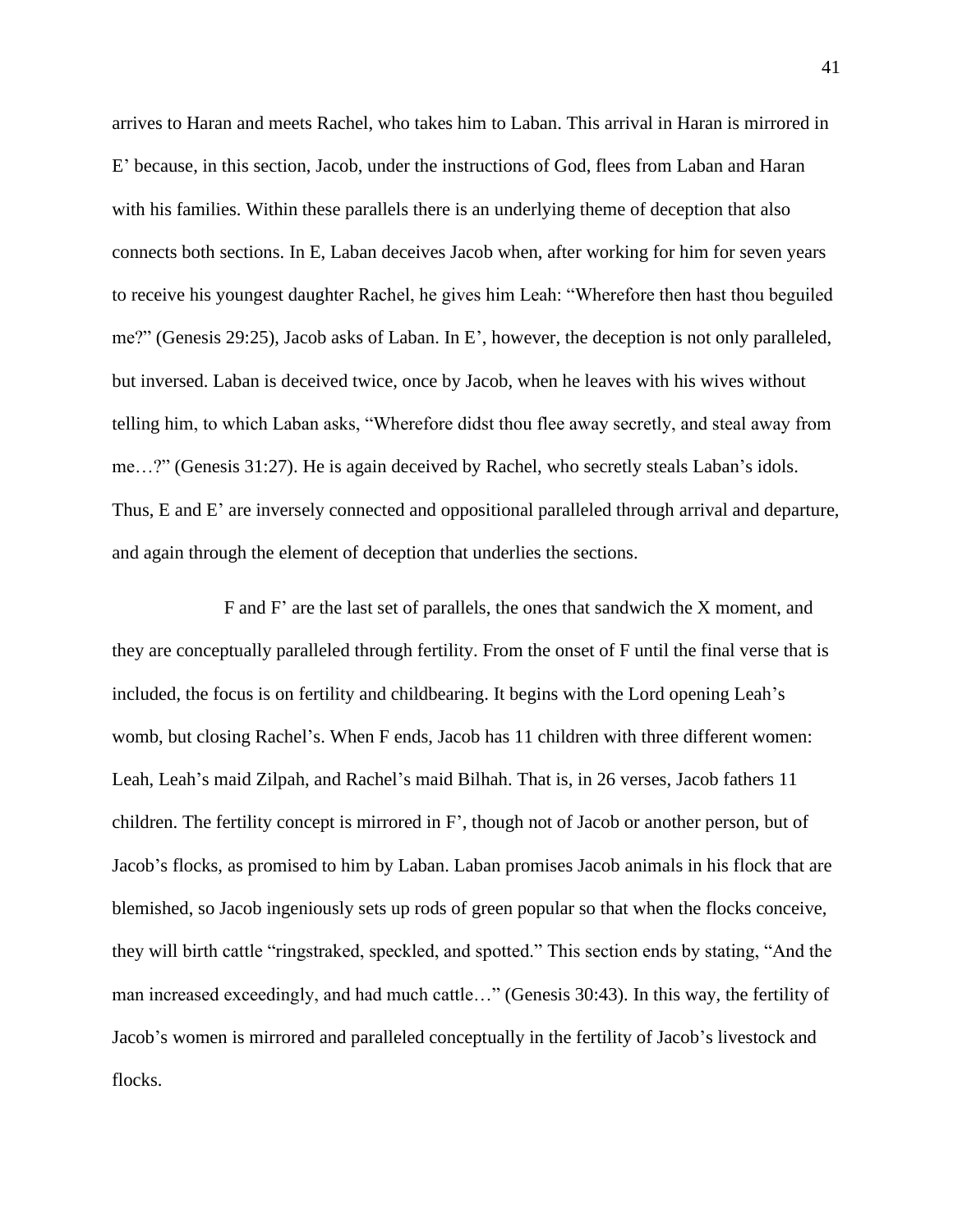#### **III.II – Significance of Hebrew in Jacob's Chiasmus**

Rebekah and Rachel's birthing struggles in B and B' bring about one important connection in Hebrew that connects it back to the chiasmus. In B, the Hebrew word used when discussing Rebekah is *harah*, הֲרָה, which literally means "to conceive, become pregnant, or be with child." In contrast, when Rachel bears Benjamin, the word used is *yalad*, דַלָי, meaning "to bear, beget, or travail." Perhaps the two use different words to reinforce and emphasize the tremendous struggle and pain that Rachel goes through while birthing Benjamin, but the literal meanings of the two words are so synonymous that one can easily connect the two parallels.

The harshness and struggle of both childbirths is again connected through two other words, *ratsats,* ץַצ ָר, in B and, in B', *qashah,* ה ָשָק. The Hebrew words *ratsats* translates to "to crush" or "to crack into pieces," and is used to describe Esau and Jacob inside Rebekah's womb, but is unjustly translated into English as "struggled." In B' , *qashah* appears in reference to Rachel's hard labor, but in Hebrew the word means "to be severe" or "to be fierce." Thus, though the King James translation does not do justice to the harshness of either birth the way that original Hebrew did, we can see the connection of the painful births of Esau, Jacob, and Benjamin by looking at the Hebrew words in context, which further strengthens the parallel of struggling through childbirth between B and B'.

Like-sounding words in the Hebrew language can be used to strengthen the chiasmic connection, which is done so in D and D'. In 27:11, Jacob tells his mother that Esau is hairy – *sa'iyr,* יר ִע ָש, literally meaning "hairy" or "he-goat." This would be a difficult word for the author to repeat in D', but would be an easily recognizable connection based on its meaning, so a homonym is used to make the connection in 33:16 – "So Esau returned that day on his way unto Seir" (Genesis 33:16) – "unto Seir" translates to *Se'iyr,* יר ִע ֵּש – an almost identical word, and one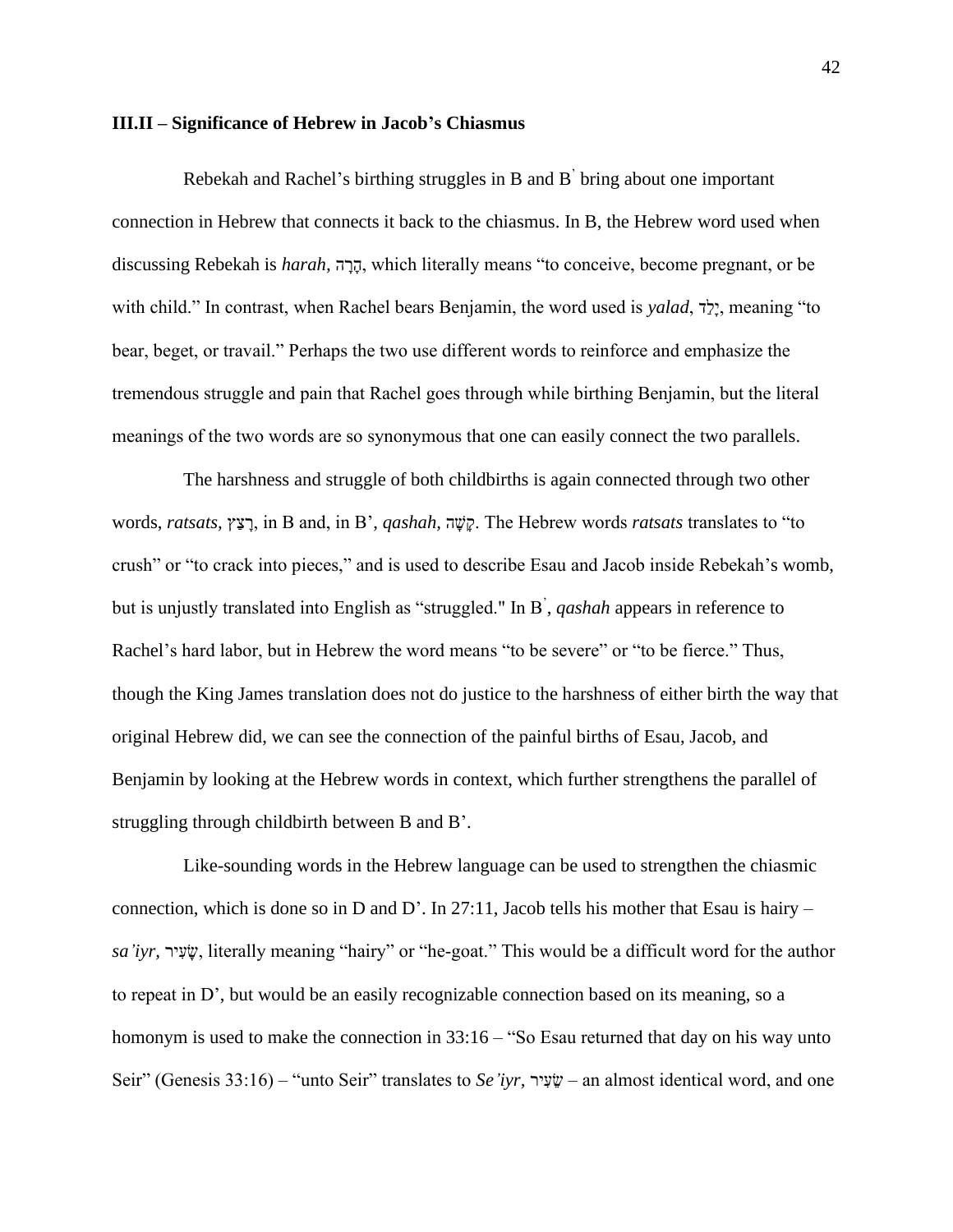that is surely uncoincidental. "The hairiness of Esau is a key feature in unit C, and thus the author weaves the like-sounding word, albeit as a toponym, into unit C'"(Rensburg). The parallels between Jacob's fear of Esau are too recognized and perhaps strengthened through use of the Hebrew language. Between the two sections, the Hebrew word *yare'*, א ֵּרָי, appears numerous times; the word, which translates to meaning "to fear, revere, or be afraid," is present when God appears to Jacob in his dream and when Jacob is returning back home to meet Esau. In D, Esau says he will slay Jacob, which would surely cause Jacob *yare'* as well. Thus, the prevalence of this word, and the thematic understanding of fear running through the sections, is strongly enforced in Hebrew.

The Hebrew language plays a significant role in connecting the sections of F and F', as we can see how the Hebrew language reinforced the elements of fertility in each. In F, Rueben, the first son of Jacob, finds mandrakes, and brings them to his mother, Leah. Rachel then finds out about them, and begs Leah to have them. In Hebrew, the word for mandrakes is *duwday,* י ַודּדּ. The importance of this word is in the literal translation, which is "love-apple," and the connotations of mandrakes in Hebrew culture, where they traditionally served as an aphrodisiac; therefore, *duwday* only seems appropriate when the emphasis is on fertility (Fleisher). Further strengthening the concept, F uses the Hebrew words *harah*, הֲרָה, which means "to conceive" or "to become pregnant" nine separate times, and *yalad,* דַלָי," to bear" or "to bring forth," 15 separate times. Between the extensive use of both of these words, and the presence of the mandrakes, the fertility element is surely prevalent in F. In F', a different Hebrew word is used to introduce fertility among the livestock: *yacham*, םַחָי. The reason the same Hebrew word is not repeated between the sections is because *yacham*, meaning "to be hot" or "to conceive," predominantly pertains to animals and carries a bestial connotation, so any other Hebrew word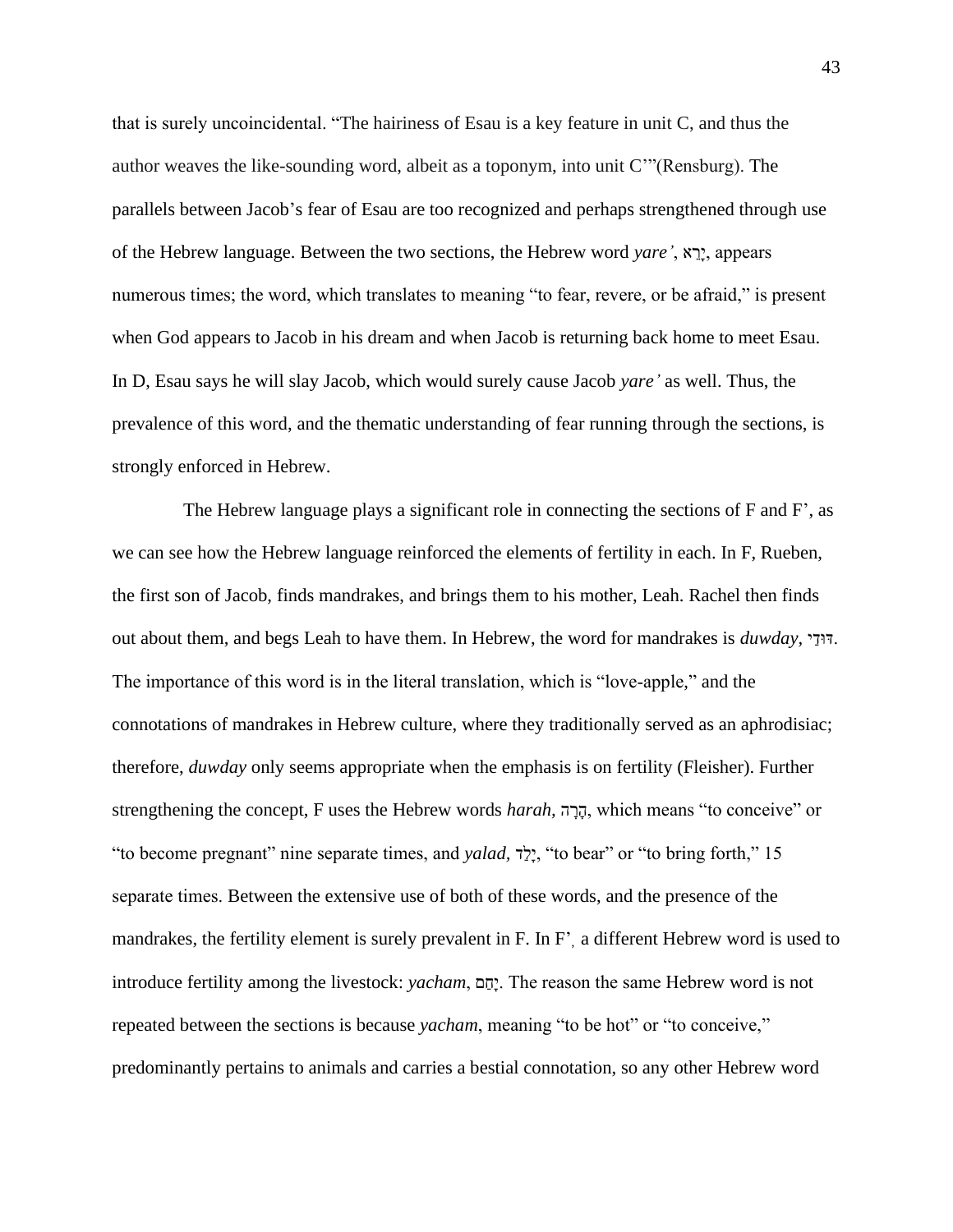used in this place seems incorrect or out of place. Yet, the prevalence of fertility in both sections is strong enough to be connected with the use of *harah, yalad, yacham*, and the presence of mandrakes, or the "love-apple."

#### **III.III – The X Moment**

The X moment in the larger Jacob structure falls in Genesis 30:22-25, and the reason these particular verses are highlighted as the X moment is because they show God's power over humans and showcase God's remembrance.

> $22$ And God remembered Rachel, and God hearkened to her, and opened her womb. <sup>23</sup>And she conceived, and bare a son; and said, God hath taken away my reproach: <sup>24</sup>And she called his name Joseph; and said, The Lord shall add to me another son. <sup>25</sup>And it came to pass, when Rachel had born Joseph, that Jacob said unto Laban, Send me away, that I may go unto mine own place, and to my country.

Up until this point, Jacob has fathered 11 children, but none with Rachel, the woman he has worked 14 years for Laban to get. Earlier in Chapter 29, God opens Leah's womb because He sees Jacob's love for Rachel is far more abundant than that he has for Leah. 11 children later, God remembers Rachel and opens her womb, allowing her to bear a child. In this instance, God remembers Rachel, showing that the God of Jacob is one of remembrance, similar to how the God of Noah is portrayed in the X moment of the flood narrative chiasmus.

With the X moment falling on these verses, we see that God is one of control and remembrance, but also one of unprecedented and unmatched power. Not only does God open Rachel's womb, allowing her to conceive, but the child she bears is Joseph, who goes on in the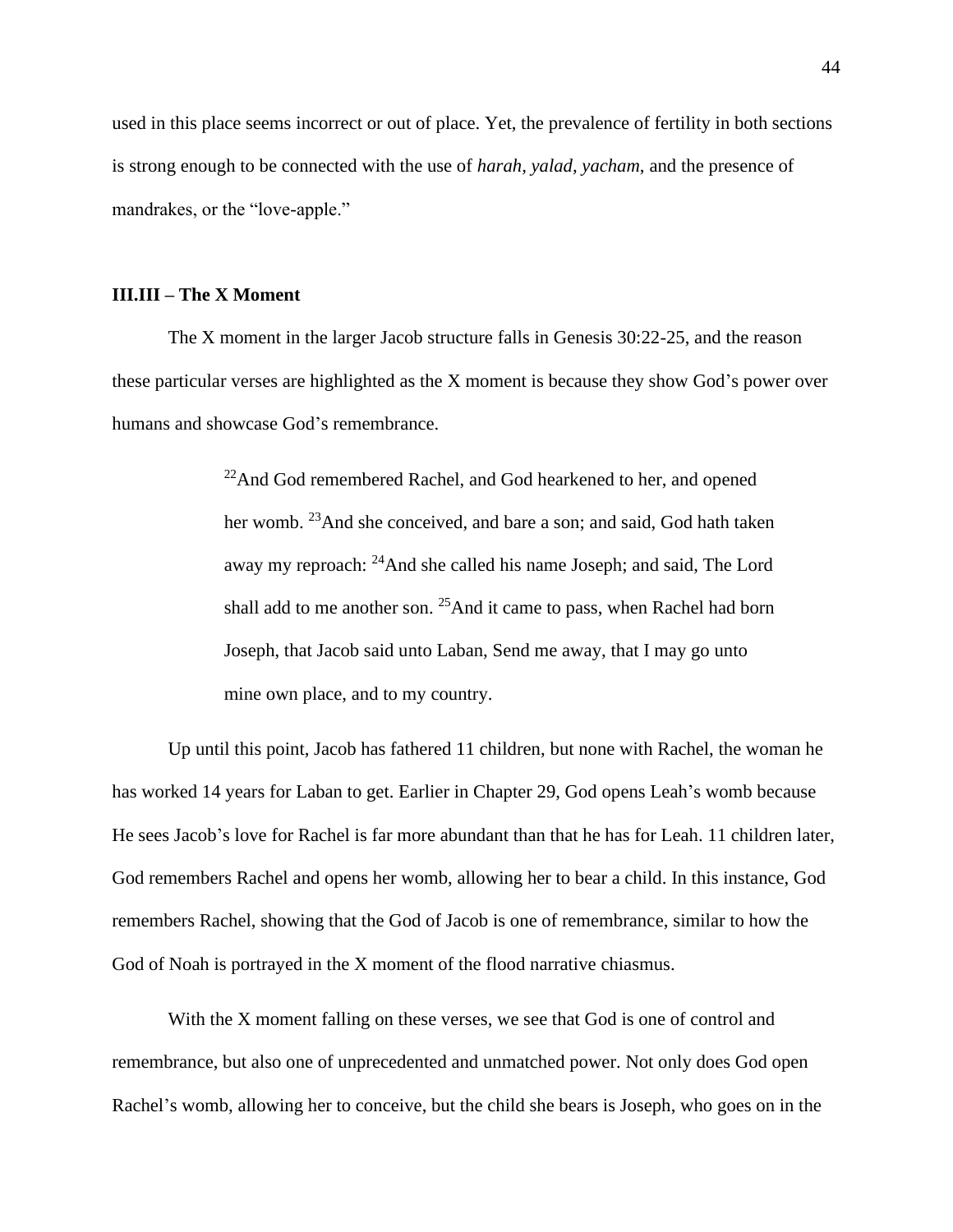later parts of Genesis to become the second highest-ranking man and the savior of Egypt and a liaison for God in many ways, which will be explored in the next section. Thus, the significance of the X is that it shows the God of Jacob to be one of remembrance, but also one of extreme power, as seen by the emphasis on Joseph's birth, and the extreme impact Joseph will go on to have later in Genesis.

The X moment serves as a transitional moment in the life of Jacob as he goes from a man wondering alone to one who places a heavy emphasis on his family, and the X moment also marks a transition from fleeing to reunion. In the first half of Jacob's chiastic structure, before the X moment, there is not a strong reliance on his family. While his brother Esau, mother, father, and even Leah and his eleven children are all present before the X moment, the narration rests solely on Jacob; perhaps this is credited to Jacob's struggle with his dynamic family, stealing Isaac's blessing and fleeing from Esau, and then his inability to have a child with the woman he works 14 years for, though he has them abundantly with other women. In this case, the X moment, which includes God opening Rachel's womb, would have to serve as a transitional period – the latter half of the chiastic structure becomes much more emphatic of Jacob's family because Jacob is no longer a man wondering alone. When Jacob flees Laban after the X moment, it is with his family. His reunion with Esau is filled with love and forgiveness, and not the bitterness of the first half, and even Jacob and his sons' protection of Dinah is reminiscence of the strong family dynamic that courses through the latter half. In this way, the X moment serves as a transitional point for Jacob from a solo wanderer to a family man, which directly serves the transition from fleeing Esau in the first half to the brother's reunion in the second.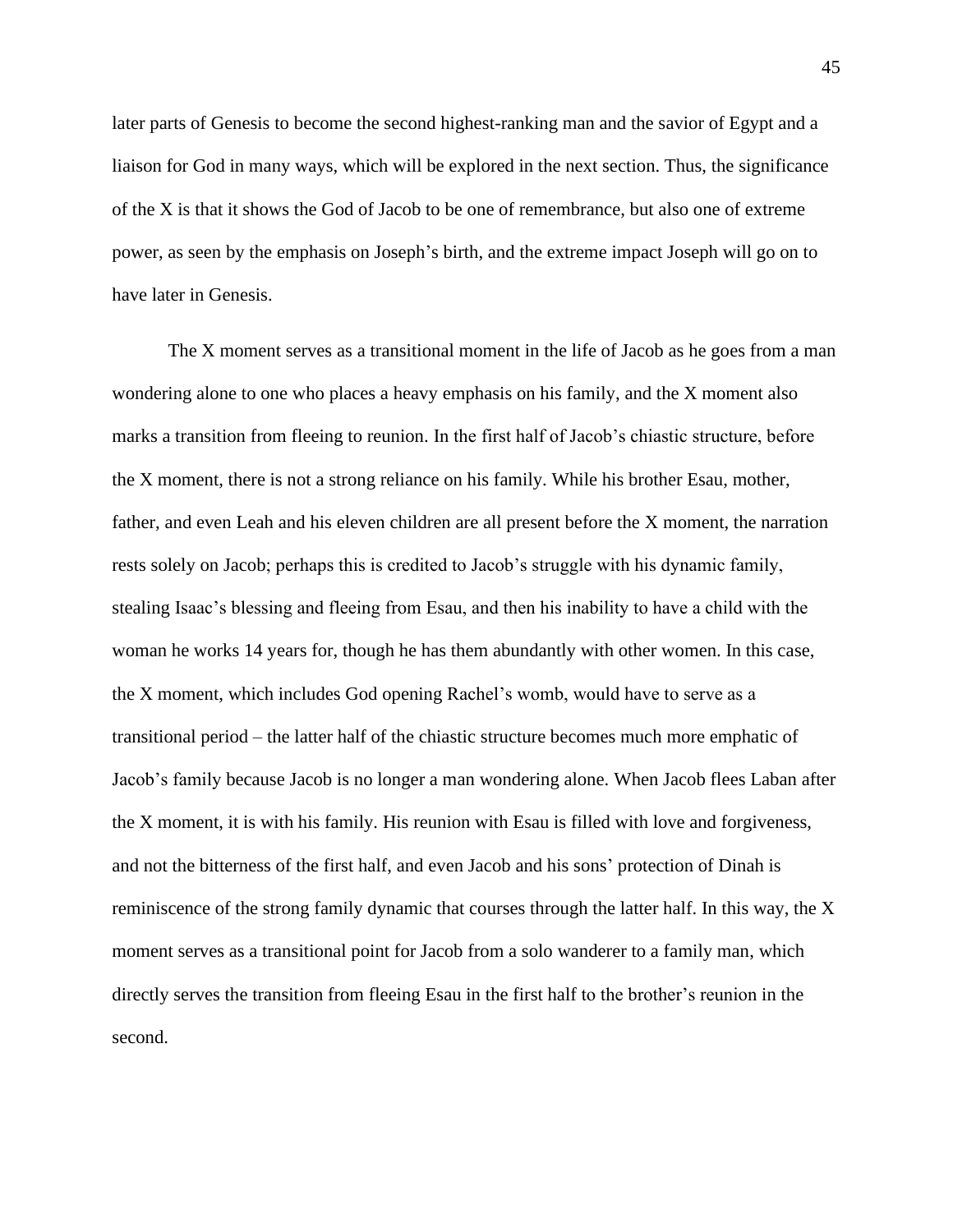#### **III.IV – Smaller Chiasmi within the Larger Framework**

There are a few smaller chiastic structures inside the larger Jacob structure that serve to characterize God and highlight his acts of divine intervention. The first mini chiasmus falls in Genesis 26:2-6, when the Lord appears to Isaac, Jacob's father, during a famine and instructs him not to go into Egypt but instead sojourn where the Lord would show him:

A: <sup>2</sup>And the Lord appeared unto him, and said, Go not down into Egypt; dwell in the land which I shall tell thee of:

B: <sup>3</sup>Sojourn in this land, and I will be with thee, and will bless thee; for unto thee, and unto thy seed, I will give all these countries,

X: and I will perform the oath which I sware unto Abraham thy father;

B': <sup>4</sup>And I will make thy seed to multiply as the stars of heaven, and will give unto thy seed all these countries; and in thy seed shall all the nations of earth be blessed; <sup>5</sup>because Abraham obeyed my voice, and kept my charge, my commandments, my statutes, and my laws.

A': <sup>6</sup>And Isaac dwelt in Gerar.

(Genesis)

A and A' focus on Isaac dwelling; first, in verse 2 when God tells him to dwell in the land he has told him, and then this is reciprocated in verse 6, in which it says that Isaac dwelt in Gerar. In B, verse 3, God says, "for unto thee, and unto thy seed, I will give all these countries," which is mirrored in verse 4: "And I... will give unto thy seed all these countries." Thus, this makes the X moment fall in the latter part of verse 3: "and I will perform the oath which I sware unto Abraham thy father." The reason this section of verse 3 serves as the X moment is because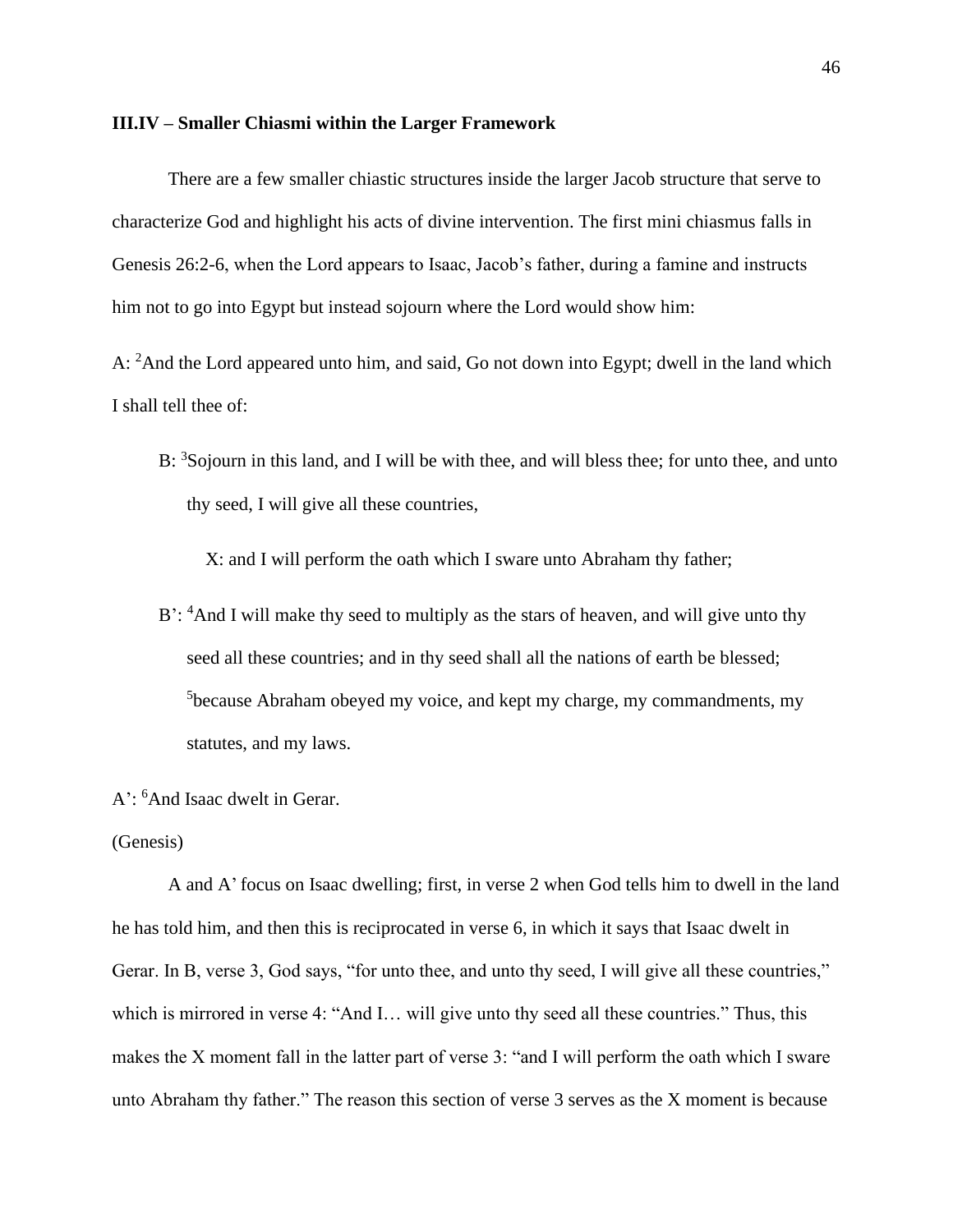it, like the X moment of the larger Jacob chiasmus, characterizes God as one of remembrance. In telling Isaac he will perform the oath he swore to Abraham, he is reassuring him that He has not forgotten His oath, and will follow through with it in Isaac.

Another small chiasmus within the larger structure is in Genesis 28:1-6, when Isaac blesses Jacob and sends him to Laban's house, instructing him to take a wife there instead of marrying a Canaanite woman, and this chiasmus is another example of how the Bible uses the X moment to highlight an action of God and his ultimate power.

A: <sup>1</sup>And Isaac called Jacob, and blessed him, and charged him, and said unto him, Thou shalt not take a wife of the daughters of Canaan.

- B: <sup>2</sup> Arise, go to Padanaram, to the house of Bethuel thy mother's father; and take thee a wife from thence of the daughters of Laban thy mother's brother.
	- $X: \mathbb{R}^3$  And God Almighty bless thee, and make thee fruitful, and multiply thee, that thou may est be a multitude of people;  $4$  And give thee the blessing of Abraham, to thee, and to thy seed with thee; that thou mayest inherit the land wherein thou art a stranger, which God gave unto Abraham.
- B': <sup>5</sup> And Isaac sent away Jacob: and he went to Padanaram unto Laban, son of Bethuel the Syrian, the brother of Rebekah, Jacob's and Esau's mother.

A': <sup>6</sup> When Esau saw that Isaac had blessed Jacob, and sent him away to Padanaram, to take him a wife from thence; and that as he blessed him he gave him a charge, saying, Thou shalt not take a wife of the daughters of Canaan;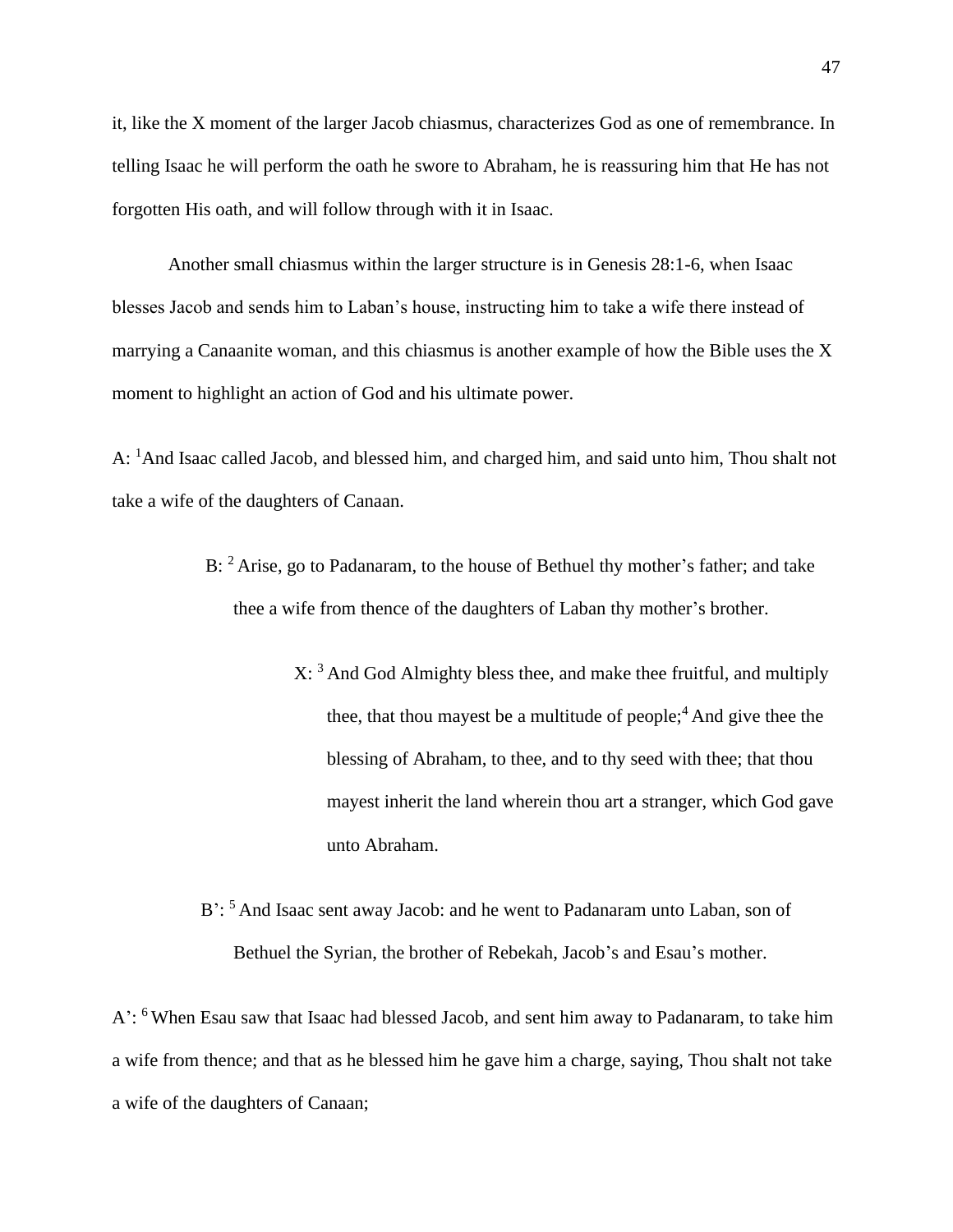In this section, A, verse 1, and A', verse 6, both repeat the same exact phrase: "Thou shalt not take a wife of the daughters of Canaan." B, verse 2, and B', verse 5, both deal with the act of leaving for Padanaram, with Isaac telling him to go seek Laban, and then Jacob actually leaving for Padanaram to seek Laban. Both of these sets of parallels serve to highlight the two verses that come in between, verses 3 and 4. These verses are Isaac speaking to his son, Jacob, and they are significant because they serve to show the power of God; Isaac says God has the ability to bless Jacob, making him fruitful and giving him a multitude of people. These verses also serve as a reminder of the role God plays in Abraham's life, making the reader recall how God blesses Abraham and impacts his life, especially when considering Isaac mentions the blessings of Abraham twice in verse 4.

The last small chiasmus I mention in the larger Jacob narrative is Genesis 32:28-32. This smaller chiasmus mirrors the larger Abraham structure, again highlighting an act of divine intervention, and justifying a somewhat out of place and otherwise perhaps unexplainable tale in the fight between Jacob and an angel of the Lord.

A: <sup>25</sup> And when he saw that he prevailed not against him, he touched the hollow of his thigh; and the hollow of Jacob's thigh was out of joint, as he wrestled with him.

- B: <sup>26</sup> And he said, Let me go, for the day breaketh. And he said, I will not let thee go, except thou bless me.
	- C: <sup>27</sup> And he said unto him, What is thy name? And he said, Jacob.
		- X: <sup>28</sup> And he said, Thy name shall be called no more Jacob, but Israel: for as a prince hast thou power with God and with men, and hast prevailed.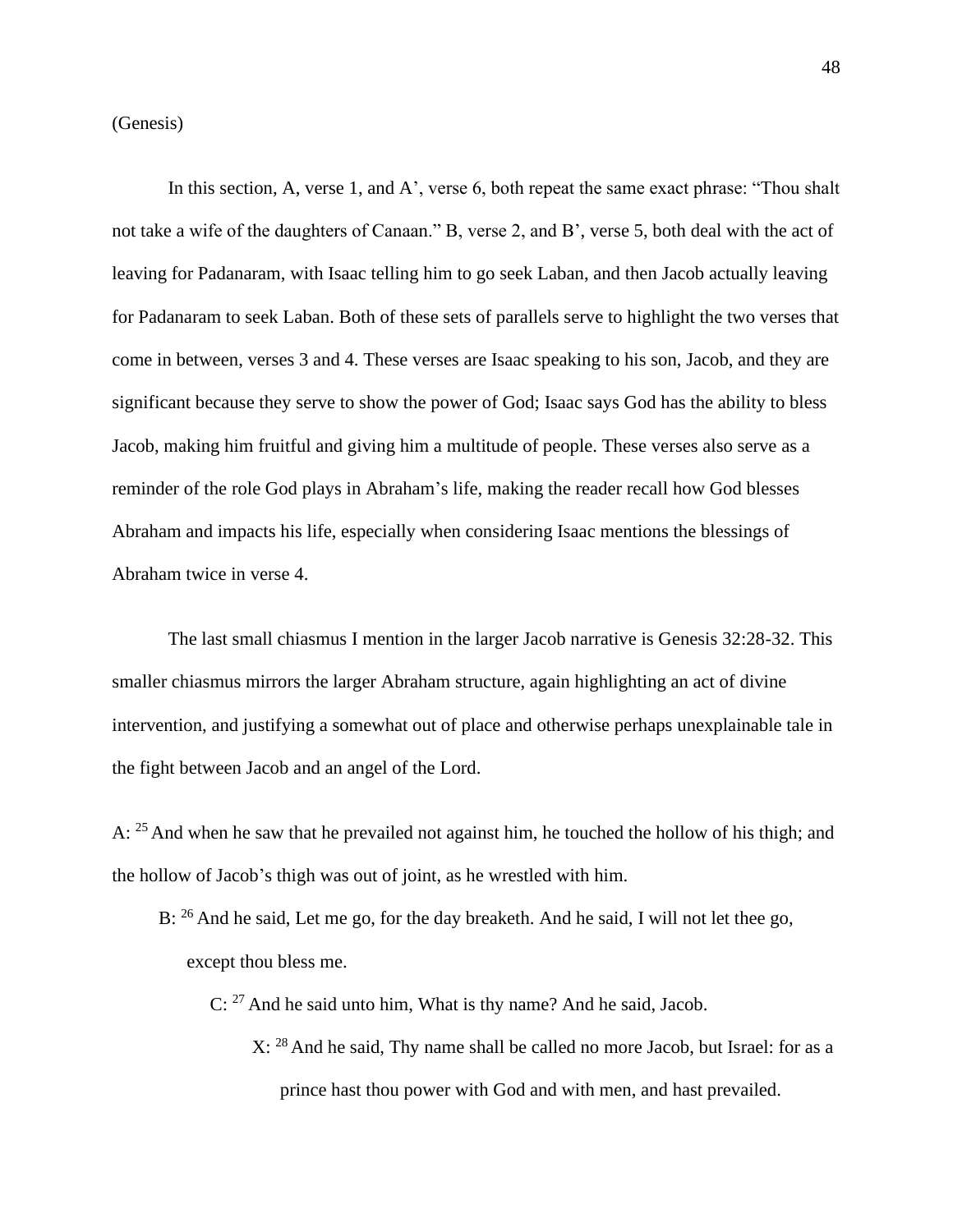- $C'$ : <sup>29</sup> And Jacob asked him, and said, Tell me, I pray thee, thy name. And he said, Wherefore is it that thou dost ask after my name?
- $B'$ : And he blessed him there.<sup>30</sup> And Jacob called the name of the place Peniel: for I have seen God face to face, and my life is preserved.

A': <sup>31</sup> And as he passed over Penuel the sun rose upon him, and he halted upon his thigh.

 $32$  Therefore the children of Israel eat not of the sinew which shrank, which is upon the hollow of the thigh, unto this day: because he touched the hollow of Jacob's thigh in the sinew that shrank. (Genesis)

A and A', verses 25 and 31-32 respectively, both deal with the hollow of the thigh - in A, the man whom Jacob wrestles touches the hollow of his thigh, which causes it to come out of the joint. The mirroring of this, using very repetitive language in "hollow of the thigh," is an explanation as to why the children of Israel do not eat "of the sinew which shrank," that is because "he touched the hollow of Jacob's thigh." B and B', verses 26 and 29b, both involve blessings, first with Jacob asking to be blessed, and then receiving the blessing. C, verse 27, sees God wrestling Jacob, asking him for his name, and C', verse 29, reciprocates this with Jacob returning the question. Thus, the X moment is verse 28, which strongly mirrors the X moment of the larger structure of Abraham. In this verse, the Lord changes Jacob's name to Israel, saying "for as a prince hast thou power with God and with men, and hast prevailed." Jacob wrestling with God as a parable often seems out of place and confusing at first glance. However, with an understanding of the chiasmus, we can note how the Bible uses this story to make the reader key in on God's act of changing Jacob's name to Israel, as he did with Abram to Abraham. As Abraham's name change serves as a reminder of God's power and presence, Jacob's name change serves to highlight that, as Jacob "hast thou power with God," he shall prevail.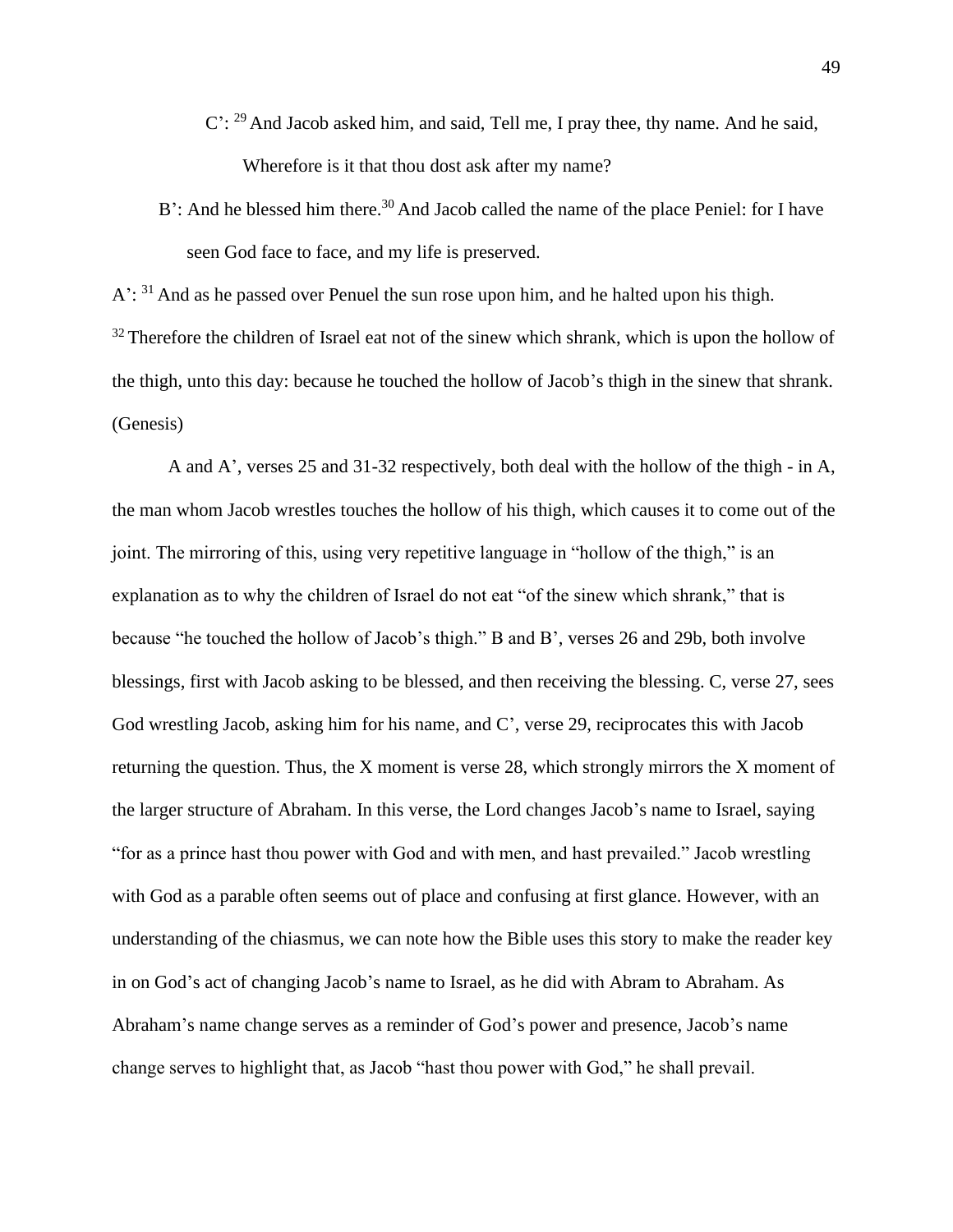#### **III.V – Comparison of Abraham and Noah's Chiasmi to Jacob's Chiasmus**

The chiasmi of Jacob, Noah, and Abraham carry many differences, but there are several recognizable and significant similarities among them as well. Like Abraham's chiasmus, Jacob's is largely conceptual and episodic. There are many sections in both that deal with conceptual parallelism, such as focuses on fertility, first of Jacob's wives, and then on Jacob/Laban's sheep and livestock. The X moment of Jacob's chiasmus largely resembles that of Noah's, as both highlight God's remembrance to someone in a time of need or worry. The X moment of Abraham's larger structure is also mirrored in one of the smaller chiastic structures in Jacob's story, when Abram becomes Abraham and Jacob becomes Israel. Also, like Noah's structure, Jacob's chiasmus exhibits oppositional parallelism, something we did not see in that of Abraham. In D and D', Jacob's fleeing Esau is inverted in Jacob returning to Esau, which is largely reminiscent of some of the parallels in Noah, such as shutting of the ark door and opening of the window.

One of the main differences between Jacob's chiasmus and those of Abraham and Noah is the focus in the X moment. While the focus in all three have been about highlighting an act of God and characterizing Him, Jacob's structure is the first structure looked at that puts an emphasis on a matriarch. Genesis is largely a patriarchal book, so the notion of God remembering Rachel and opening her womb, and these verses being so crucial to Jacob's story that they serve as the X moment of the larger chiasmus sets Jacob's chiasmus apart from the first two. Yet, while there is an emphasis on Rachel, the focus still falls upon isolating a moment of divine intervention.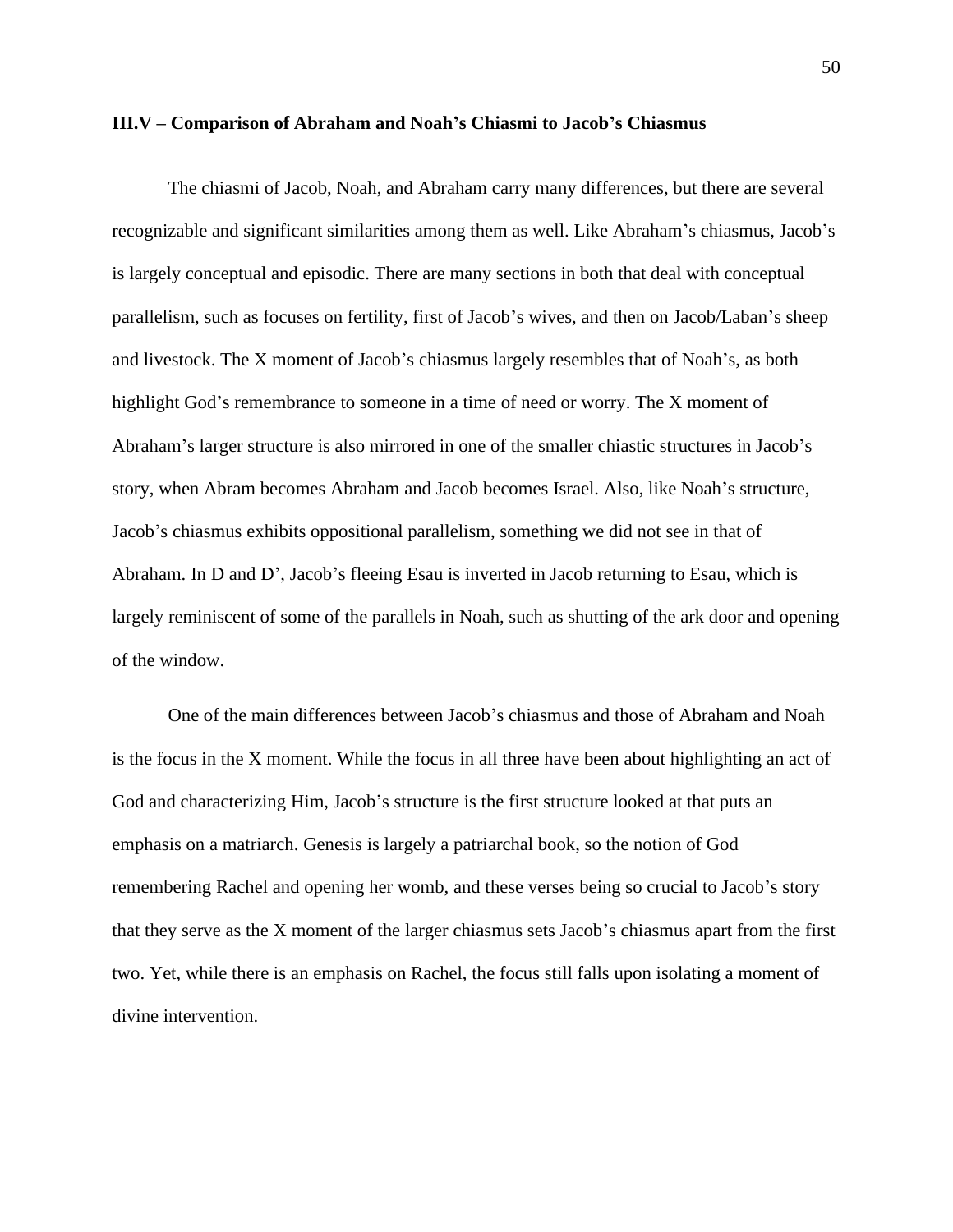# **III.VI – Conclusion**

Jacob's chiasmus uses six different segments of parallels to form the structure. This structure uses a variety of different techniques to link two segments of text, among them repetition, conceptual, episodical, and oppositional parallels, and Hebraic homophones and thematic similarities. Yet, the point of all these connection techniques is the same as those in Noah and Abraham's structures, which is to elevate the central X moment. While the X moment in Jacob's chiasmus shows God's remembrance and control in opening Rachel's womb, this is the first chiasmus that has a matriarch highlighted, which is nothing short of significant in a patriarch-dominated book.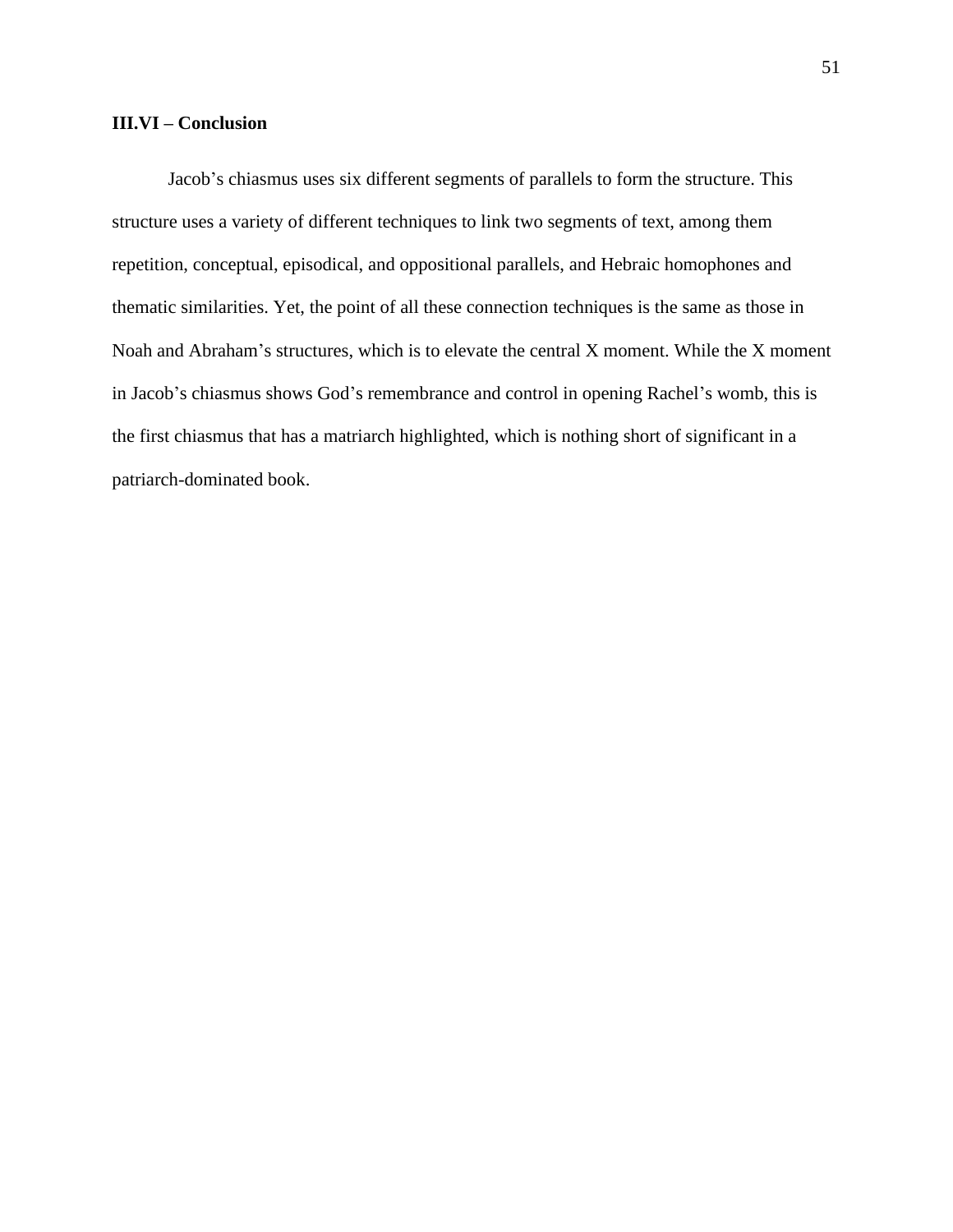#### **Chapter IV**

#### **Joseph**

#### **IV.I – Introduction to Joseph's Chiasmus**

Joseph, the favored son of Jacob and Rachel, and the outcome of the X moment in Jacob's chiasmus, is the final patriarch included in this analysis of Genesis chiasmi. Joseph's chiasmus runs from Genesis 37 – Genesis 50. When Joseph's chiasmus begins in Chapter 37, it comes after he has already been born, but seamlessly follows the ending of Jacob's chiasmus. Joseph's death comes in the last verse of Genesis, 50:26, meaning that the final patriarchal chiasmus in Genesis ends with the death of said patriarch. The X moment of this chiasmus again isolates and highlights an act divine intervention and represents a transitional moment in Joseph's character development as he transitions from an outcast to the hero of Egypt.

A – Genesis 37:1-36 – Death; Departure

- B Genesis 38:1-30 Interlude; Joseph not present
	- C Genesis 39:1-23 Reversal Joseph and Potiphar's wife
		- D Genesis 40:1-41:57 Joseph, hero of Egypt
			- $E -$ Genesis 42:1-43:34 Journeys to Egypt
				- F Genesis 44:1-34 Final test
					- X Genesis 45:1-8 Joseph's revelation
				- F' Genesis 45:9-28 Conclusion of the test
			- $E'$  Genesis 46:1-47:12 Migration to Egypt
		- D' Genesis 47:13-27 Joseph, hero of Egypt
	- C' Genesis 47:28 48:22 Reversal Ephraim and Manasseh
- B' Genesis 49:1-28 Interlude; Joseph only nominally present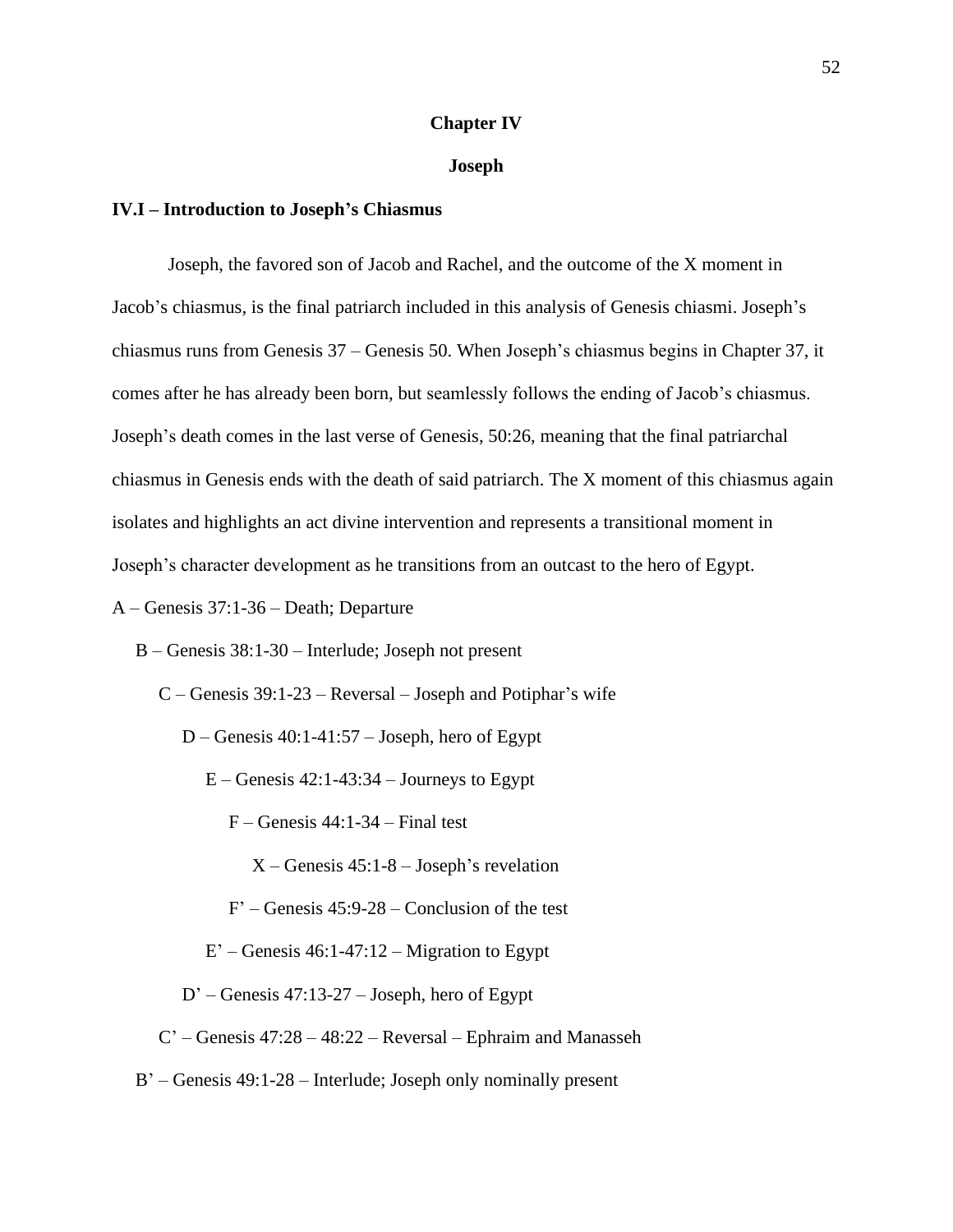#### (Rensburg)

A and A' begin and end Joseph's chiasmus not with *toledoths,* as seen in the previous two chiasmi of Abraham and Jacob, but with a strong example of conceptual parallelism in the notions of death and departure. When Joseph departs from Jacob in A to join his brothers while they are feeding their father's flock, neither father nor son know this will be their last time seeing one another for many, many years. Thus, Joseph's departure from Jacob stands out to the reader as a highly significant moment in the story. When this is mirrored in A', it is done so conceptually and oppositely, for, while the concept of departure remains the same, is it Jacob departing from Joseph in death. These parallels play hand in hand with another parallel found in these sections, which is death. Unlike A', which houses the scene of Joseph's father Jacob's physical death, the "death" is A is one of perception. When Joseph goes out to his brothers, they plot to kill him, with Judah and Reuben deterring them to profit off him instead. They sell him into slavery, yet dip his coat into goat blood and show their father. Understandably, Jacob believes Joseph has been killed: "an evil beast hath devoured him." The Bible uses notions of departure and death in the opening and closing of Joseph's story so that the reader can recognize the ends of Joseph's chiasmus.

The sole connection of B and B' is a lack of presence from the central figure of the chiasmus, Joseph. In B, Chapter 38, the story of Judah and his family, and of Tamar is told. The story serves as an interlude between two important scenes of Joseph being sold into slavery, and then preceding Joseph's rise in the rankings in Potiphar's house, which is followed by his rapid descent. The same is true in B', where Joseph is not present and only nominally mentioned by Jacob as he prophesizes on his death bed about the twelve tribes of Israel. This too acts as an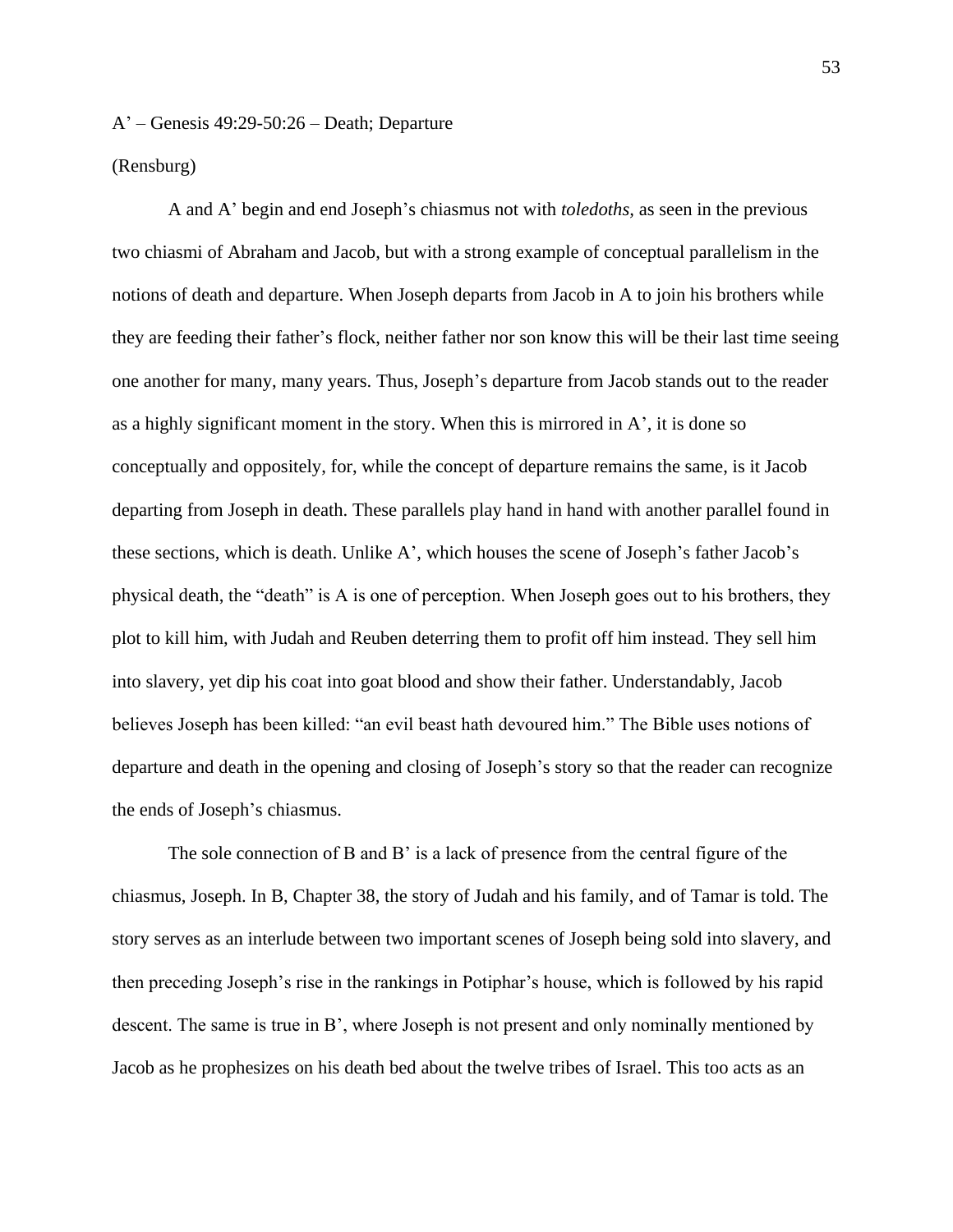interlude, sandwiched by the blessing of Joseph's children Manasseh and Ephraim by Jacob before, and then Jacob's death and burial directly after. Thus, these two sections are connected not only through the absence of Joseph, but also in the way they each serve as an interlude, a break in the action between two essential elements of Joseph's chiasmus.

The nexus between C and C' is not as clearly defined as some of the parallels we have seen throughout this study, but the two sections are skillfully, though maybe elusively, connected through conceptual parallels. The predominant theme of both C and C' that connects them is reversal due to the actions of Joseph's superior. In C, this appears when Potiphar's wife tries to take Joseph to bed, then blames Joseph, landing him in Potiphar's jail. In this scene, Potiphar acts as Joseph's superior, and the reversal is the supposed guilt of Joseph and innocence of Potiphar's wife, which is the opposite of the reality of the situation. In C', Jacob acts as Joseph's superior, blessing Ephraim, Joseph's youngest child, over the first-born, Manasseh. Being the older child, Manasseh should have received his grandfather's blessing, but Jacob's reversal serves as a strong conceptual connector to C.

The connection between D and D', like its predecessor, is rooted in an underlying thematic element with lexical similarities that reinforce the connection. In both D and D', Joseph serves as the hero of Egypt, both preceding the famine and during it. First, Joseph saves food during the seven years before the famine, enough so that "when all the land of Egypt was famished, the people cried to Pharoah for bread: and Pharoah said unto all the Egyptians, Go unto Joseph; what he saith to you, do" (Genesis 41:55). Joseph saves enough food that the Egyptians are able to come to him in their time of need, painting him as the savior and hero of Egypt. In D', Joseph again is portrayed as the hero of Egypt, as he supplies the Egyptians seed, to which the Egyptians replied, "Thou hast saved our lives" (Genesis 47:25). The nexus is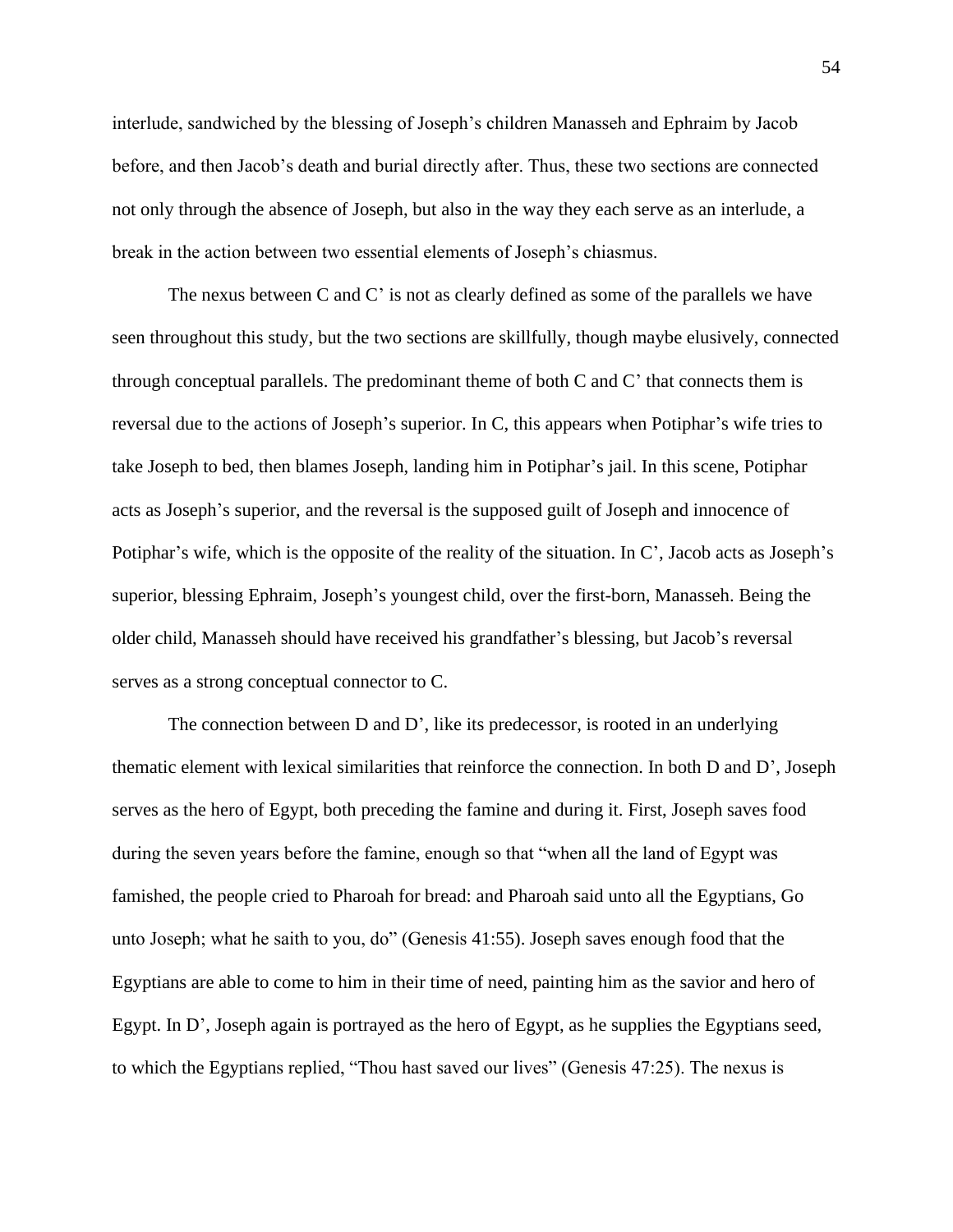reinforced through the dominance of numerals present in both D and D'. In D, numbers are referenced almost 50 times, and the number seven makes up 28 of those references. Thus, it is quite apparent this is made intentional by the author to reinforce the chiastic connection, but requires mirroring in D'. D', a much shorter length of text, has three explicit numerical references, but also deals mainly with declining monetary values, lack of food, lack of money, and lack of cattle, all of which carry numerical connotations, mainly of zero. Thus, the abundance of numbers in D is meant to be a connector to the numerical connotation of D', which strengthens and reinforces the nexus between them.

Journey and migration are conceptually paralleled in E and E', with one episodical recurrence to reinforce the connection. There are two journeys to Egypt in E, when Jacob twice sends his sons into Egypt to buy grains during the famine. This is mirrored by the migration into the land of Egypt in E' when the Lord tells Jacob to "fear not to go down to Egypt" (Genesis 46:3). Thus, the migration into Egypt, which includes Jacob's sons, those who made the two trips into Egypt in E, is strongly mirrored. The thematic element of hospitality reinforces the nexus, as Joseph takes his brethren in to his home and "give[s] them water, and they washed their feet; and he gave their asses provender" (Genesis 43:24). Another way this connection is strengthened is through an episodic repetition, when Joseph weeps when he speaks to his brothers in E, then weeps again when he meets with his father in E'.

Like C and C', the connection of F and F' is not made as apparent as B to B' or D to D', but the two are adjoined through the final test of Joseph's brothers and the aftermath of the test. Benjamin is to be left behind by his brothers and become Joseph's servant in F because he is found with Joseph's silver cup in his bag, though unbeknownst to him and through no fault of his own. Judah speaks up, begging for Joseph not to take Benjamin, for arrival to Jacob without him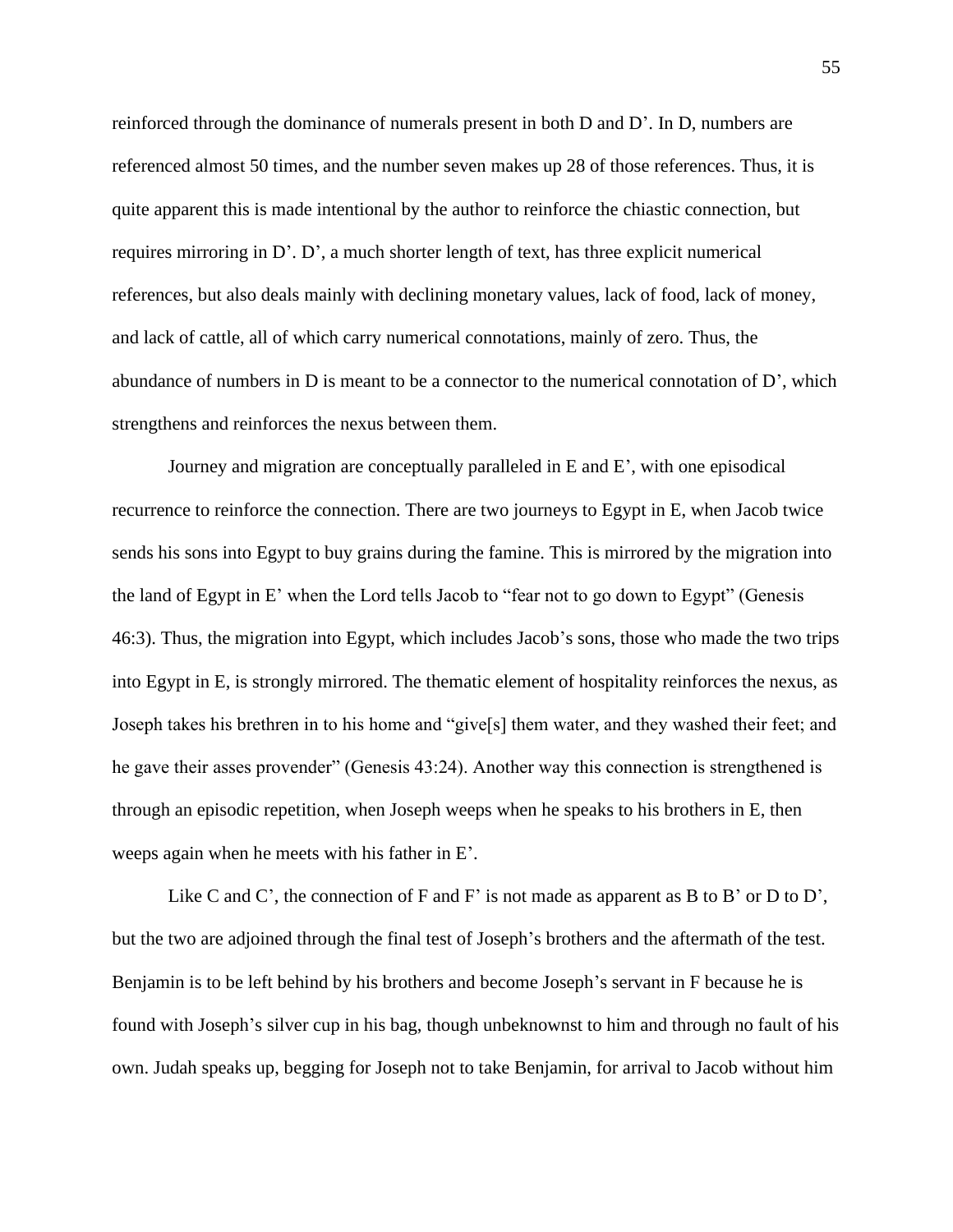will surely kill their father. Though likely Joseph did this so that he could be with his only full brother, his other brothers, the same ones that had plotted to kill Joseph and sold him into slavery, show that they have changed from their devious ways, perhaps passing this final test before Joseph's revelation. Skipping the eight verse that serve as the X moment, F' then comes in as the aftermath or conclusion of this final test: "Haste ye, and go up to my father, and say unto him, Thus saith thy son Joseph, God hath made me lord of all Egypt: come down unto me, tarry not" (Genesis 45:9) Thus, because the brethren pass this test and do not allow Benjamin to be left behind, and showing to Joseph that they have deviated from their evils ways (at least, in part), they are all invited into Egypt where Joseph promises to "give you the good of the land of Egypt, and ye shall eat the fat of the land" (Genesis 45:18).

#### **IV.II – Significance of Hebrew in Joseph's Chiasmus**

By studying the Biblical Hebraic translation of both A and A', we can get a sense of how the Hebrew Bible connects the parallels and better understood them. One word that appears repeatedly in both A and A' is *bakah,* הָכָב. This word translates as "to bewail," but in the King James Version of Genesis, it takes on meaning as "wept" and "mourned," specifically when Jacob thinks Joseph dies in A and then again during the mourning of Jacob. In this way, the nature of the lamentation is similar, both being for someone who has died, but while the same Hebrew word is repeated throughout the unit, the King James Version changes the word to mourned, wept, and lamenting, depending on the context. Thus, the English translation loses the repetitional connection that is present in the Hebrew text because the singular word in Hebrew takes on several forms in English. There is a strong underlying theme of grief and loss in these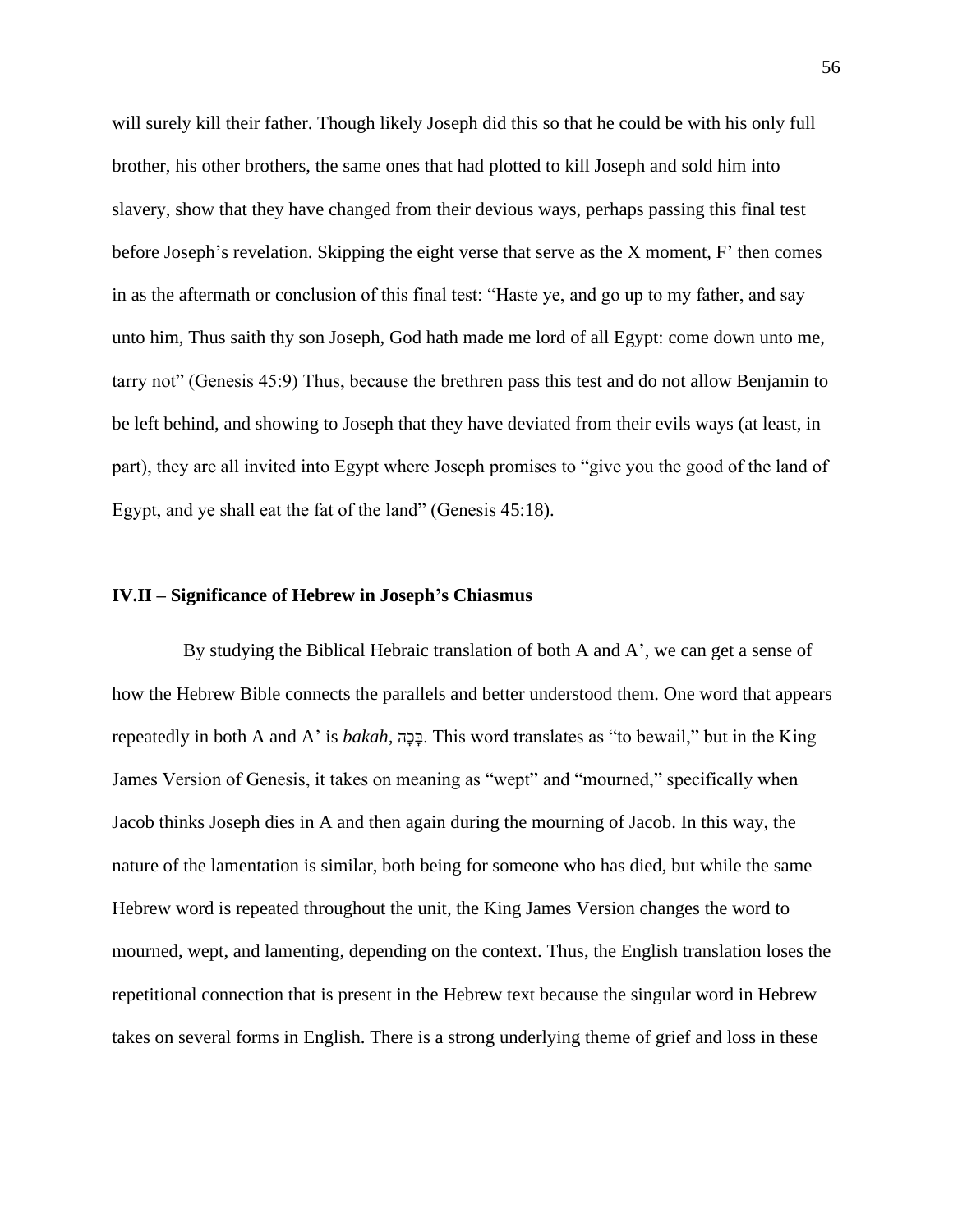parallels, which is strengthened in the Hebrew Bible because of the rampant repetition of this word.

Looking at C and C' can help reinforce the connection between the two sections that, on the surface, don't appear to have much to connect themselves with. Much of C deals with Potiphar's wife trying to get Joseph to sleep with her. Thus, there is strong bedroom imagery, specifically when Potiphar's wife tells Joseph to lie with her "day by day" (Genesis 39:10). This mentioning makes it necessary to include the bed in some capacity in C', which is done so explicitly in 47:31 with the Hebrew word *mittah*, ה 
component philophone Changles to "bed." This connection is further strengthened with excessive use of *shakab*, עֲכָב "to lie down". The verb is used four times in C, then mirrored in C' once, in 47:30 (Rensburg). It would not have been necessary to include the verb in C', when Jacob says where he wants to be buried after he dies, but by saying, "I will lie with my fathers," he allows the same Hebrew verb to be used and the chiastic connection strengthened. Also in C, Joseph is given rule over everything Potiphar owns, "save the bread which he did it." Here, bread is translated into *lechem*, םֶחֶל. While this could be taken literally, Rensburg suggests it could also have a sexual connotation, especially when considering what is revealed by Joseph's speech in 39:9, while speaking to Potiphar's wife: "Neither hath he kept back any thing from me but thee, because thou art his wife…" According to Rensburg, this use of *lechem* in unit C "demands its presence in Unit C'. This is done so in 48:7: "…and I buried her there in the way of Ephraim; the same is Bethlehem." This quote, taken from Jacob while talking about Rachel's death, is questionable: Biblical scholars debate about why Jacob would even bring up Rachel's death, and why the last four words are even present in the text (Rensburg). Yet, like Jacob fighting with God, the chiastic structure makes this a necessary element in the story; Bethlehem means to "House of Bread", or *beyth lechem -* םֶחֶל יתֵּב,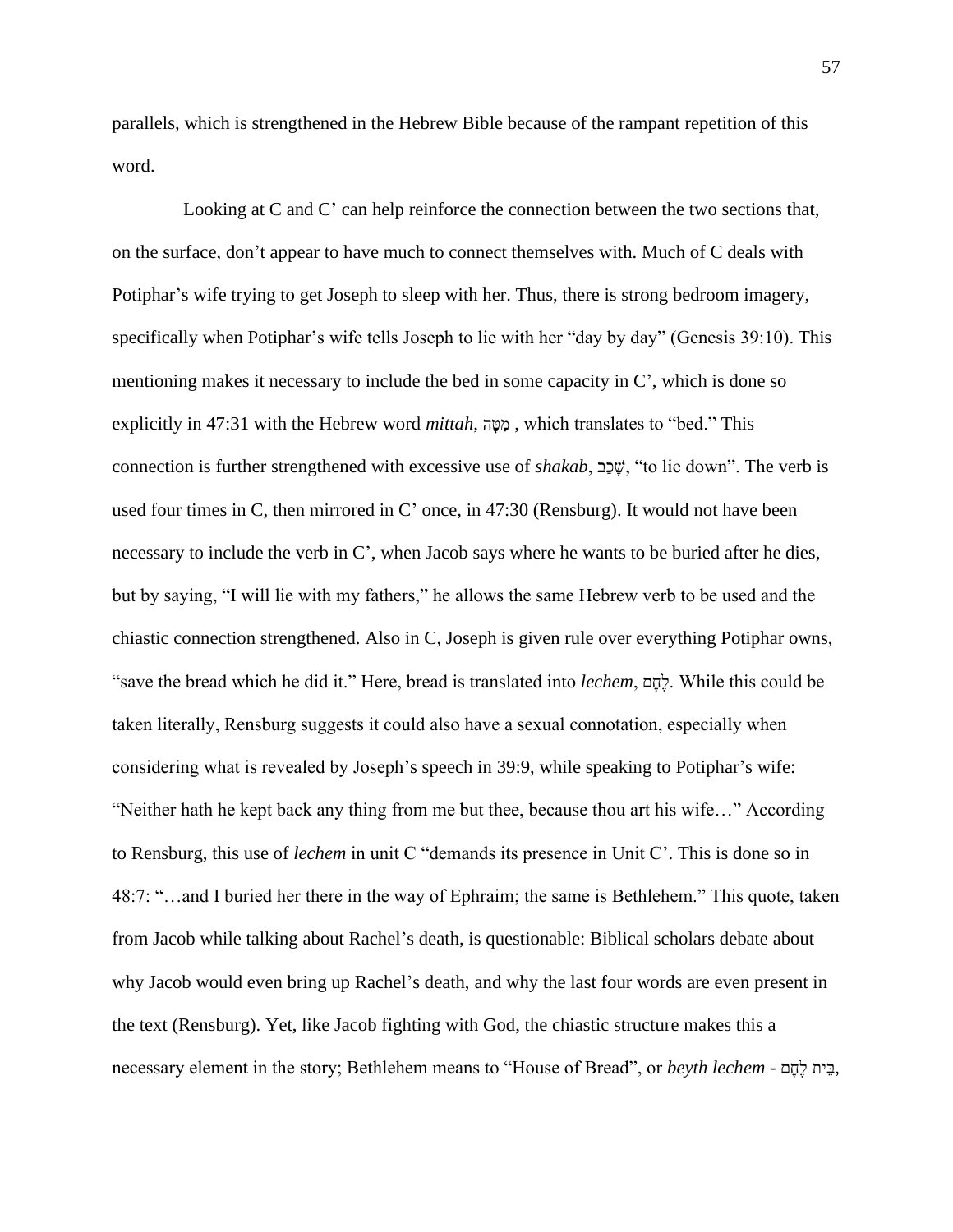explaining the necessity of the Jacob's quote, as it serves as a connecting point – one that is recognized in Hebrew but lost in the English translation – from C to C'.

Perhaps buried under the abundance of numerals in D, though perhaps highlighted by its singular use is number five. Five is only used once in D, 41:34, when Joseph tells Pharoah to "take up the fifth part of the land of Egypt" – which translates to *chamash*, חמש, literally meaning "to take one-fifth of." This verse is the only instance in the Hebrew Bible this particular derivative of the Hebrew word for five is used, yet its singularity would suggest repetition in D'. Though not repeated exactly, D' has two explicit mentioning of five, the latter of them, 47:26, being *chomesh*, שְׁמָ<sup>ּ</sup>שׁ, meaning fifth part, a strikingly similar Hebrew word, as one marking above the third character differentiates them. This too, is the sole use of this word in the Hebrew Bible, and the similarity of the two words, along with the singular use of each and the isolated number five in D, is an obvious connection point in the Hebrew Bible and serves to strengthen the nexus.

#### **IV.III – The X Moment**

The X moment in Joseph's story falls in Genesis 45:1-8:

<sup>1</sup>Then Joseph could not refrain [himself](https://www.kingjamesbibleonline.org/Genesis-45-1/) before all them that stood by him; and he cried, [Cause](https://www.kingjamesbibleonline.org/Genesis-45-1/) every man to go out from me. And there stood no man with him, while Joseph made himself known unto his [brethren.](https://www.kingjamesbibleonline.org/Genesis-45-1/) <sup>2</sup>[And](https://www.kingjamesbibleonline.org/Genesis-45-2/) he wept aloud: and the [Egyptians](https://www.kingjamesbibleonline.org/Genesis-45-2/) and the house of Pharaoh heard. <sup>3</sup>[And](https://www.kingjamesbibleonline.org/Genesis-45-3/) Joseph said unto his [brethren,](https://www.kingjamesbibleonline.org/Genesis-45-3/) I *am* Joseph; doth my father yet live? And his brethren could not answer him; for they were troubled at his [presence.](https://www.kingjamesbibleonline.org/Genesis-45-3/) <sup>4</sup>And Joseph said unto his [brethren,](https://www.kingjamesbibleonline.org/Genesis-45-4/) Come near to me, I pray you. And they came near. And he said, I *am* Joseph your [brother,](https://www.kingjamesbibleonline.org/Genesis-45-4/) whom ye sold into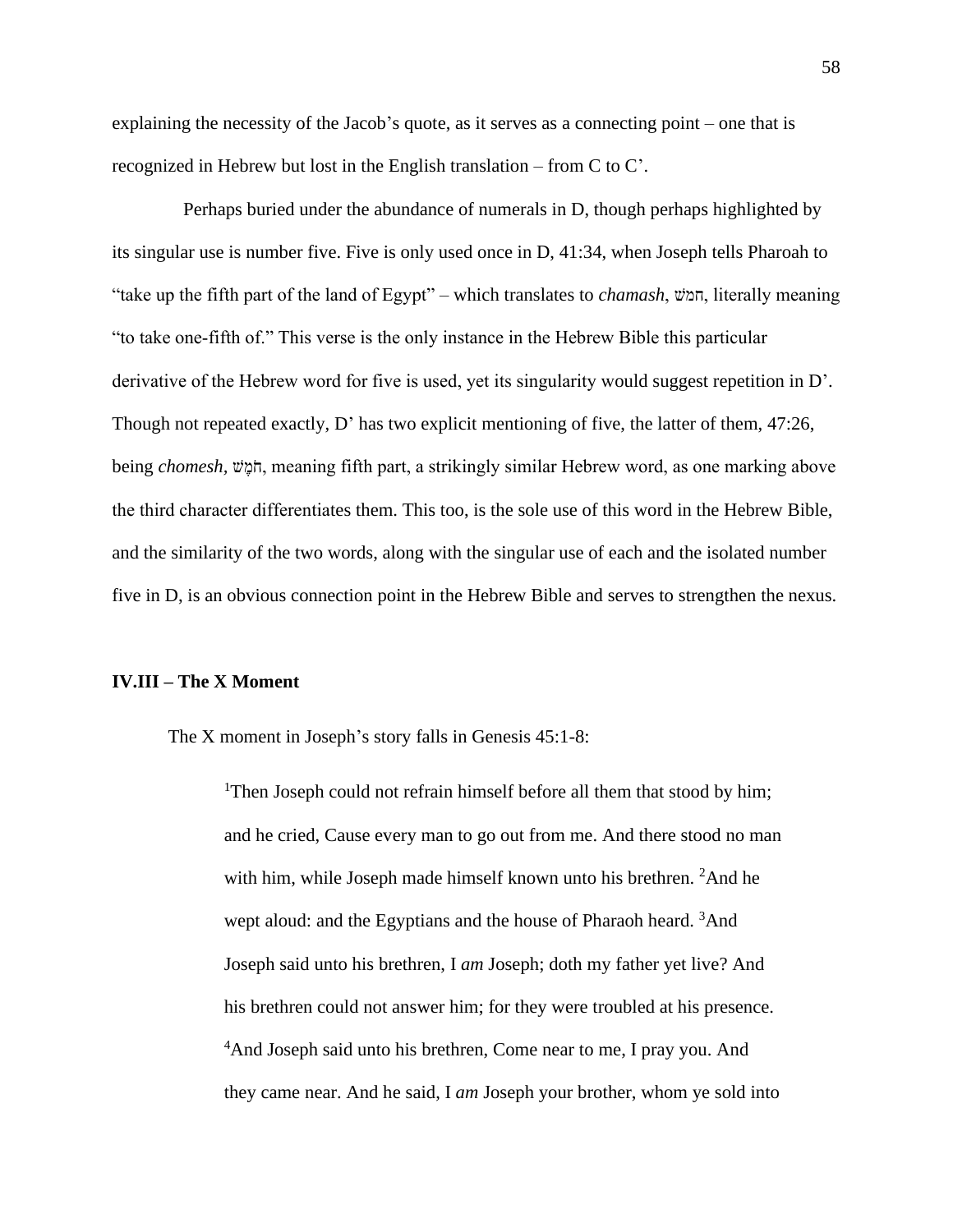[Egypt.](https://www.kingjamesbibleonline.org/Genesis-45-4/) <sup>5</sup>Now therefore be not grieved, nor angry with [yourselves,](https://www.kingjamesbibleonline.org/Genesis-45-5/) that ye sold me hither: for God did send me before you to [preserve](https://www.kingjamesbibleonline.org/Genesis-45-5/) life. <sup>6</sup>For [these](https://www.kingjamesbibleonline.org/Genesis-45-6/) two years *hath* the [famine](https://www.kingjamesbibleonline.org/Genesis-45-6/) *been* in the land: and yet *there are* five years, in the which *there shall* neither *be* earing nor [harvest.](https://www.kingjamesbibleonline.org/Genesis-45-6/) <sup>7</sup>[And](https://www.kingjamesbibleonline.org/Genesis-45-7/) God sent me before you to preserve you a [posterity](https://www.kingjamesbibleonline.org/Genesis-45-7/) in the earth, and to save your lives by a great [deliverance.](https://www.kingjamesbibleonline.org/Genesis-45-7/) <sup>8</sup>So now *it was* not you *that* sent me hither, but God: and he hath made me a father to Pharoah, and lord of all his house, and a ruler throughout all the land of Egypt.

This X moment serves two purposes: first, it is the culmination of Joseph's emotions that have been building throughout the first half of his cycle, but this X moment also serves to show how God uses Joseph through hardships, and highlights how he has had his hand in everything that has taken place in Joseph's life. It is not uncommon to read about Joseph weeping throughout this cycle; in fact, he seems to do so regularly. Yet, when he weeps here, it is because the emotions of seeing his brothers and potential to see his father once again is too overwhelming for him to bear, so he reveals himself finally to his brethren, who have been clueless about Joseph's identity all along. His brothers are afraid and troubled when Joseph reveals himself to them; rightfully so, considering the last time they knowingly saw him, they sold him into slavery. Seeing him now, Joseph's brothers realize he has to power to enact any type of revenge on them he pleases. However, it is partially in his lack of revenge that we see why this serves as the X moment, which becomes a moment of forgiveness and reconciliation between brothers that caps a narrative which begins what fratricide; in verse 8, he reassures his brothers, telling him that God sent him to Egypt to save the people from the famine, not his brothers. In this way, the X moment highlights God by showing his ultimate plan for Joseph, using his life to save the lives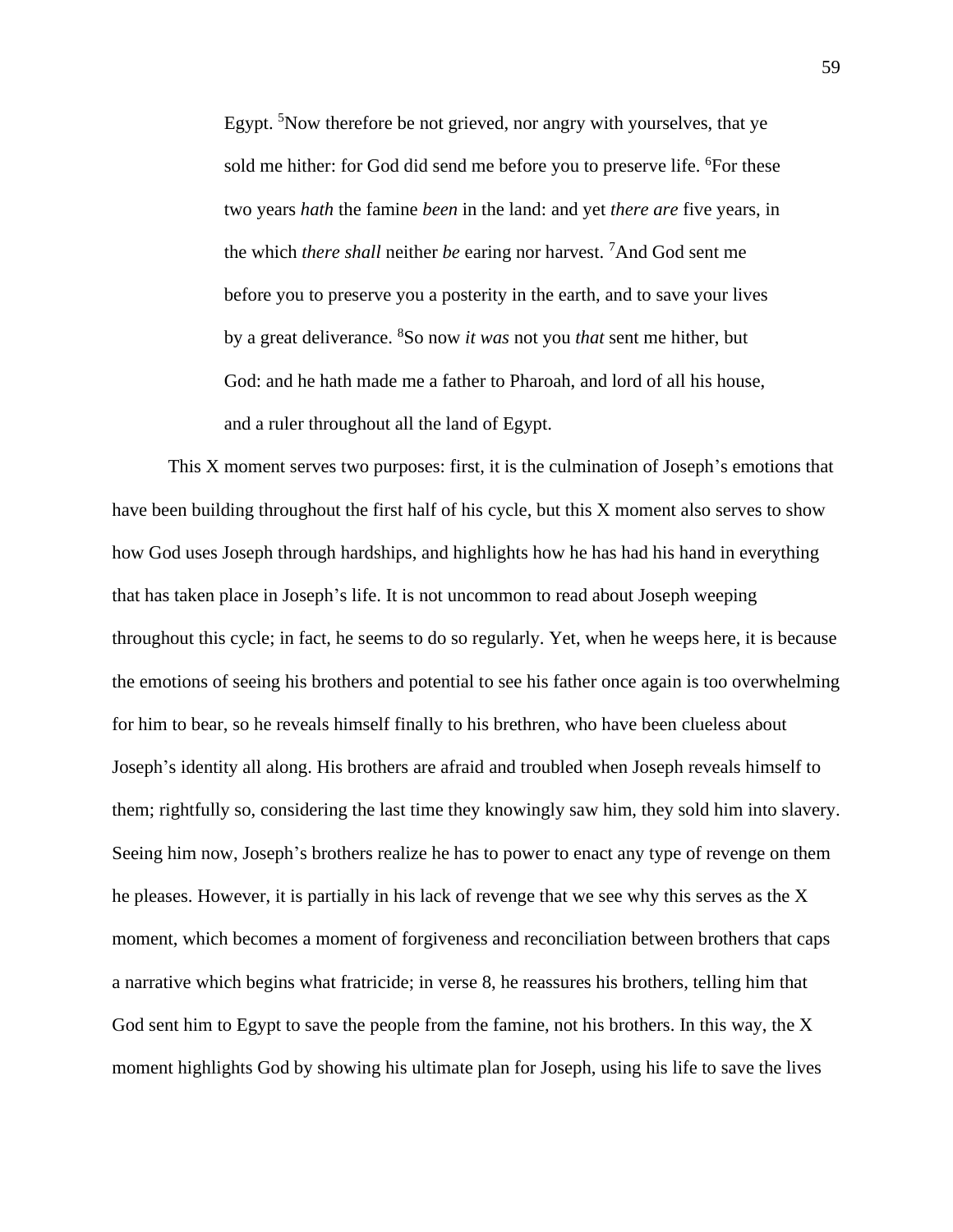of many others from the famine. According to Joseph, as revealed in the X moment, God has a plan for him all along, and enacts his plan in Joseph's life, though it does not seem like it when he is sold into slavery or is sitting in jail. In this way, the X moment shows God's ultimate power to use people and enact his plan through perhaps unsuspecting people. By divinely intervening in Joseph's life, the Lord brings him to Egypt to save the people from the famine, which Joseph strongly believes.

The X moment is also significant because it represents a transitional moment in Joseph's life as he goes from an outcast in the first half to the hero of Egypt and its people, including his brothers, those who made him an outcast, in the second half. At the beginning of Joseph's chiasmus, his brothers contemplate killing him before selling him into slavery. Away from his family, he is then sent into prison. In both instances, he is painted as an outcast: first, from his brothers, and then from Potiphar and the kingdom of Egypt. When Joseph finally gets out of prison, he begins working his way up through the rankings of the Egyptian kingdom, which culminates in the second half of the chiasmus after his brothers realize he is second only to the Pharoah; thus, the X moment is symbolic of Joseph's character transition because it is when he reveals his status to his brethren and becomes the hero of Egypt.

#### **IV.IV – Smaller Chiasmi within the Larger Framework**

The first small chiasmus within Joseph's cycle comes in Genesis 39:21-23, after Joseph has been placed into prison and makes friends with the prison keeper:

A:  $21$  But the LORD was with Joseph, and shewed him mercy, and gave him favour in the sight of the keeper of the prison.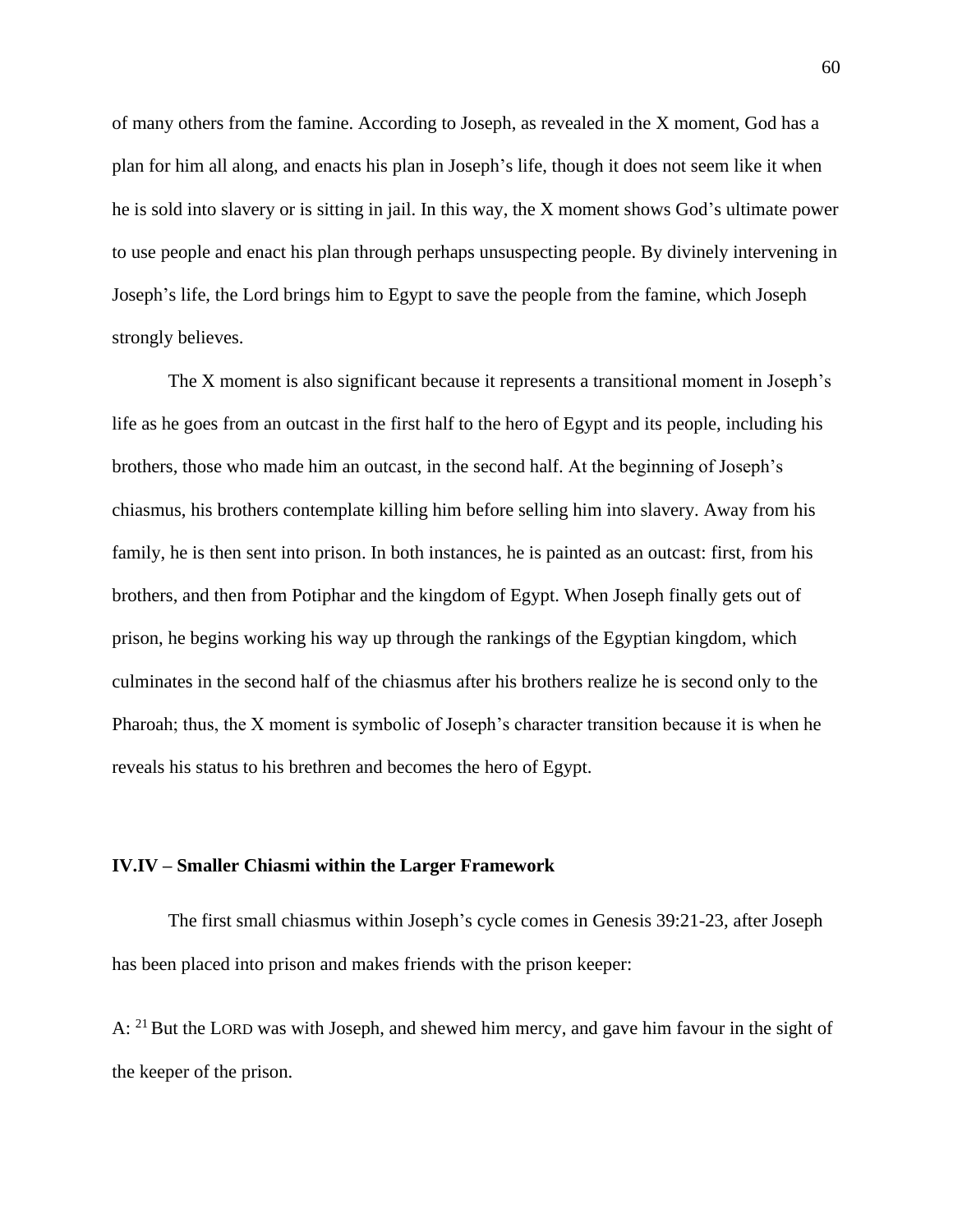B: <sup>22</sup> And the keeper of the prison committed to Joseph's hand all the prisoners that were in the prison;

X: and whatsoever they did there, he was the doer of it.

B:  $^{23}$  The keeper of the prison looked not to any thing that was under his hand;

A: because the LORD was with him, and that which he did, the LORD made it to prosper (Genesis)

In this chiasmus, A, in verse 21, mirrors A' in verse 23 with almost identical phrasing about the Lord being with Joseph. B, the beginning of verse 22, and B', the beginning of verse 23, both comment on the keeper of the prison, then make a reference to the hand. Thus, the X moment lies in the latter half of verse 22: "and whatsoever they did there, [Joseph] was the doer of it." At first glance, this X moment may appear insignificant and more about Joseph than God. Yet, I argue that, in the context of the larger structure, and knowing that the X moment of the larger structure serves to highlight how God works his plan in Joseph's life, this X moment shows how God uses Joseph inside the prison, highlighting God's ability to use people and enact his plan even in the darkest of places. This is because God is the one who puts Joseph in the prison, and making him the so-called "doer" is a part of His ultimate plan for Joseph's life.

Another smaller chiasmus in the Joseph cycle, Genesis 48:9-18, is a classic example of a straightforward X moment, one in which God is characterized by a central Biblical figure, who in this instance happens to be, Jacob.

A: <sup>9</sup> And Joseph said unto his father, They are my sons, whom God hath given me in this place. And he said, Bring them, I pray thee, unto me,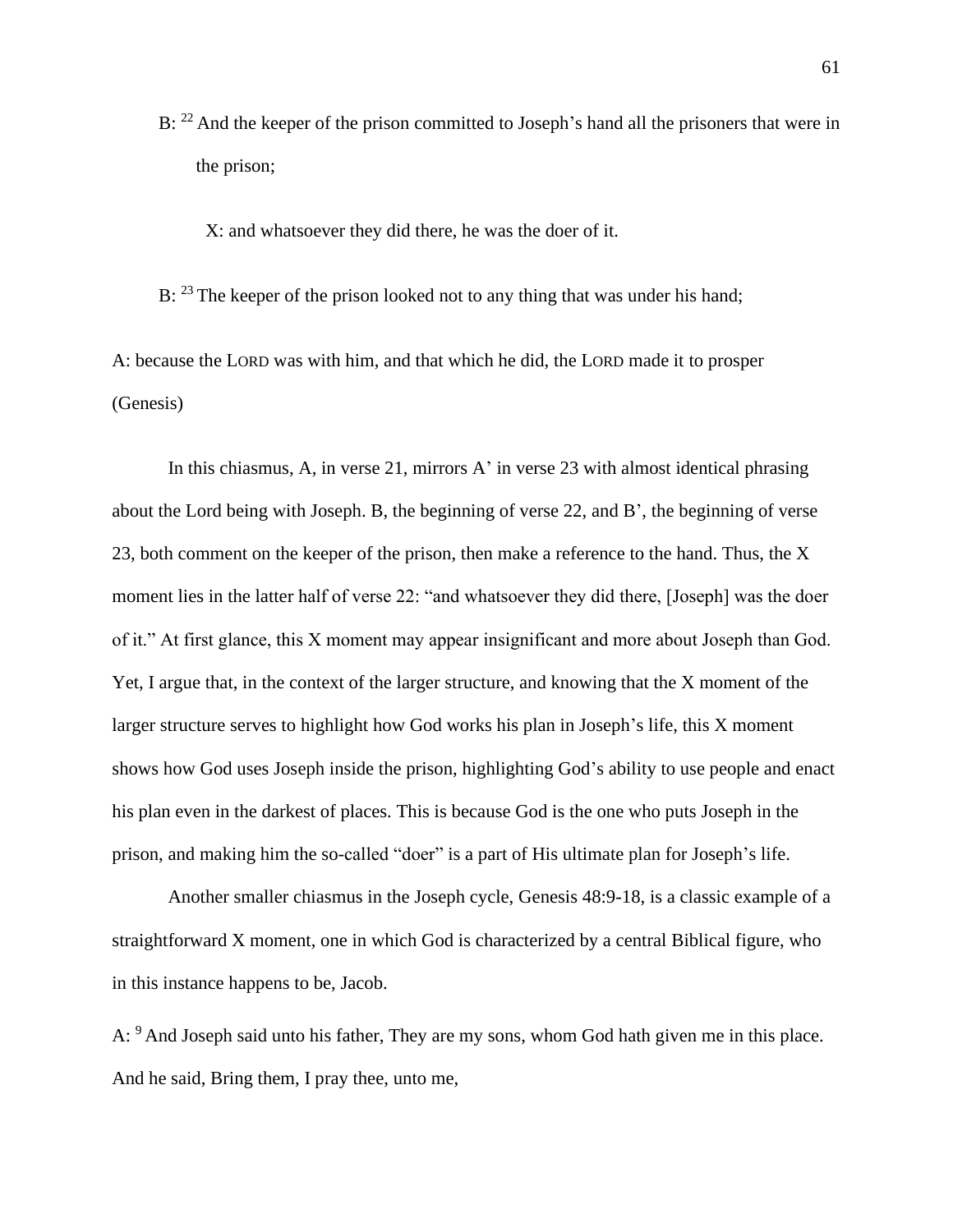- B: and I will bless them. <sup>10</sup> Now the eyes of Israel were dim for age, so that he could not see. And he brought them near unto him; and he kissed them, and embraced them.
	- C: <sup>11</sup> And Israel said unto Joseph, I had not thought to see thy face: and, lo, God hath shewed me also thy seed. <sup>12</sup> And Joseph brought them out from between his knees, and he bowed himself with his face to the earth.
		- D: <sup>13</sup> And Joseph took them both, Ephraim in his right hand toward Israel's left hand, and Manasseh in his left hand toward Israel's right hand, and brought them near unto him. <sup>14</sup> And Israel stretched out his right hand, and laid it upon Ephraim's head, who was the younger, and his left hand upon Manasseh's head, guiding his hands wittingly; for Manasseh was the firstborn.
			- E: <sup>15</sup> And he blessed Joseph, and said,
				- F: God, before whom my fathers Abraham and Isaac did walk,
					- X: the God which fed me all my life long unto this day, <sup>16</sup> The Angel which redeemed me from all evil, bless the lads; and let my name be named on them,
				- F': and the name of my fathers Abraham and Isaac; and let them grow into a multitude in the midst of the earth.
			- E': <sup>17</sup> And when Joseph saw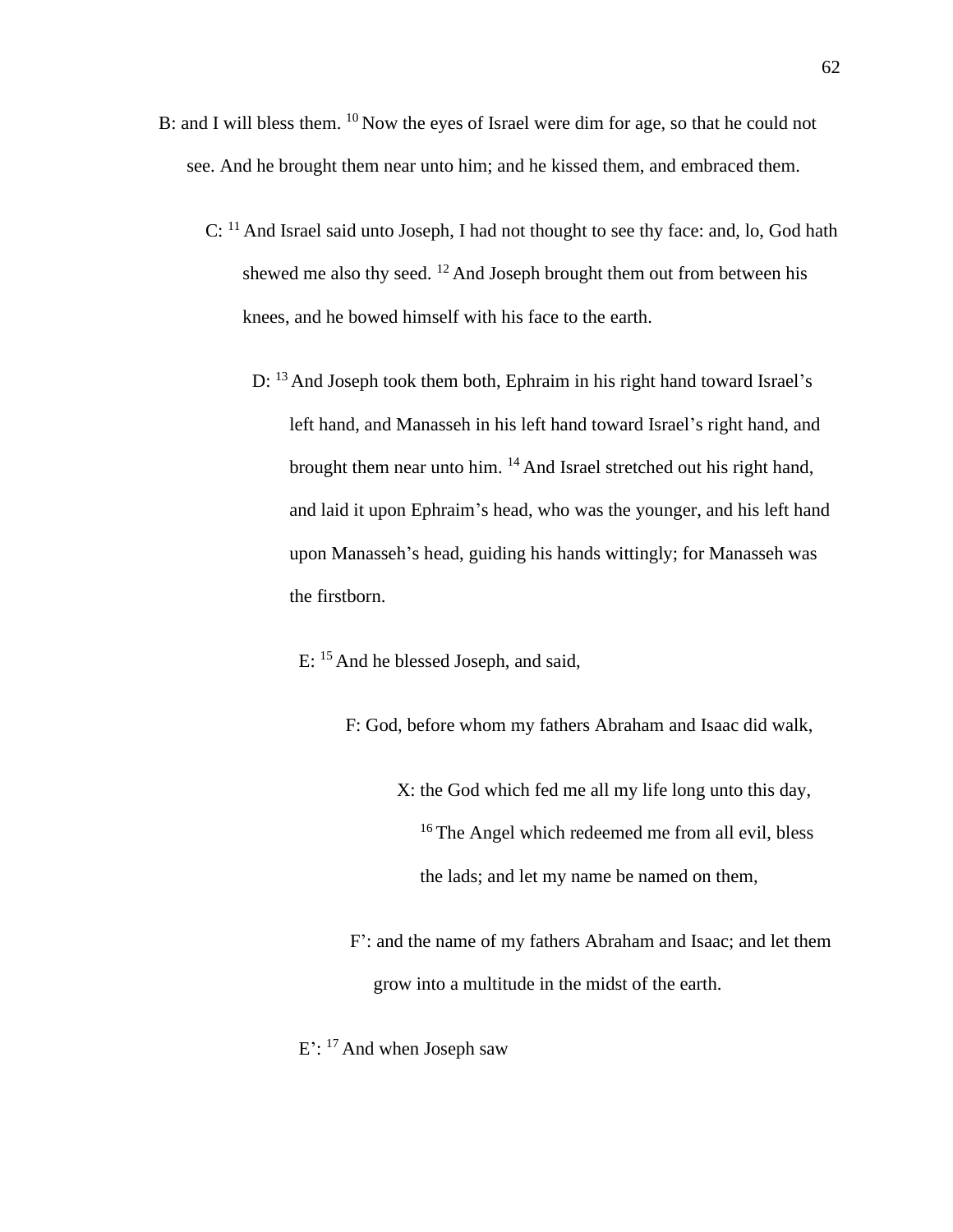- D': that his father laid his right hand upon the head of Ephraim, it displeased him: and he held up his father's hand, to remove it from Ephraim's head unto Manasseh's head.<sup>18</sup> And Joseph said unto his father, Not so, my father: for this is the firstborn; put thy right hand upon his head
- C': <sup>19</sup> And his father refused, and said, I know it, my son, I know it: he also shall become a people, and he also shall be great: but truly his younger brother shall be greater than he, and his seed shall become a multitude of nations.

 $B'$ : <sup>20</sup> And he blessed them that day, saying, In thee shall Israel bless,

A': saying, God make thee as Ephraim and as Manasseh: and he set Ephraim before Manasseh. (Genesis)

This chiasmus is an example of repetition because every parallel deals with repetition in varying capacity. These repetitions serve to make obviously clear the X moment, which is a classic example because Jacob is recounting the blessing God has given him. Jacob remembers the God that fed him his whole life, and the God who rescued and redeemed him from evil. In this way, the author wants the reader to take special note of the ways Jacob recognizes God working in his life so we, too, could recognize such things.

The nature of Jacob's blessing is reminiscent of that of Isaac's blessing, which connects Joseph's chiasmus to the large chiastic structure of Jacob. In this scene, Jacob is subverting primogeniture, blessing the youngest with would have traditionally belonged to the oldest. Recalling Jacob's chiasmus, this is exactly what Jacob does to Esau: he subverts primogeniture to receive Isaac's blessing, that which should have belonged to Esau. Thus, in the X moment.,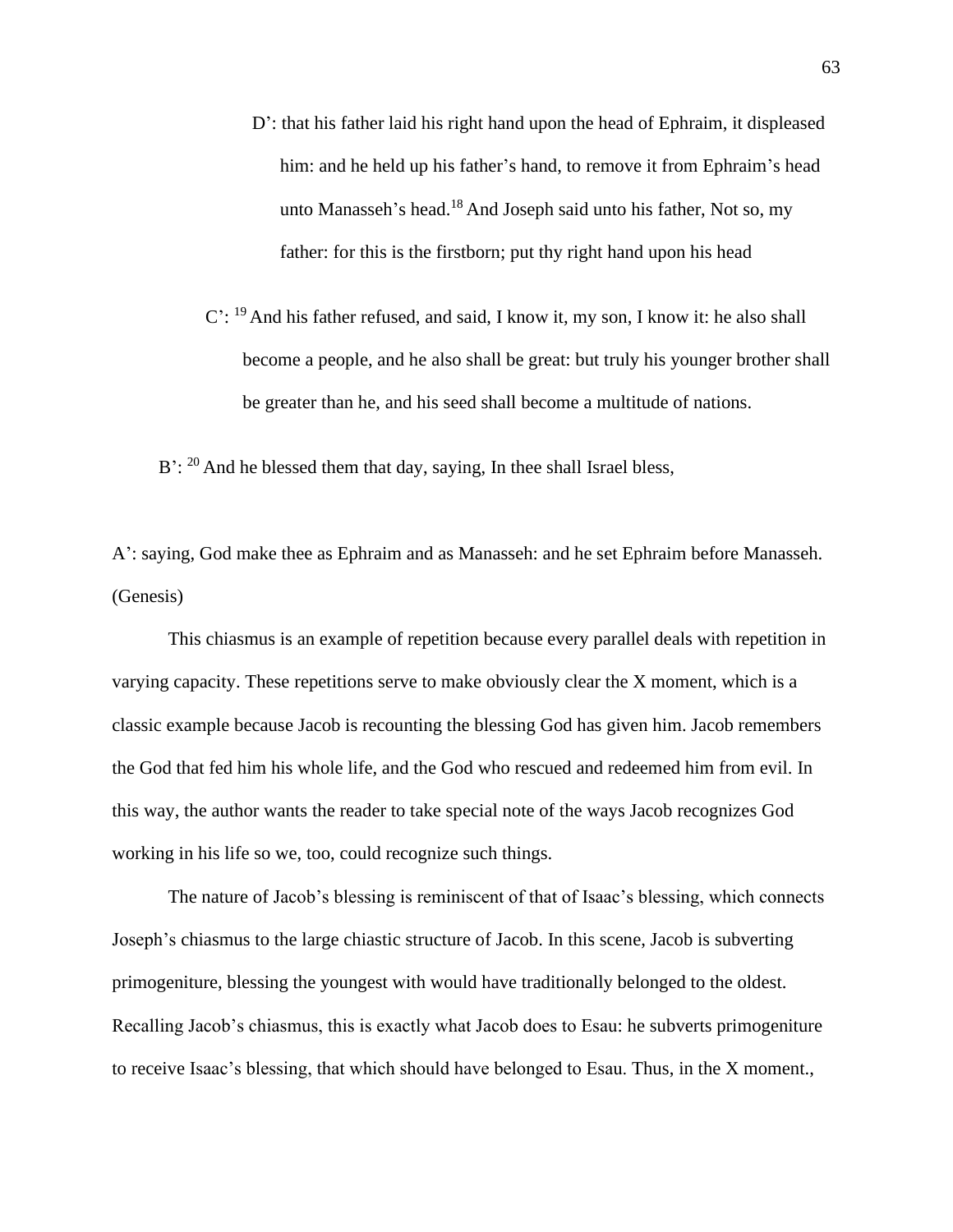Jacob reveals all of the blessings he recognizes despite his subversion of primogeniture of Esau, which connects Joseph's chiasmus to that of Jacobs and makes Jacob unafraid to again subvert primogeniture with Manasseh and Ephraim, Joseph's children.

#### **IV.V – Comparison of Abraham, Noah, and Jacob's Chiasmi to Joseph's Chiasmus**

Looking at all four of these chiasmi from each member of the Genesis patriarchy, we can recognize several similarities and differences among them, both in style of structure and in how the X moment operates. Joseph's chiasmus is similar to all the other three because of its use of and reliance on repetitional and conceptual parallelism. Unlike Noah's chiasmus and Jacob's chiasmus, oppositional parallelism does not factor in predominantly in Joseph's chiasmus, which makes it more similar to Abraham's structure. The X moment in Joseph's chiasmus is alike the others because it highlights an act of divine intervention and showcases God's power, but this X moment also continues to isolate the X moment of Jacob as the only chiasmus with a matriarch taking a large role.

Another way that the X moment of Joseph's chiasmus is different than the previous three is that it serves a secondary purpose to highlight Joseph's overwhelming emotions. We do not see this type of human emotion or portrayal in the first three structures explicitly; they solely highlight God and his works. Because of the emphasis of Joseph's emotions, we are meant to recognize this as a turning point for Joseph and his family, which, in turn, points to God, as this is the culmination of all the work he has done in Joseph's life thus far.

Lastly, Joseph's X moment serves to act as a transitional moment in his character development, which is consistent with those of Noah, Abraham, and Jacob. With all four major patriarchal chiasmi using their X moments as a moment to signal transitional moments for the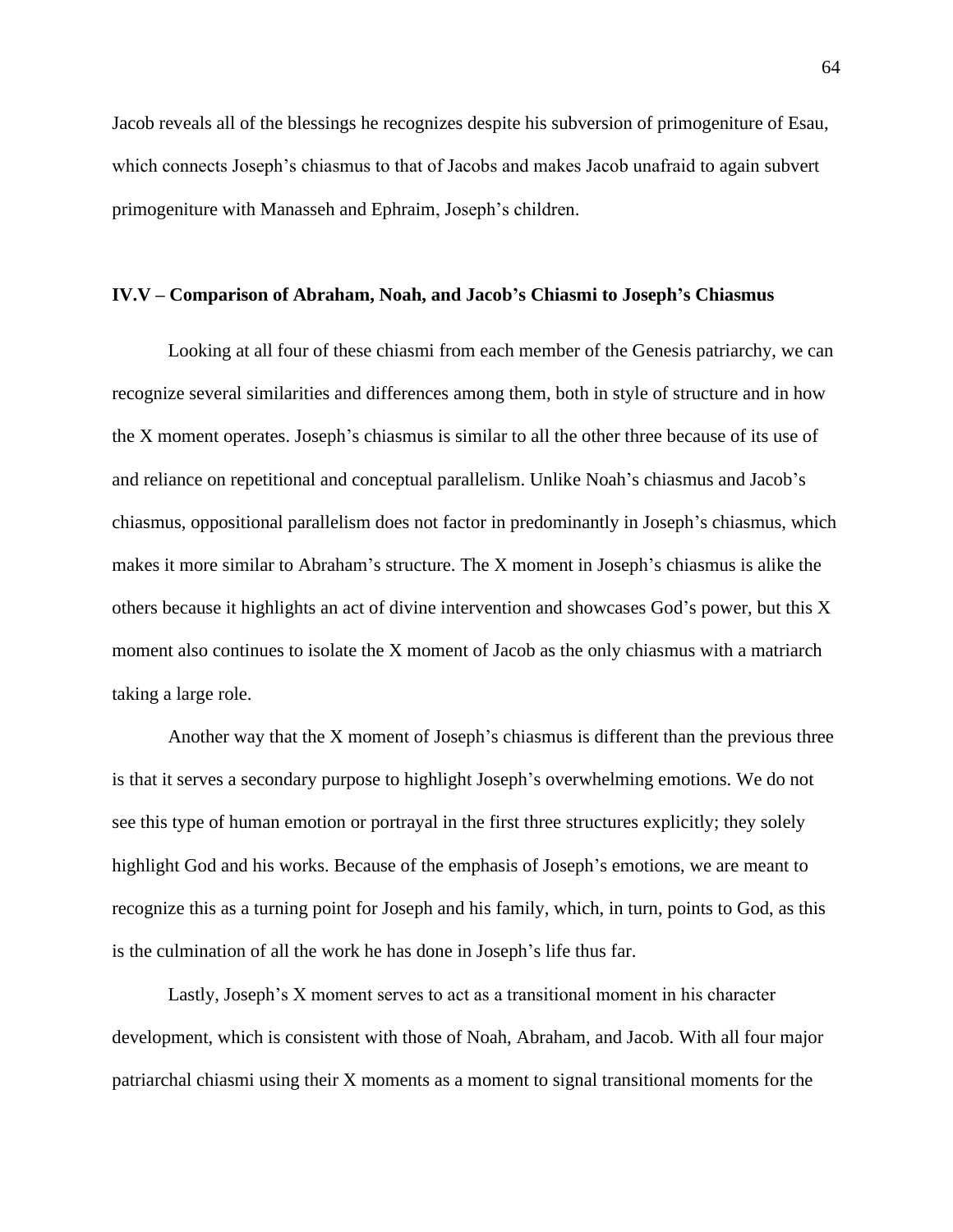patriarchs and their families, it is evident that, while the chiasmi isolate moments of divine intervention, they also serve to represent major transitional moments in the character development of these patriarchs.

# **IV.VI – Conclusion**

Joseph's chiasmus utilizes conceptual and episodical parallels to formulate six pairs of chiastic groupings, which serve to formulate and aggrandize the X moment in the first eight verses of chapter 45. This central moment, which acts to show how God intervenes and has worked in Joseph's life, is emphasized because of the successful use of repetition of words and phrases in paralleled sections, deliberate and uncoincidental conceptual and episodic parallels between two connected sections, and then reinforced through isolated uses of Hebraic words and intentional alliterates. The smaller chiasmi serve a similar purpose, using similar techniques, as repetitional parallels help emphasize smaller moments of characterizations of God, acts of divinity, or highlighting his plan for Joseph.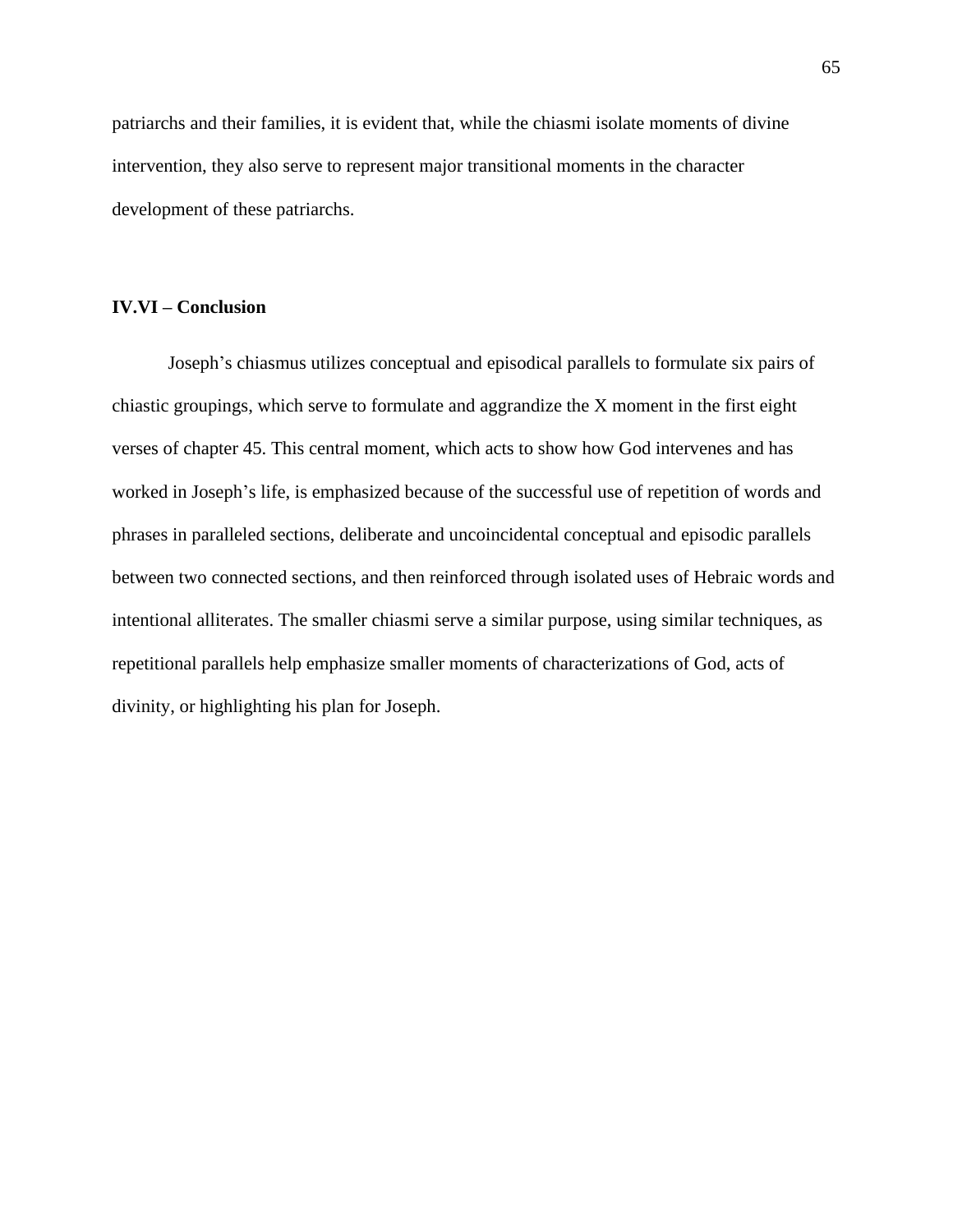#### **Conclusion**

By examining how four large chiasmi of Noah, Abraham, Jacob, and Joseph utilize connection techniques such as repetition, conceptual, episodical, and oppositional parallelism, Hebraic homophones and lexical similarities, and common underlying thematic elements, we can see how the structures are used to elevate and isolate the X moment in each, which serves to characterize God or show an act of Divine Intervention. There are also smaller chiasmi present inside the larger structures, which also serve the same purpose, but to a lesser extent. As mentioned before, these chiastic structures are found abundantly throughout the Bible, from stories in the book of Esther to songs in Psalms. Yet, it is important to recognize these structures in a literary sense because they help the readers to understand what the Bible is trying to convey, specifically about God, who He is, how He operates, and what He thinks.

By following these chiastic structures and examining them, we can also see how the Bible wants to focus on transformational moments, whether that be a transformation in moments of divine intervention or a transformational moment in a person. For example, Noah's chiasmus focuses on a transformation from judgement to deliverance, which carries a heavy reliance on God, while Jacob's chiasmus shows a personal character transformation, that of Jacob transforming from being alone to having a strong reliance and emphasis on his family. In this way, apart from isolating an individual X moment, Biblical chiasmi prove that the Bible wants us to see how Biblical moments are connected, and how Biblical characters are transformed throughout their lives but what they experience.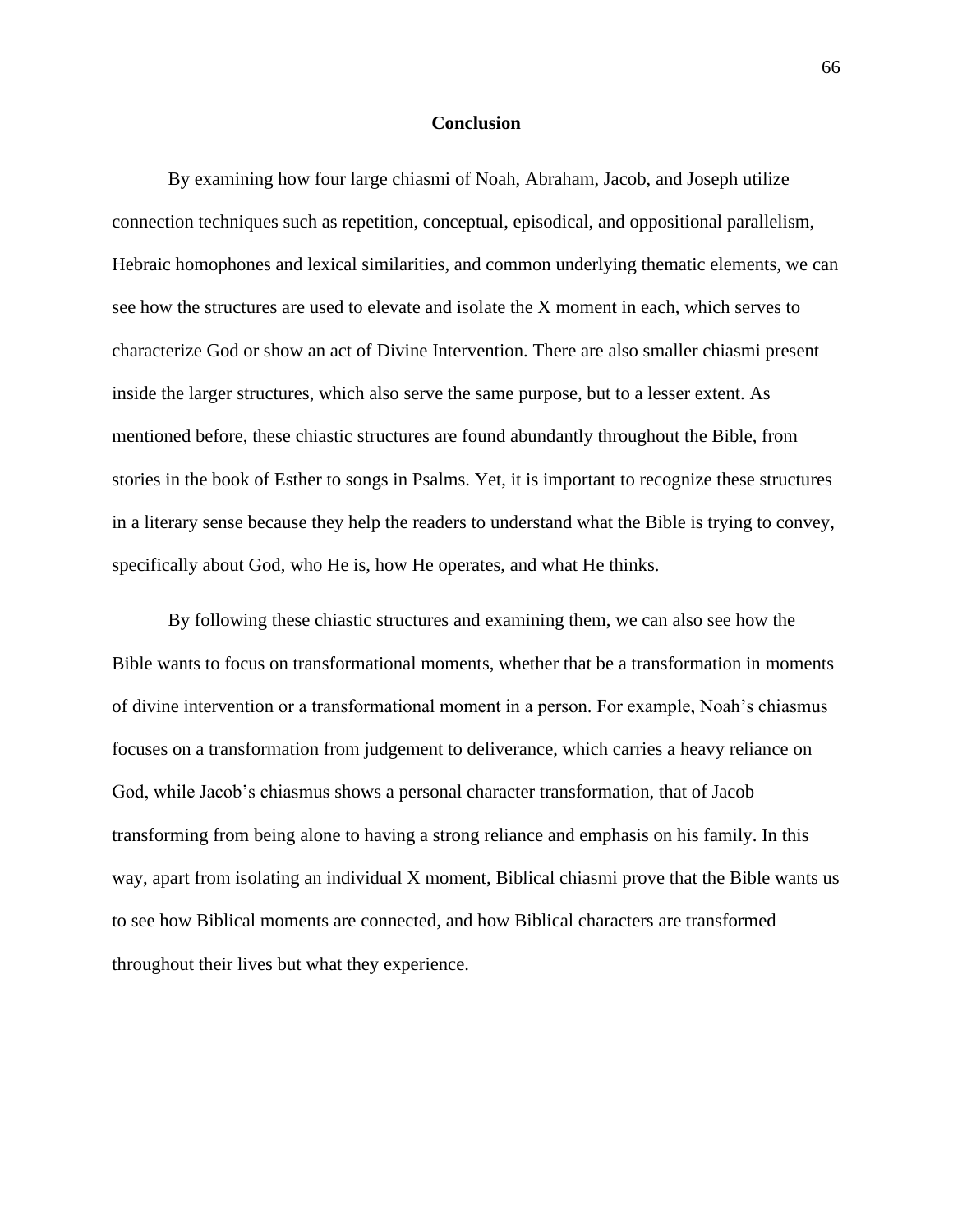#### **Works Cited**

- Abarim. "The Amazing Name Jacob: Meaning and Etymology." *Abarim Publications*, [https://www.abarim-publications.com/Meaning/Jacob.html.](https://www.abarim-publications.com/Meaning/Jacob.html) Accessed 16 Feb. 2022.
- Alter, Robert. "The Old Testament." *Literary Guide to the Bible.* Accessed 14 April 2022
- Benner, Jeff. *Definition of Hebrew Names: Israel | AHRC*. [https://ancient](https://ancient-hebrew.org/names/Israel.htm)[hebrew.org/names/Israel.htm.](https://ancient-hebrew.org/names/Israel.htm) Accessed 16 Feb. 2022.
- Breck, John. "Biblical Chiasmus: Exploring Structure for Meaning." *Biblical Theology Bulletin*, vol. 17, no. 2, May 1987, pp. 70–74. *SAGE Journals*, [https://doi.org/10.1177/014610798701700206.](https://doi.org/10.1177/014610798701700206)
- Fleisher, Alexander, and Zhenia Fleisher. "The Fragrance of Biblical Mandrake." *Economic Botany*, vol. 48, no. 3, July 1994, pp. 243–51. *Springer Link*, [https://doi.org/10.1007/BF02862323.](https://doi.org/10.1007/BF02862323)

Fokkelman, JP. "Genesis." *Literary Guide to the Bible.* Accessed 14 April 2022

- "Genesis." *BIBLICAL CHIASM EXCHANGE*, [https://www.chiasmusxchange.com/category/a-genesis](https://www.chiasmusxchange.com/category/a-genesis-deuteronomy/genesis/)[deuteronomy/genesis/.](https://www.chiasmusxchange.com/category/a-genesis-deuteronomy/genesis/) Accessed 18 Mar. 2022.
- *Genesis - Hebrew English Translation Massoretic Text MT Interlinear Holy Name King James Version KJV Strong's Concordance Online Parallel Bible Study*. [http://www.qbible.com/hebrew-old-testament/genesis/.](http://www.qbible.com/hebrew-old-testament/genesis/) Accessed 20 Mar. 2022.
- Ham, Ken. *The New Answers Book 3: Over 35 Questions on Creation/Evolution and the Bible*. New Leaf Publishing Group, 2010.
- Posner, Menachem. *Who Was Abraham? The First Patriarch in the Bible*. [https://www.chabad.org/library/article\\_cdo/aid/112356/jewish/Who-Was-Abraham-The-First-](https://www.chabad.org/library/article_cdo/aid/112356/jewish/Who-Was-Abraham-The-First-Patriarch-in-the-Bible.htm)[Patriarch-in-the-Bible.htm.](https://www.chabad.org/library/article_cdo/aid/112356/jewish/Who-Was-Abraham-The-First-Patriarch-in-the-Bible.htm) Accessed 31 Jan. 2022.